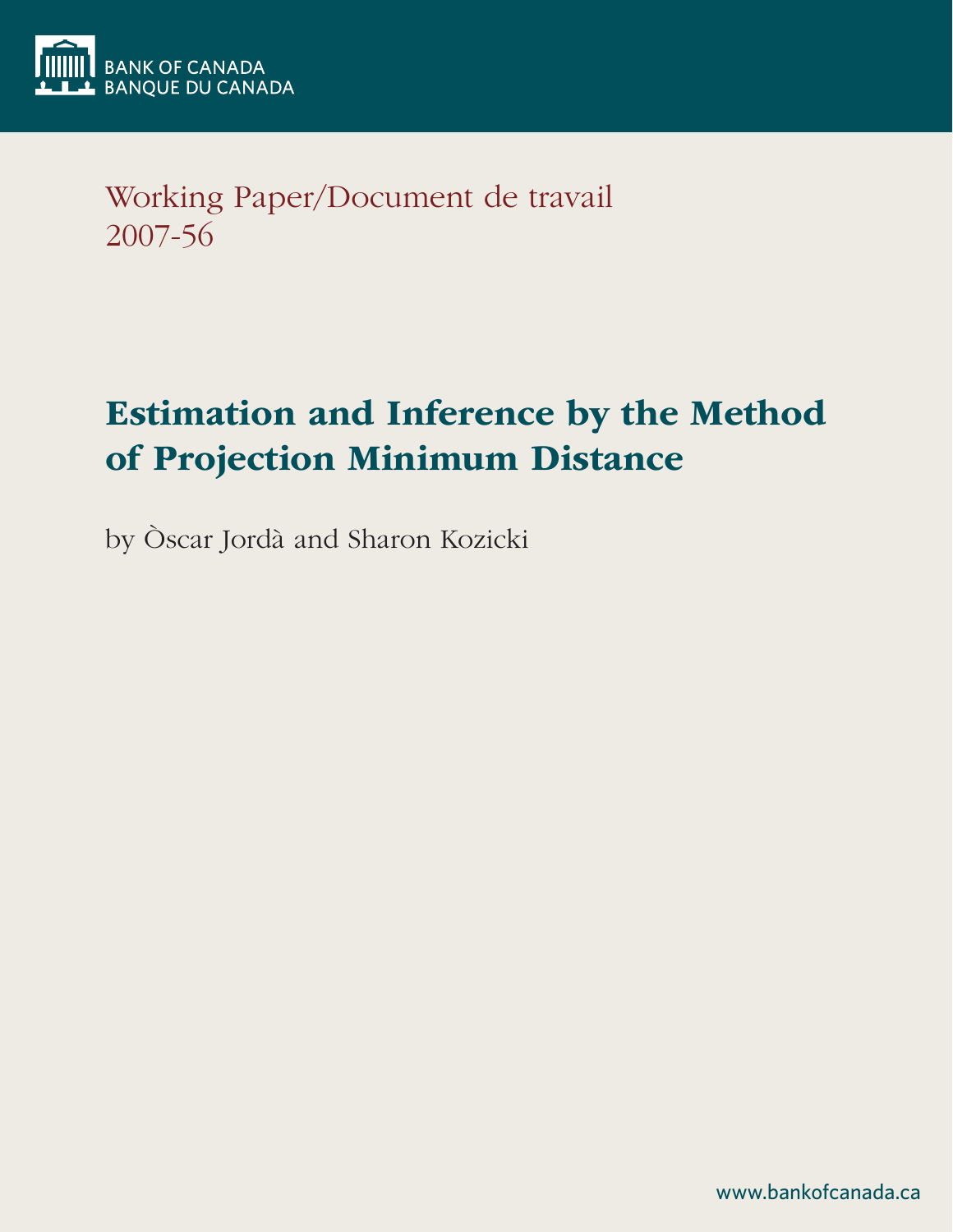Bank of Canada Working Paper 2007-56

December 2007

## **Estimation and Inference by the Method of Projection Minimum Distance**

**by**

## **Òscar Jordà1 and Sharon Kozicki<sup>2</sup>**

1Department of Economics University of California, Davis Davis, CA 95616 ojorda@ucdavis.edu

2Research Department Bank of Canada Ottawa, Ontario, Canada K1A 0G9 skozicki@bankofcanada.ca

Bank of Canada working papers are theoretical or empirical works-in-progress on subjects in economics and finance. The views expressed in this paper are those of the authors. No responsibility for them should be attributed to the Bank of Canada.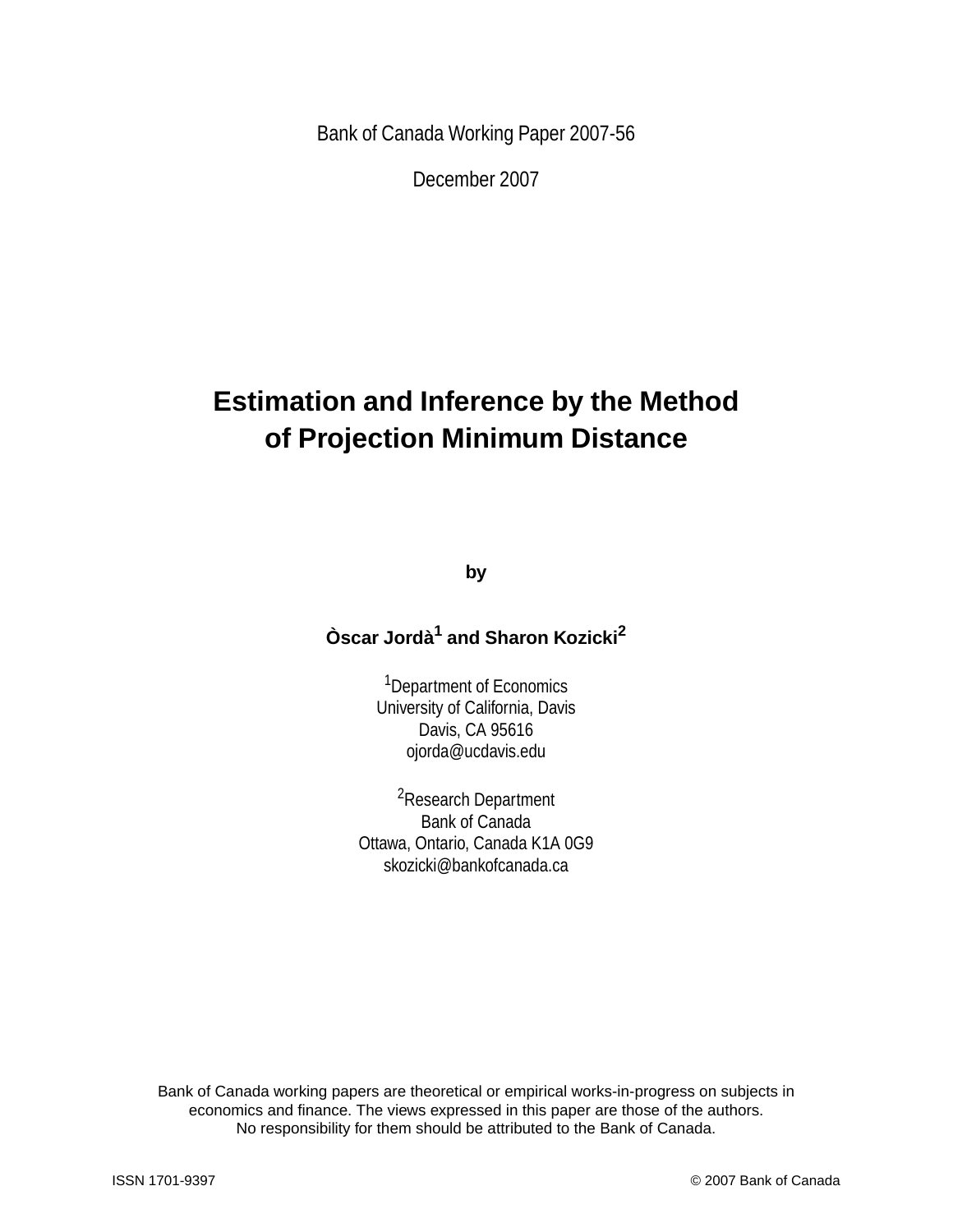## **Acknowledgements**

We thank Colin Cameron, Timothy Cogley, David DeJong, Stephen Donald, David Drukker, Jeffrey Fuhrer, James Hamilton, Peter Hansen, Kevin Hoover, Giovanni Olivei, Peter Robinson, Paul Ruud, Frank Schorfheide, Aaron Smith, Harald Uhlig, Frank Wolak and seminar participants at the Bank of Italy, Bocconi University - IGIER, Duke University, the Federal Reserve Bank of Dallas, the Federal Reserve Bank of Philadelphia, the Federal Reserve Bank of New York, Federal Reserve Bank of San Francisco, Federal Reserve Bank of St. Louis, Southern Methodist University, Stanford University, the University of California, Berkeley, the University of California, Davis, the University of California, Riverside, the University of Houston, University of Kansas, the University of Pennsylvania, the University of Texas at Austin, and the 2006 Winter Meetings of the American Economic Association in Boston, the 2006 European Meetings of the Econometric Society in Vienna, and the 3<sup>rd</sup> Macro Workshop in Vienna, 2006 for useful comments and suggestions. Jordà is thankful for the hospitality of the Federal Reserve Bank of San Francisco during the preparation of this paper.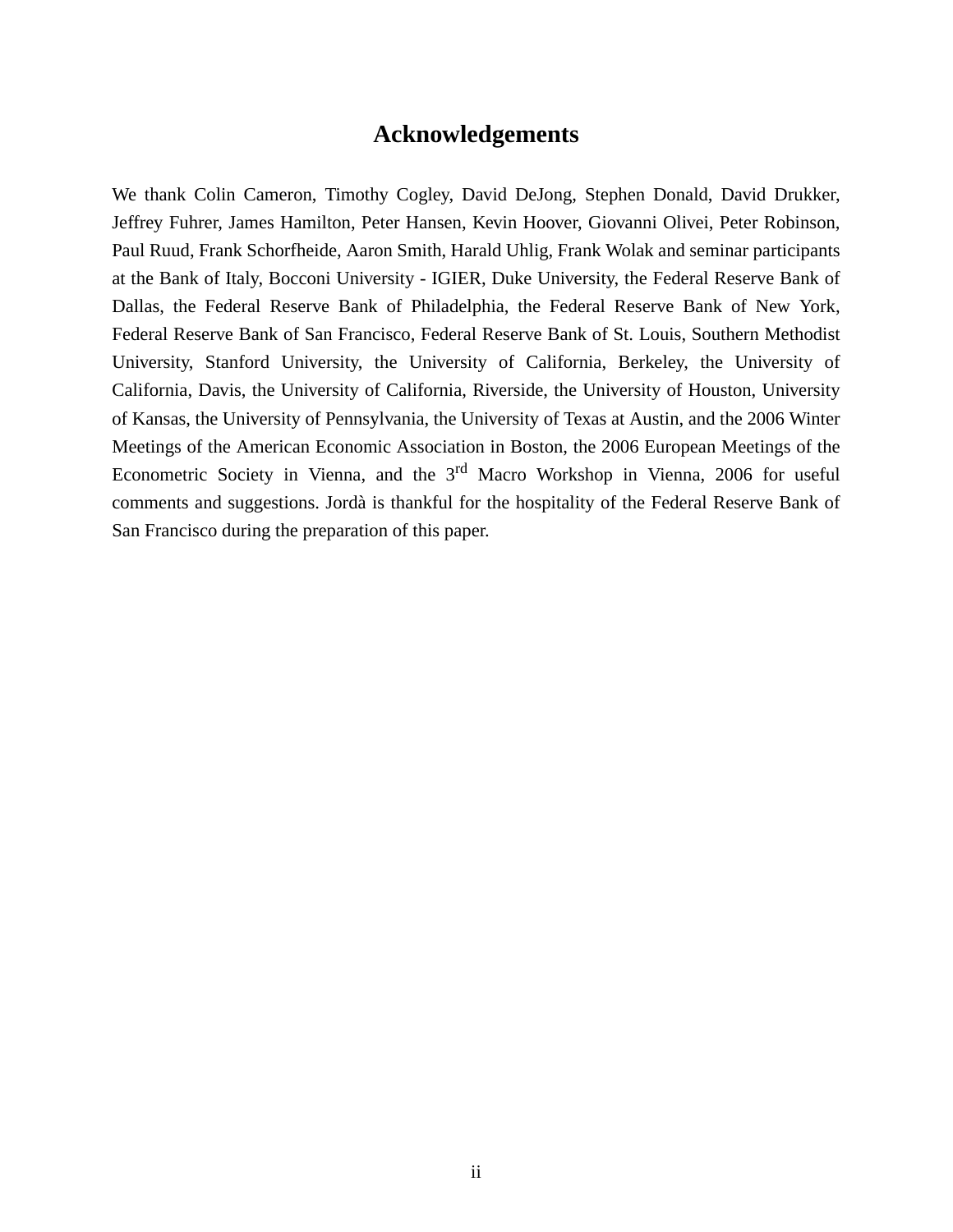## **Abstract**

A covariance-stationary vector of variables has a Wold representation whose coefficients can be semi-parametrically estimated by local projections (Jordà, 2005). Substituting the Wold representations for variables in model expressions generates restrictions that can be used by the method of minimum distance to estimate model parameters. We call this estimator projection minimum distance (PMD) and show that its parameter estimates are consistent and asymptotically normal. In many cases, PMD is asymptotically equivalent to maximum likelihood estimation (MLE) and nests GMM as a special case. In fact, models whose ML estimation would require numerical routines (such as VARMA models) can often be estimated by simple least-squares routines and almost as efficiently by PMD. Because PMD imposes no constraints on the dynamics of the system, it is often consistent in many situations where alternative estimators would be inconsistent. We provide several Monte Carlo experiments and an empirical application in support of the new techniques introduced.

*JEL classification: C32, E47, C53 Bank classification: Econometric and statistical methods*

## **Résumé**

Un vecteur de variables stationnaires en covariance admet une représentation de Wold dont les coefficients peuvent être estimés selon une méthode semi-paramétrique de projection locale (Jordà, 2005). La substitution de représentations de Wold aux variables des équations du modèle génère des restrictions qui peuvent servir à l'estimation des paramètres par la méthode de la distance minimale. Les auteurs donnent à cet estimateur le nom de distance de projection minimale (DPM) et montrent qu'il converge et est asymptotiquement normal. Dans de nombreux cas, l'estimateur DPM est asymptotiquement équivalent à l'estimateur du maximum de vraisemblance et englobe l'estimateur des moments généralisés comme cas particulier. En fait, les modèles dont l'estimation par le maximum de vraisemblance nécessiterait l'emploi d'algorithmes numériques (tels que les modèles VARMA) peuvent souvent être estimés simplement par les moindres carrés et presque aussi efficacement par la méthode de la distance de projection minimale. Comme l'estimateur DPM n'impose aucune restriction à la dynamique du système, il converge dans bien des cas où d'autres estimateurs ne le feraient pas. Les auteurs procèdent à plusieurs simulations de Monte-Carlo et à une application empirique afin d'illustrer l'emploi des nouvelles techniques présentées.

*Classification JEL : C32, E47, C53 Classification de la Banque : Méthodes économétriques et statistiques*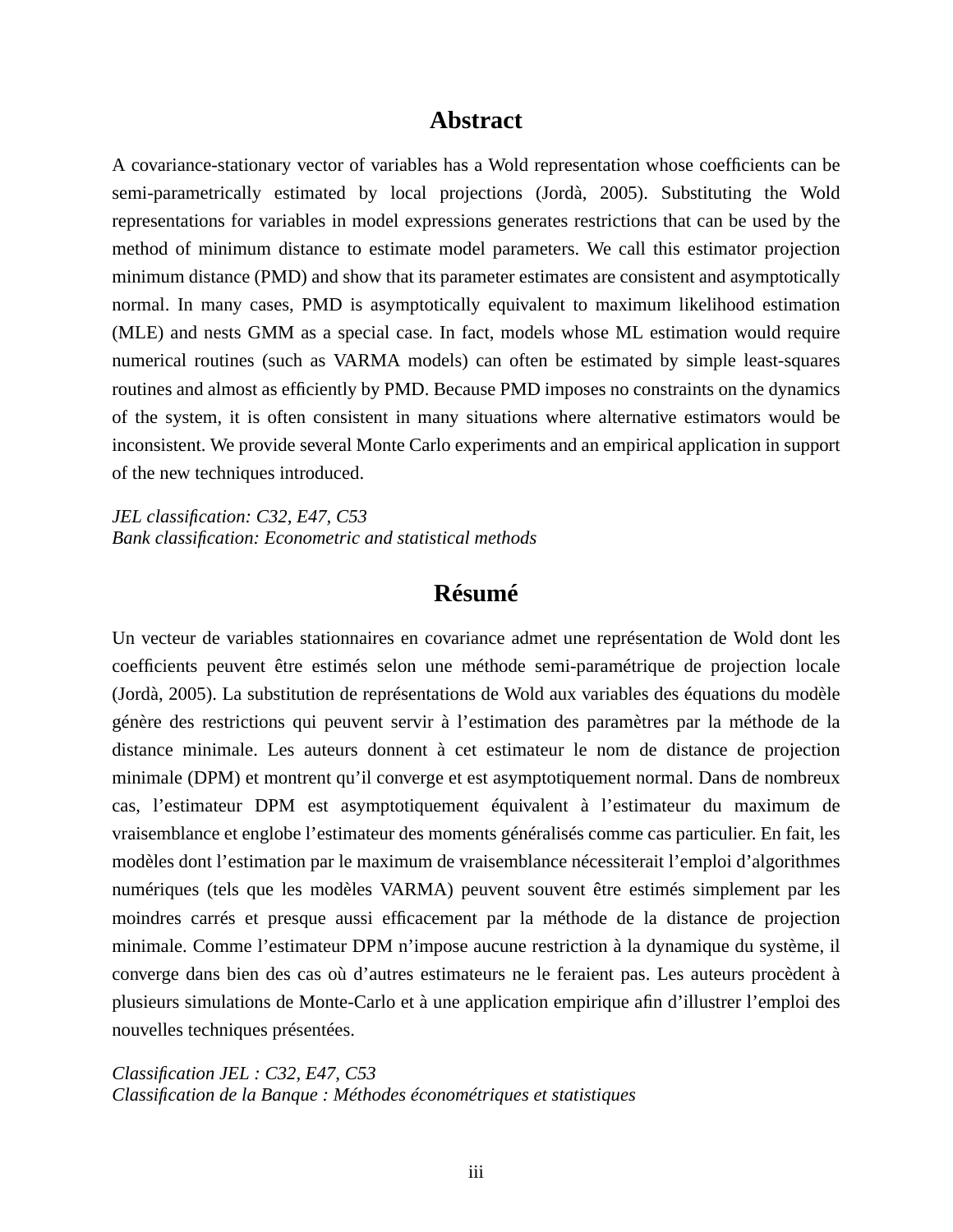#### 1 Introduction

Projection Minimum Distance (PMD) is a two-step, efficient, limited-information method of estimation based on the minimum chi-square principle (Ferguson, 1958). The first step consists in estimating the coefficients of the joint Wold representation of endogenous, exogenous and instrumental variables semi-parametrically by local projections (Jordà, 2005). We will show that these estimates are consistent and asymptotically normal even for infinite order processes and can be obtained with simple, least-squares algebra. The second step consists of minimizing the weighted quadratic distance function that relates the model's parameters with the first-step estimates. Relationships between model parameters and Wold coefficients are obtained by substituting Wold representations for variables in model expressions. The optimal weighting matrix turns out to be the inverse of the covariance matrix from the first stage. We will show that PMD estimates of the model's parameters are consistent and asymptotically normal and have good finite sample properties.

Full information techniques, such as maximum-likelihood or recent Bayesian Markov Chain-Monte Carlo approaches (see, e.g., Lubik and Schorfheide, 2004) achieve the lower efficiency information matrix bound when the model is correctly specified. Under Gaussianity, the Wold representation completely characterizes the likelihood so that, as the sample size grows to infinity, PMD approaches this lower efficiency bound as well. In fact, because covariance-stationarity implies that the Wold coefficients decay exponentially, PMD estimates are nearly fully efficient even in moderate samples. Furthermore, many models whose full-information estimates require numerical or simulation techniques for their calculation, only require two simple least-squares steps with PMD (such as estimation of vector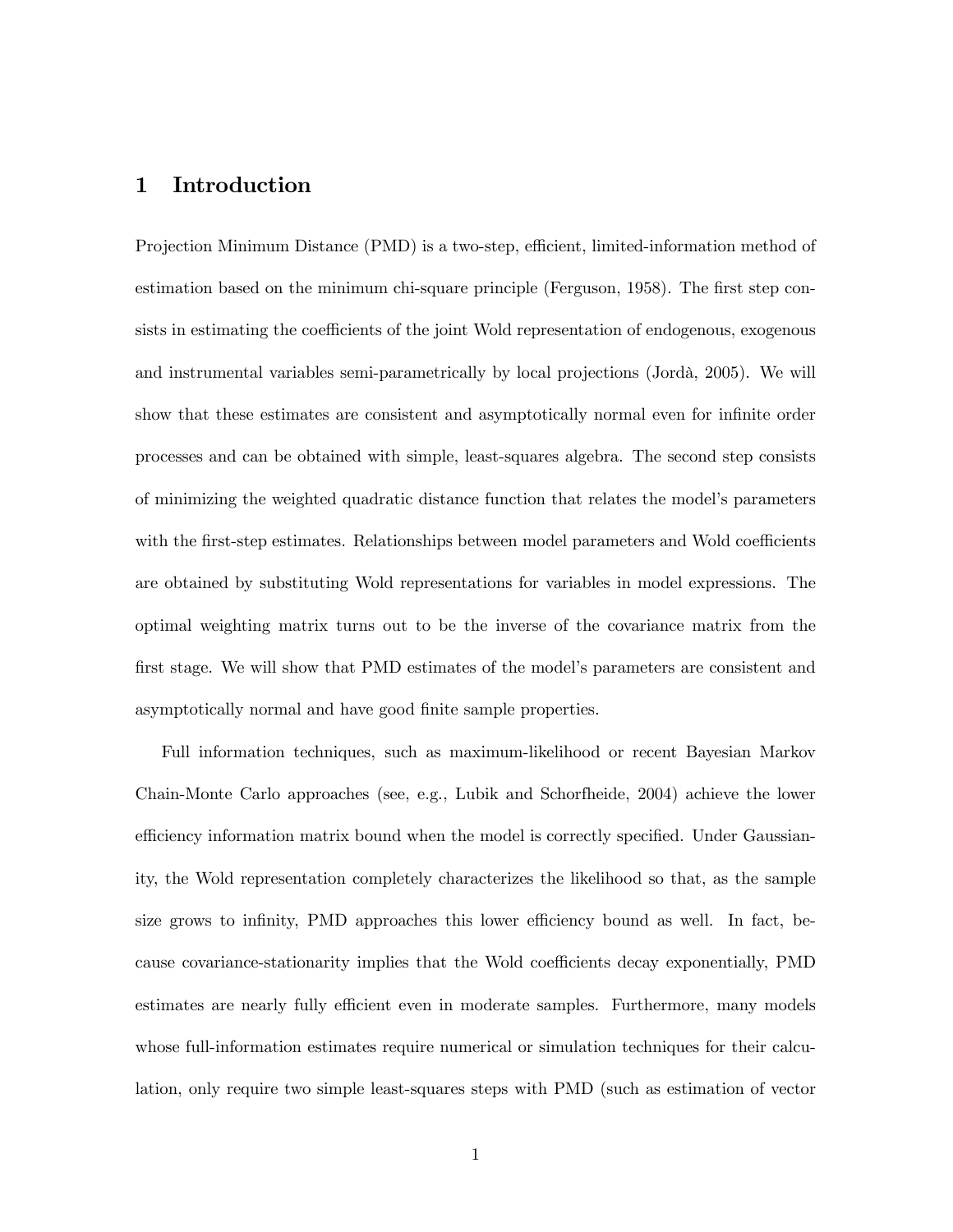autoregressive, moving average models, VARMA, for example).

PMD is in the same class of limited-information estimators as GMM, M-estimators, simulated method of moments and indirect inference, to cite a few. In addition, a number of informal minimum distance estimators have been proposed to estimate dynamic macroeconomic models. We review some of these papers briefly to set our paper in context although we stress that PMD is not limited to applications in macroeconomics but rather is a general method of estimation.

Smith  $(1993)$  uses indirect inference<sup>1</sup> methods and simulates data from a dynamic stochastic model for different parameter values and then chooses the parameter values whose pseudo-likelihood minimizes the distance with the likelihood of a VAR estimated from the data. Naturally, the computational burden of this method is quite substantial and hence only applicable to models with relatively few parameters. Diebold, Ohanian, and Berkowitz (1998) instead minimize the distance between the spectrum implied by the model and that from the data but provide no asymptotic results and resort to the bootstrap to provide inference. Along the same lines, Kozicki and Tinsley (1999) and Sbordone (2002) extend work by Campbell and Shiller (1987, 1988) using VAR forecasts to proxy for expectations. Kozicki and Tinsley (1999) provide asymptotic properties of their recommended two-step estimator but implementation is computationally challenging in many situations. Sbordone (2002) estimates the parameters of the model by minimizing a distance function based on forecasts from a VAR. Her approach can be applied to higher dimensional problems, alas, no results are provided on the formal statistical properties of this estimator.

<sup>&</sup>lt;sup>1</sup> See Gourieroux and Monfort's (1997) monograph for a more detailed discussion of indirect inference and other related simulation based estimators.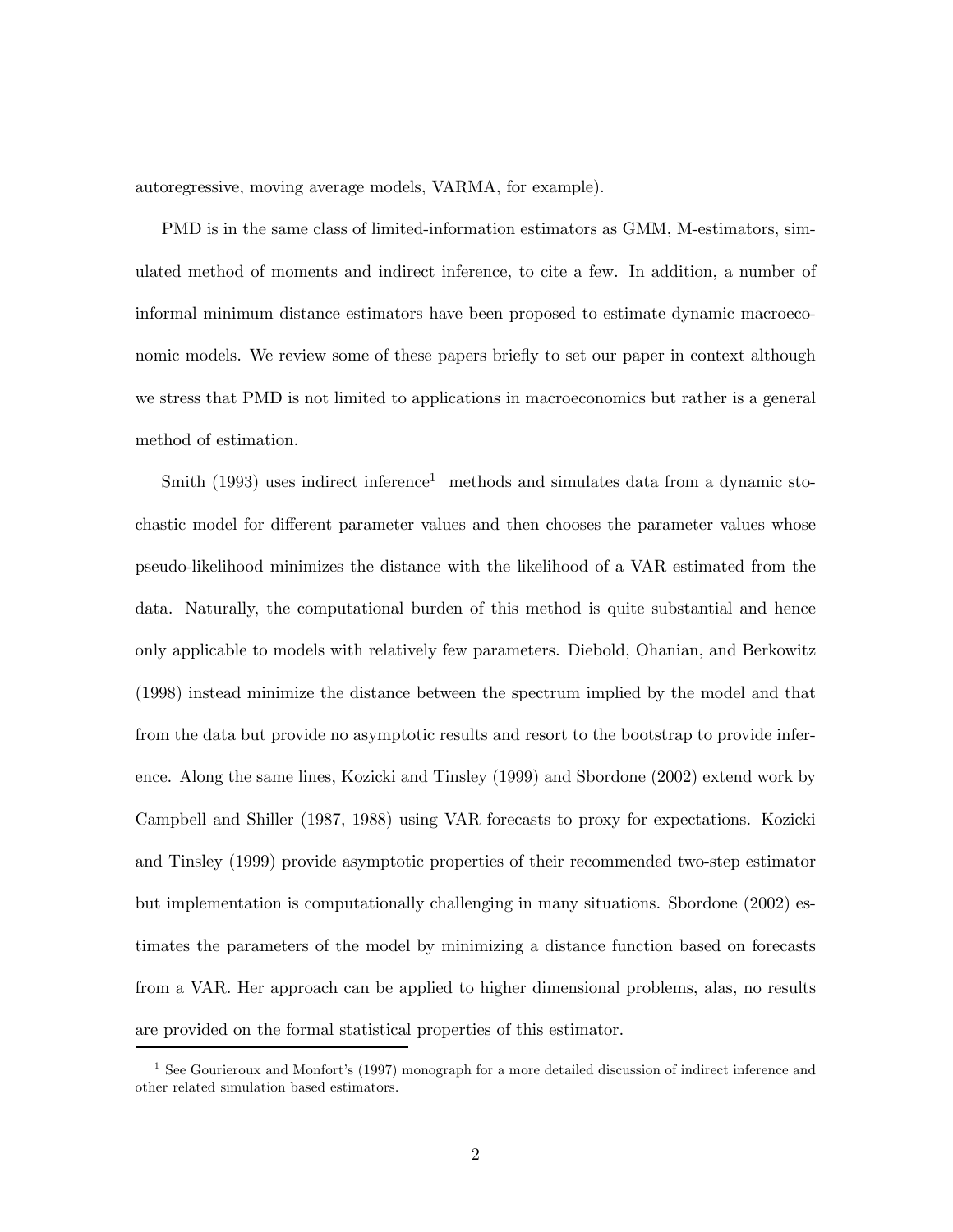The Wold representation is sometimes referred to as the impulse response representation and the principle of minimizing the distance between the data's and the model's impulse responses has appeared in a number of recent papers, most recently in Schorfheide (2000) and Christiano et al. (2005), for example (for an earlier application see Rotemberg and Woodford, 1997). Briefly, the approach followed in this literature consists in simulating impulse responses from the economic model and then minimizing the distance between these and the impulse responses from an identified structural vector autoregression  $(VAR)$ . These techniques are unsatisfactory for two main reasons. First, the success of this estimation strategy depends crucially on the ability to obtain structural impulse responses to the same fundamental shocks described by the economic model so that the minimum distance step effectively compares the same type of object. However, as Fernández-Villaverde, Rubio-Ramírez and Sargent (2005) discuss, the ability to recover the structural impulse responses of a model from a  $VAR$  is limited to very specific classes of models and depends on the ability to determine the correct method of identification of the reduced-form residual covariance matrix. Second, because it is difficult to calculate the covariance matrix of the stacked vector of impulse responses from a  $VAR$  (and to our knowledge almost never done), a suboptimal weighting matrix and simulation methods are required to estimate and report standard errors for the parameter estimates that do not have an asymptotic justification and whose statistical properties are not generally derived.

PMD is not based on identification of structural impulse responses nor does it generally consist of minimizing the distance between responses generated by the data and the model. In cross-sectional data, there is a one-to-one equivalence between PMD and GMM. In time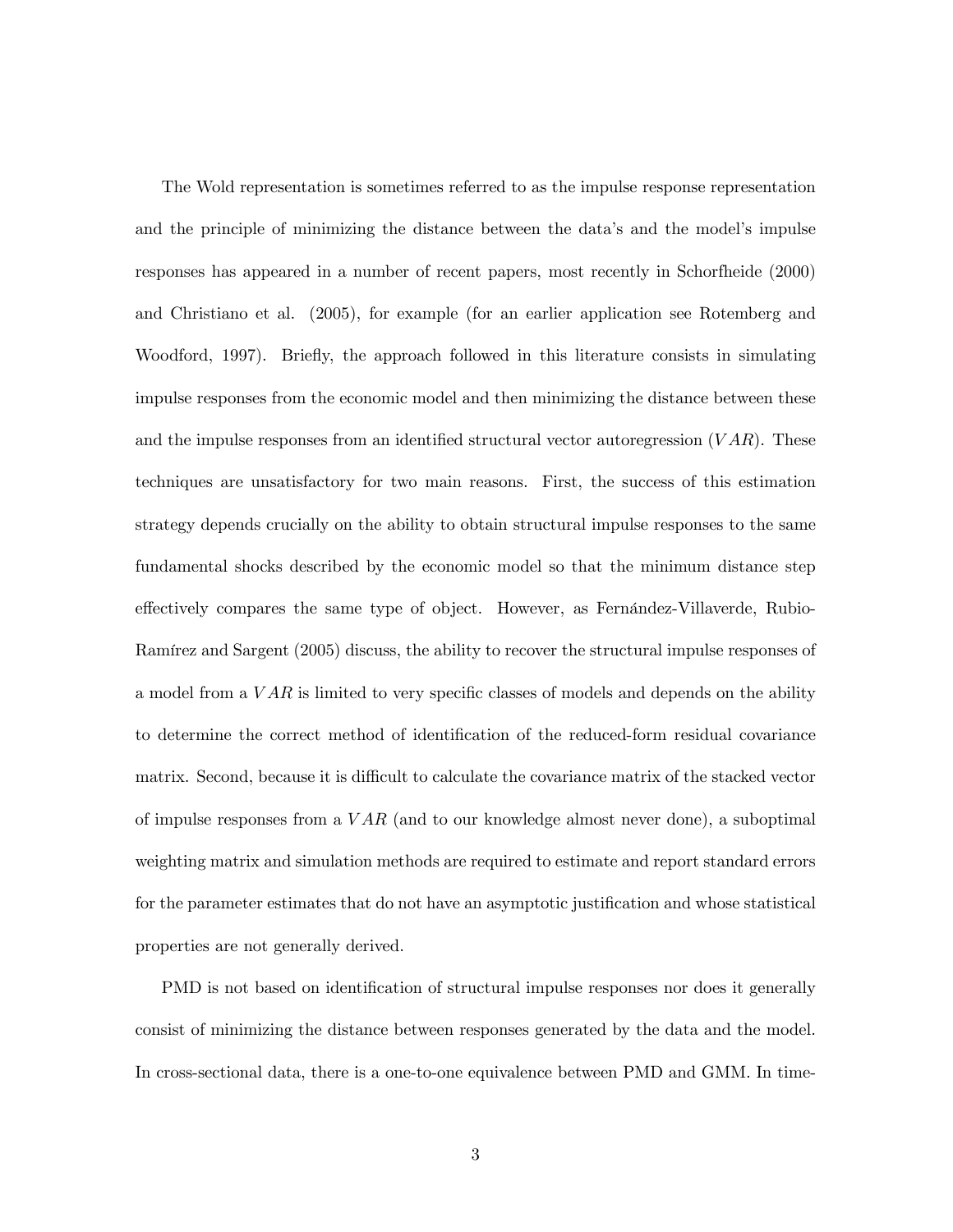series and panel data, PMD is computationally equivalent to GMM when instruments are pretreated for serial correlation and the optimal weighting matrix is estimated by the parametric form implied by the Wold representation of the data.

Before jumping into the theoretical results, we find it useful to present our method with two simple examples in the next section. Although there is a long-standing statistical time series literature<sup>2</sup> on asymptotic theory for parametric linear time series models, we provide theoretical results on consistency and asymptotic normality for the specific format of our recommended local-projection and minimum chi-square steps in sections 3 and 4, respectively. The reader who is primarily interested in practical applications of our procedure can skip these two sections. Section 5 summarizes the method for practitioners. Section 6 discusses the relative efficiency of PMD when compared to GMM. The performance of PMD is explored through Monte Carlo experiments in section 7 and an application in section 8. Final comments are offered in section 9.

## 2 Motivating Examples

This section provides the basic intuition behind PMD by stripping off the technical assumptions and derivations presented in subsequent sections. We begin with a simple time series example and then provide an example from the macroeconomics literature.

Suppose we want to estimate an  $ARMA(1,1)$  model on a sample of T observations of the variable y<sup>t</sup>

<sup>&</sup>lt;sup>2</sup> See, for instance, the contributions by Hannan (1973) for scalar models and Dunsmuir and Hannan (1976) for vector specifications. Given results of Fox and Taqqu (1986) on consistency and asymptotic normality of parameter estimates for strongly dependent stationary Gaussian time series, it is likely that the proposed methodology is also generalizable to situations with longer-run dependence. That said, we leave such extensions for future work.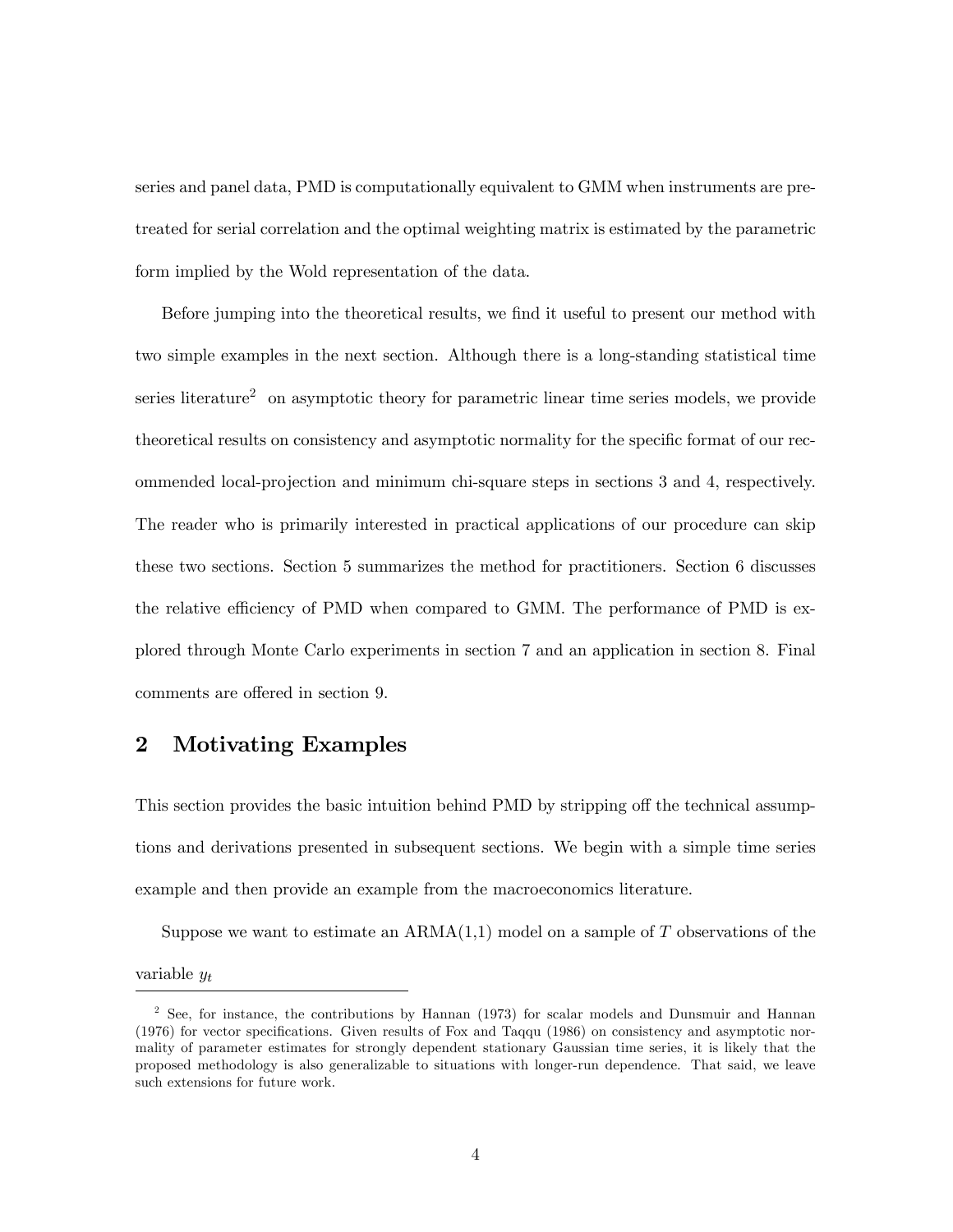$$
y_t = \pi_1 y_{t-1} + \varepsilon_t + \theta_1 \varepsilon_{t-1}.
$$
\n<sup>(1)</sup>

Assuming  $y_t$  is covariance-stationary it has a Wold representation given by

$$
y_t = \sum_{j=0}^{\infty} b_j \varepsilon_{t-j},\tag{2}
$$

where we have omitted the deterministic terms for simplicity. Substituting (2) into (1) and matching coefficients in terms of the  $\varepsilon_{t-j}$ , we obtain the following mapping:

$$
\begin{bmatrix} b_1 \\ b_2 \\ \vdots \\ b_h \end{bmatrix} = \begin{bmatrix} 1 \\ b_1 \\ \vdots \\ b_{h-1} \end{bmatrix} \pi_1 + \begin{bmatrix} 1 \\ 0 \\ \vdots \\ 0 \end{bmatrix} \theta_1
$$

$$
\vdots \vdots \vdots \vdots \vdots \vdots
$$

$$
b_{(1,h)} \qquad b_{(0,h-1)}
$$

or more compactly  $b(1, h) = b(0, h - 1)\pi_1 + e\theta_1$ . In section 3 we will show that an estimate of  $b \equiv b(0, h)$  can be obtained from a least-squares first-stage

$$
\widehat{b}_T = \left(Y'My\right) \left(y'My\right)^{-1} \tag{3}
$$

where Y is a  $(T-k-h)\times(h+1)$  matrix that collects the elements  $Y_t = (y_t \quad y_{t+1} \quad \dots \quad y_{t+h})$ ; y is a  $(T - k - h) \times 1$  matrix collecting the elements  $y_t$ ;  $M = I - X(X'X)^{-1}X'$  with X a  $(T - k - h) \times (k + 1)$  matrix with elements  $X_t = (y_{t-1} \dots y_{t-k})$ . Section 3 further shows that

$$
\sqrt{(T-k-h)}\left(\widehat{b}_T-b\right) \stackrel{d}{\to} N(0,\Omega_b)
$$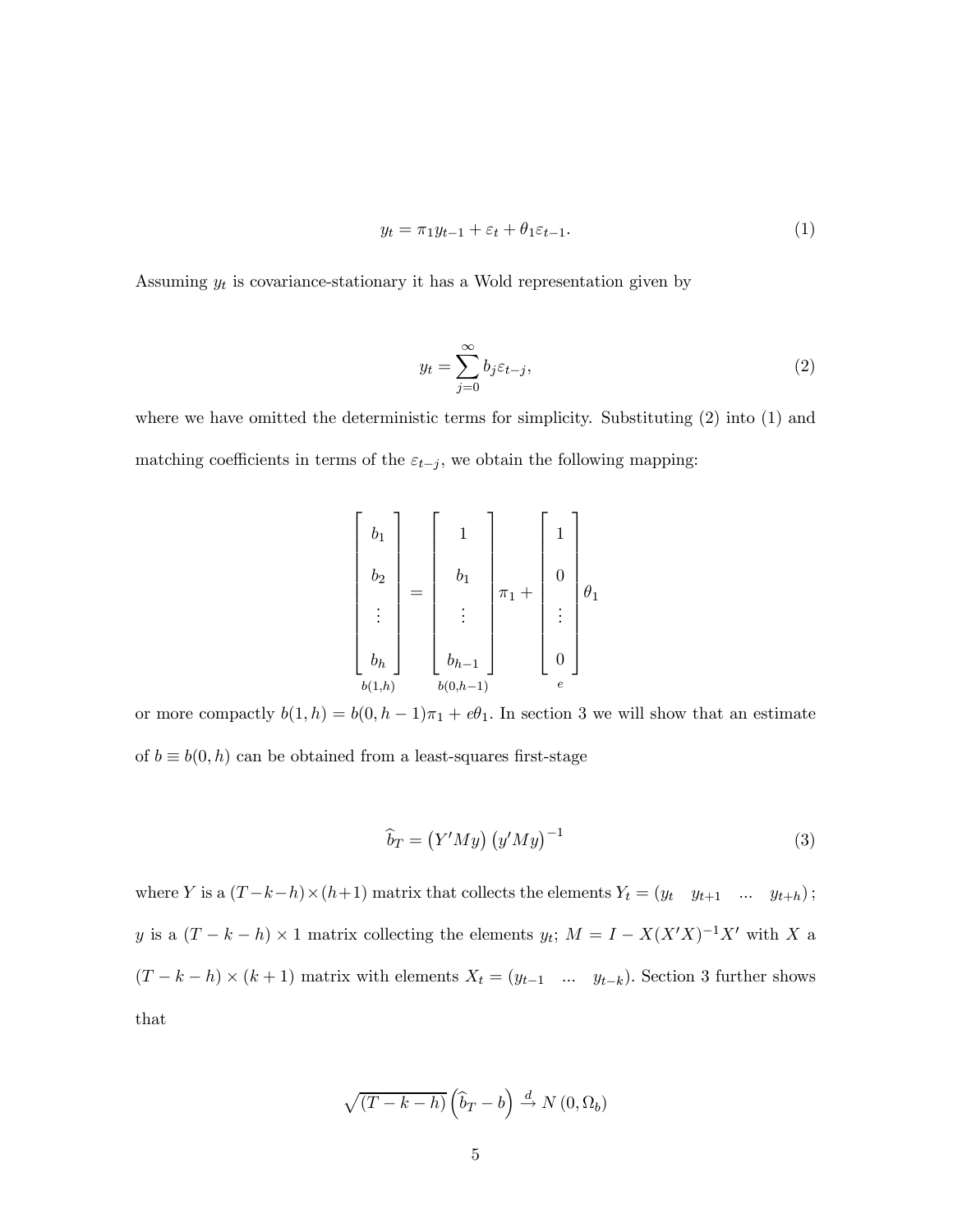with  $\widehat{\Omega}_b = \widehat{\Sigma}_v (y'My)^{-1}$ , that is, the familiar least-squares result with the only wrinkle being that  $\hat{\Sigma}_v$  is an estimate of the residual variance whose specific form we will discuss in section 3.

Given the estimates  $b_T$ , an estimate of  $\phi = (\pi_1 \quad \theta_1)'$  can be obtained from the secondstep, minimum-distance problem

$$
\min_{\phi} \widehat{Q}_T(\phi) = \mathbf{f} \left( \widehat{b}_T; \phi \right)' \widehat{W} \mathbf{f} \left( \widehat{b}_T; \phi \right) \tag{4}
$$

where in this case  $\mathbf{f} \left( \widehat{b}_T; \phi \right) = \left\{ \widehat{b}(1, h) - \left[ \widehat{b}(0, h-1)\pi_1 + e\theta_1 \right] \right\}$  and  $\widehat{W}$  is a weighting matrix to be described shortly. The first order conditions of this problem yield the simple leastsquares result

$$
\widehat{\phi}_T = -\left[\widehat{F}'_{\phi}\widehat{W}\widehat{F}_{\phi}\right]^{-1}\left[\widehat{F}'_{\phi}\widehat{W}\widehat{b}(1,h)\right]
$$
\n(5)

where  $\widehat{F}_\phi = \begin{pmatrix} \widehat{b} \,(0,h-1) & e \end{pmatrix}$ ;  $\widehat{W} = \begin{pmatrix} \widehat{F}_b \widehat{\Omega}_b \widehat{F}_b^\prime \end{pmatrix}$  $\int^{-1}$ ; and  $\widehat{F}_b = (0_{h,1} \quad I_h) - (\widehat{\pi}_1 + \widehat{\theta}_1) (I_h \quad 0_{h,1}).$ Given  $W$ , we show in section 4 that

$$
\sqrt{(T-k-h)}\left(\widehat{\phi}_T-\phi\right)\xrightarrow{d} N\left(0,\Omega_\phi\right)
$$

where a convenient estimate of the covariance matrix of the parameter estimates is  $\widehat{\Omega}_{\phi} =$  $\left(\widehat{F}_{\phi}'\widehat{W}\widehat{F}_{\phi}\right)^{-1}$ .

The two least-squares steps (3) and (5) are the essence of PMD. It is worth remarking that assuming the  $\varepsilon_t$  are i.i.d. Gaussian then PMD attains the maximum likelihood efficiency lower bound when  $h \to \infty$  as the sample size grows to infinity sufficiently rapidly. However, because in most covariance-stationary processes the  $b_j$  decay to zero exponentially, only a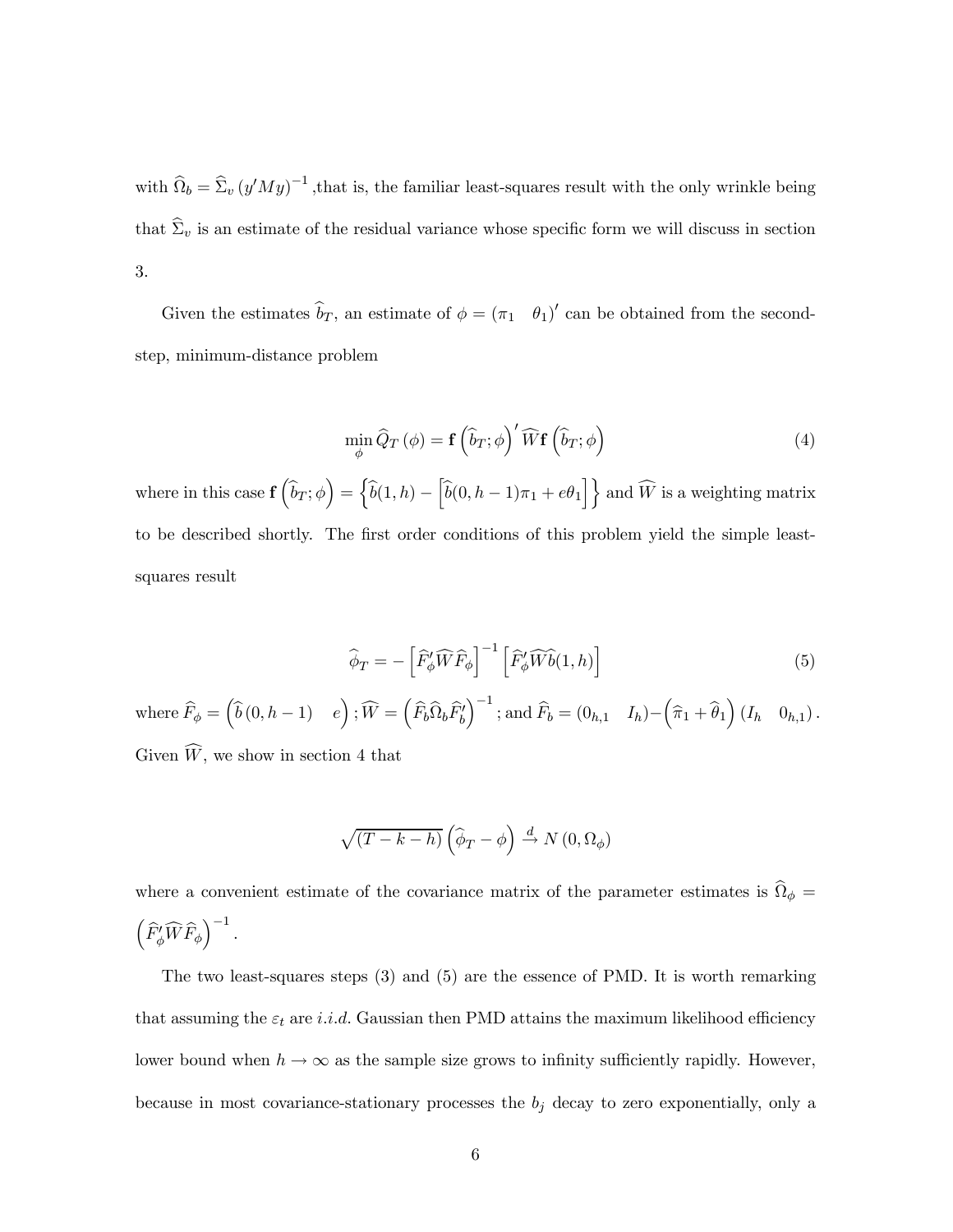rather small value of  $h$  is necessary to quickly approach the asymptotic efficiency bound in finite samples. Secondly, PMD only requires two straight-forward least-squares steps for a model whose likelihood would require numerical techniques for its maximization. Because the method is directly scalable to vector time series, estimates for  $VARMA$  models can be obtained in a computationally convenient manner. For this reason, PMD can be seen as an alternative estimator to Hannan and Rissanen's (1982) estimator for ARMA models.

The second example that we discuss in this section is based on the hybrid New Keynesian Phillips curve presented in Galí and Gertler (1999) and which has been extensively cited in the literature (see Galí, Gertler and López-Salido, 2005 for a rebuttal of several criticisms and for additional references and citations). The basic specification in Galí and Gertler (1999) and Galí et al. (2005) is found in expression (1) of the latter paper and reproduced here with slight change of notation:

$$
\pi_t = \lambda mc_t + \gamma_f E_t \pi_{t+1} + \gamma_b \pi_{t-1} + \varepsilon_{\pi t} \tag{6}
$$

with  $\lambda = (1 - \omega) (1 - \theta) (1 - \beta \theta) \delta^{-1}; \gamma_f = \beta \theta \delta^{-1}; \gamma_b = \omega \delta^{-1}; \delta = \theta + \omega [1 - \theta (1 - \beta)];$ where  $\pi_t$  denotes inflation and  $mc_t$  log real marginal costs, both in deviations from steadystate;  $1-\omega$  is the proportion of firms that optimally reset their prices,  $1-\theta$  is the proportion of firms that adjust prices in a given period, and  $\beta$  is the discount factor. Assuming rational expectations and that  $\varepsilon_{\pi t}$  is *i.i.d.*, Galí and Gertler (1999) estimate expression (6) by GMM using variables dated  $t - 1$  and earlier as instruments. For the purposes of the illustration, we take no position on the economic justification of the model nor on the adequacy of the estimation method given the data. Furthermore, we will only concentrate on the task of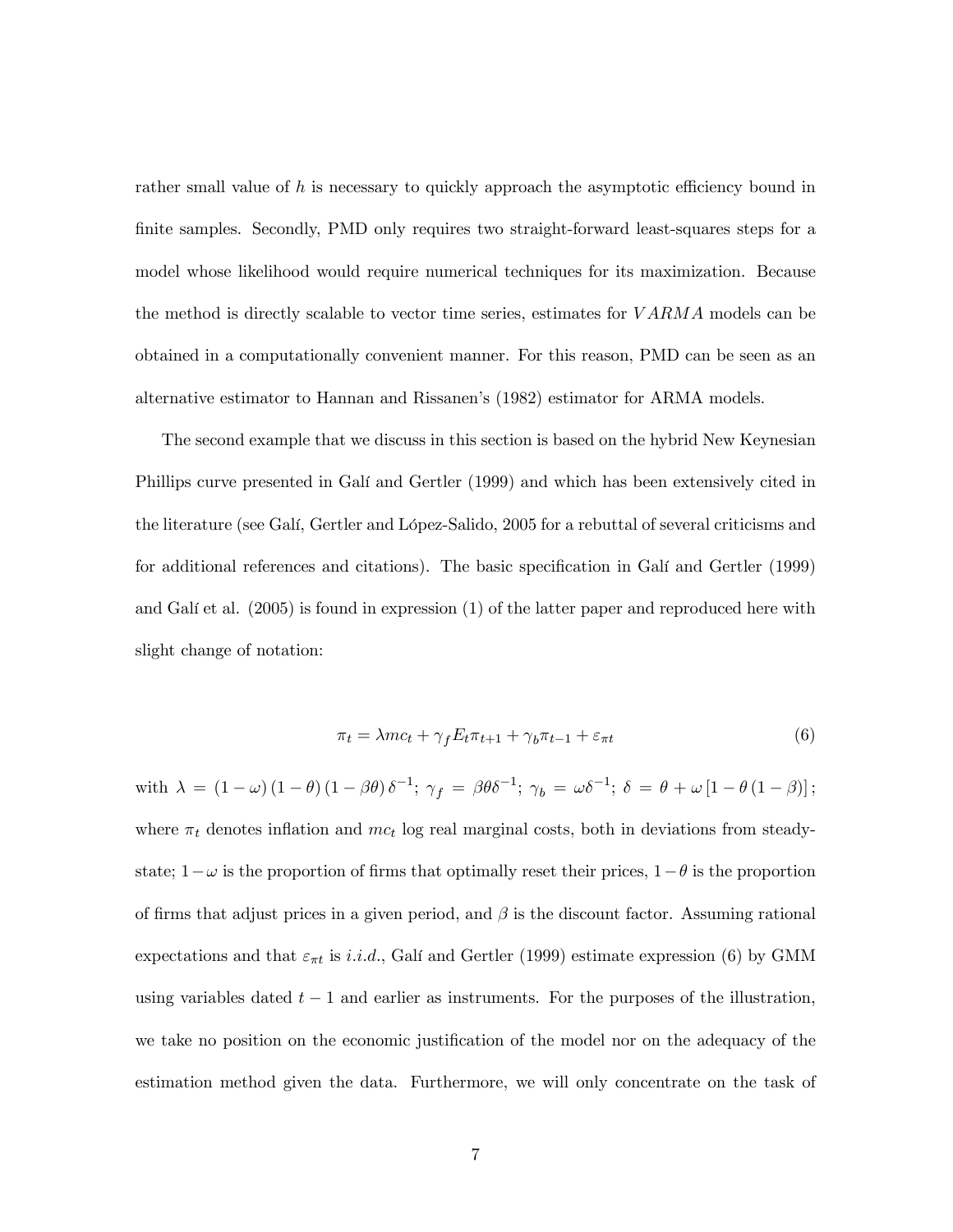estimating the parameters  $\lambda$ ,  $\gamma_f$ , and  $\gamma_b$  since the structural parameters  $\omega$ ,  $\theta$ ,  $\beta$  can then be estimated directly by classical minimum distance.3

Define  $\mathbf{y}_{1t} = (\pi_t \quad mc_t)'$ ,  $\mathbf{y}_{2t} = xr_t$ , and hence  $\mathbf{y}_t = (\mathbf{y}_{1t} \quad \mathbf{y}_{2t})'$ ; and  $\boldsymbol{\varepsilon}_t = (\varepsilon_{\pi t} \quad \varepsilon_{mt} \quad \varepsilon_{x_t})'$ . Here  $xr_t$  stands for the exchange rate, a natural predictor of inflation which appears in some formulations of the Phillips curve in open economy models (see, e.g. Battini and Haldane, 1999) but not in the Galí and Gertler (1999) formulation. We use  $xr<sub>t</sub>$  to illustrate the principle that variables omitted by the candidate model can be easily incorporated into the formulation of the PMD estimator. If  $y_t$  is covariance-stationary so that

$$
\mathbf{y}_t = \sum_{j=0}^\infty B_j \boldsymbol{\varepsilon}_{t-j}
$$

with

$$
B_j=\left[\begin{array}{cccc}b_{11}^j&b_{12}^j&b_{13}^j\\&\\b_{21}^j&b_{22}^j&b_{23}^j\\&&\\b_{31}^j&b_{32}^j&b_{33}^j\end{array}\right]
$$

then it is easy to see that

$$
\pi_t = \sum_{j=0}^{\infty} b_{11}^j \varepsilon_{\pi_{t-j}} + \sum_{j=0}^{\infty} b_{12}^j \varepsilon_{m_{t-j}} + \sum_{j=0}^{\infty} b_{13}^j \varepsilon_{x_{t-j}} \n\tag{7}
$$
\n
$$
mc_t = \sum_{j=0}^{\infty} b_{21}^j \varepsilon_{\pi_{t-j}} + \sum_{j=0}^{\infty} b_{22}^j \varepsilon_{m_{t-j}} + \sum_{j=0}^{\infty} b_{23}^j \varepsilon_{x_{t-j}}
$$

Substituting expression  $(7)$  into the expression for the Phillips curve in  $(6)$ , we obtain the

<sup>&</sup>lt;sup>3</sup> That is, since  $\phi = (\lambda \gamma_f \gamma_b)' = g(\omega, \beta, \theta)$  and  $\Omega_{\phi}$  is available, then an estimate of  $\omega$ ,  $\beta$ , and  $\theta$  can be obtained from the solution to the problem  $\min_{\omega,\beta,\theta} (\phi - g(\omega,\beta,\theta))^{\prime} \Omega_{\phi}^{-1} (\phi - g(\omega,\beta,\theta)).$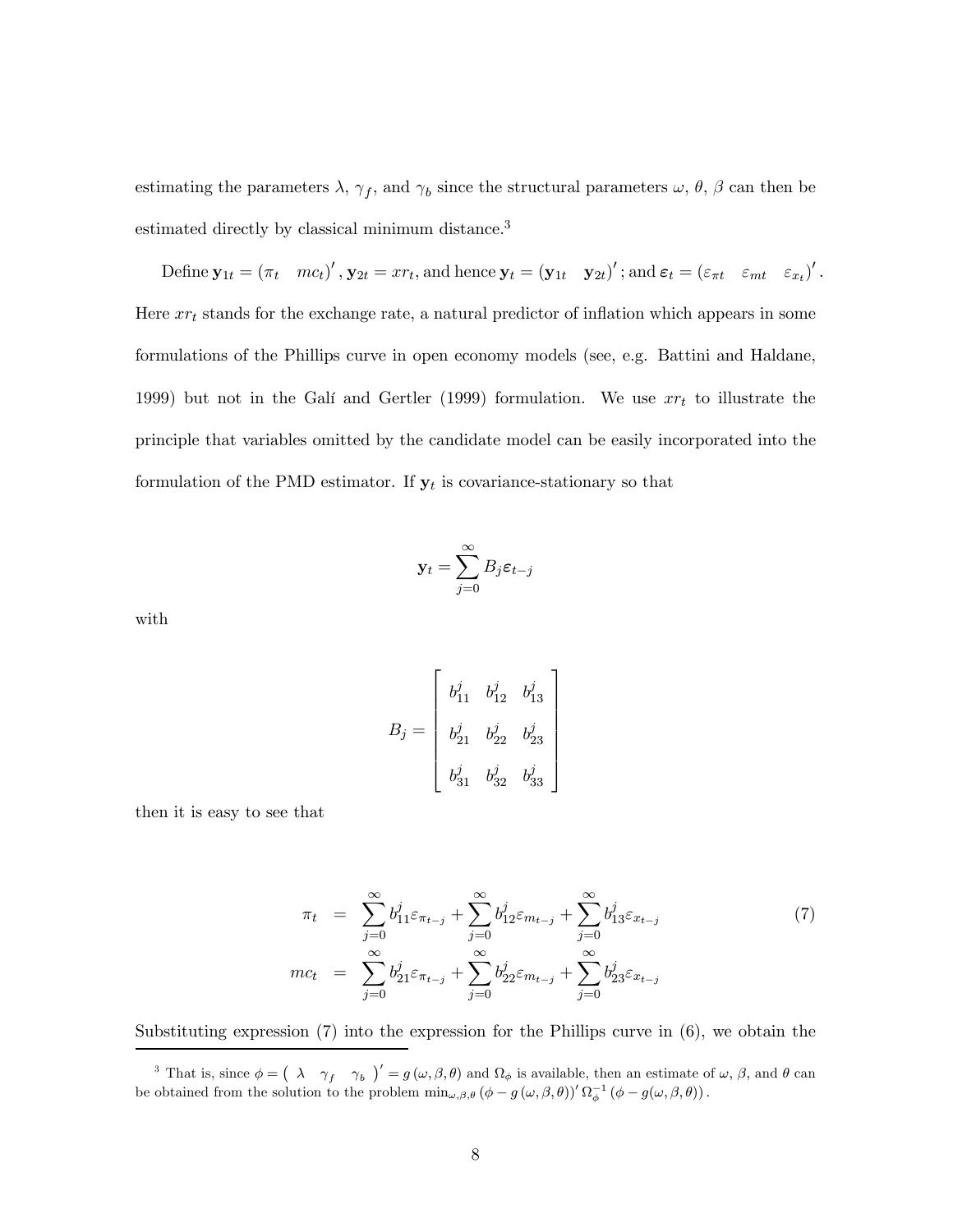following sets of conditions:

$$
b_{11}^{j} = \lambda b_{21}^{j} + \gamma_{f} b_{11}^{j+1} + \gamma_{b} b_{11}^{j-1} \quad j \ge 1
$$
\n
$$
b_{12}^{j} = \lambda b_{22}^{j} + \gamma_{f} b_{12}^{j+1} + \gamma_{b} b_{12}^{j-1} \quad j > 1
$$
\n
$$
b_{13}^{j} = \lambda b_{23}^{j} + \gamma_{f} b_{13}^{j+1} + \gamma_{b} b_{13}^{j-1} \quad j > 1
$$
\n(8)

In order to cast the problem in terms of the minimum distance function  $f(b,\phi)$  of expression (4), where  $b = vec(\mathbf{B})$  and  $\mathbf{B} =$ µ  $I$   $B'_1$   $B'_2$   $\cdots$   $B'_h$  $\setminus'$ , we find it useful to define  $R_1 =$  $\left(\begin{array}{cc} 1 & 0 & 0 \end{array}\right)$ ,  $R_2 =$  $\begin{pmatrix} 0 & 1 & 0 \end{pmatrix}$  and hence, the following selector matrices:

$$
S_0 = \begin{pmatrix} \mathbf{0}_{h-1,3} & (I_{h-1} \otimes R_1) & \mathbf{0}_{h-1,3} \end{pmatrix}
$$
  
\n
$$
S_1 = \begin{pmatrix} \mathbf{0}_{h-1,3} & (I_{h-1} \otimes R_2) & \mathbf{0}_{h-1,3} \end{pmatrix}
$$
  
\n
$$
S_2 = \begin{pmatrix} \mathbf{0}_{h-1,3} & \mathbf{0}_{h-1,3} & (I_{h-1} \otimes R_1) \end{pmatrix}
$$
  
\n
$$
S_3 = \begin{pmatrix} (I_{h-1} \otimes R_1) & \mathbf{0}_{h-1,3} & \mathbf{0}_{h-1,3} \end{pmatrix}.
$$

Thus,

$$
\mathbf{f}\left(b,\phi\right)=vec\left(S_{0}\mathbf{B}-\left(\lambda S_{1}\mathbf{B}+\gamma_{f}S_{2}\mathbf{B}+\gamma_{b}S_{3}\mathbf{B}\right)\right)
$$

with  $\phi = (\lambda \gamma_f \gamma_b)'$  and hence it reflects the distance function associated with the conditions in expression (7). Given a first stage estimator for b such that  $\sqrt{T}(\hat{b}_T - b_0)$  $\rightarrow$  $N(0, \Omega_b)$ , then,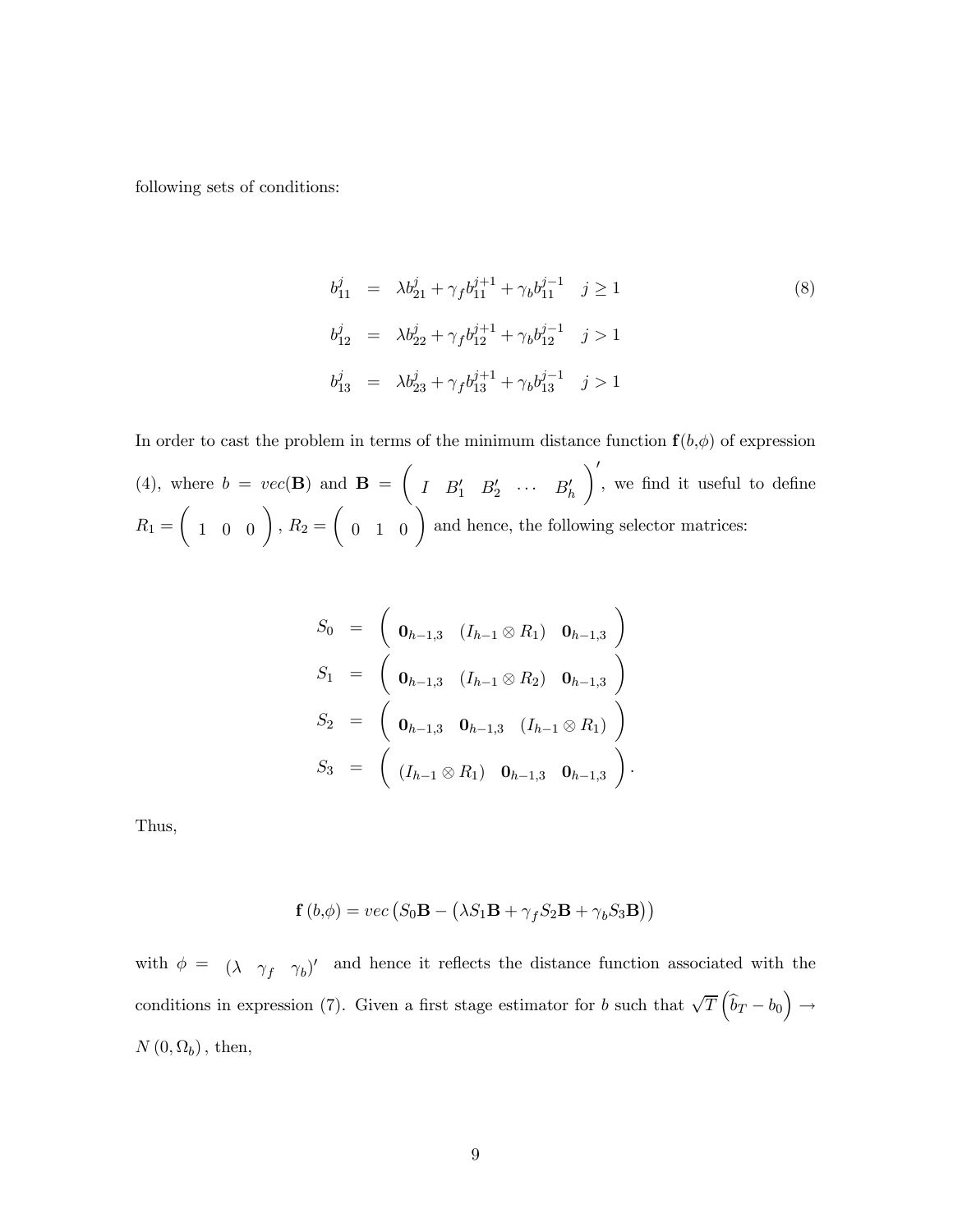$$
\widehat{\phi}_T = -\left(\widehat{F}_{\phi}' \widehat{W} \widehat{F}_{\phi}\right)^{-1} \left(\widehat{F}_{\phi}' \widehat{W} vec\left(S_0 \widehat{\mathbf{B}}\right)\right) \n\widehat{W} = \left(\widehat{F}_{b} \widehat{\Omega}_{b} \widehat{F}_{b}'\right)^{-1} \n\widehat{\Omega}_{\phi} = \left(\widehat{F}_{\phi}' \widehat{W} \widehat{F}_{\phi}\right)^{-1}
$$
\n(9)

where

$$
\widehat{F}_b = (I_3 \otimes (S_0 - \lambda S_1 - \gamma_f S_2 - \gamma_b S_3))
$$
  

$$
\widehat{F}_{\phi} = -\left( vec(S_1 \widehat{B}) vec(S_2 \widehat{B}) vec(S_3 \widehat{B}) \right)
$$

This example highlights an important feature of PMD: by recognizing that  $xr<sub>t</sub>$  can be of predictive value for  $\pi_t$ , not only can one use  $xr_t$  as an instrument to estimate the parameters of interest through the impulse response coefficients of the endogenous variables  $y_{1t}$  with respect to the omitted variables in  $y_{2t}$  (as is done in the third line of expression (8)), but also the impulse response coefficients of the endogenous variables  $y_{1t}$  are themselves calculated so as to be orthogonal to  $y_{2t}$  and its lags, thus ensuring their consistency against xr (which is omitted from the formulation of the Phillips curve). We now derive the properties of our estimator.

## 3 First-Step: Local Projections

In this section we show that a semiparametric estimate of the Wold coefficients collected in  $b = vec(B)$  based on local projections (Jordà, 2005) is consistent and asymptotically normal under rather general assumptions. There are several reasons why we rely on local projections rather than the more traditional inversion of a finite order VAR. First, as we will show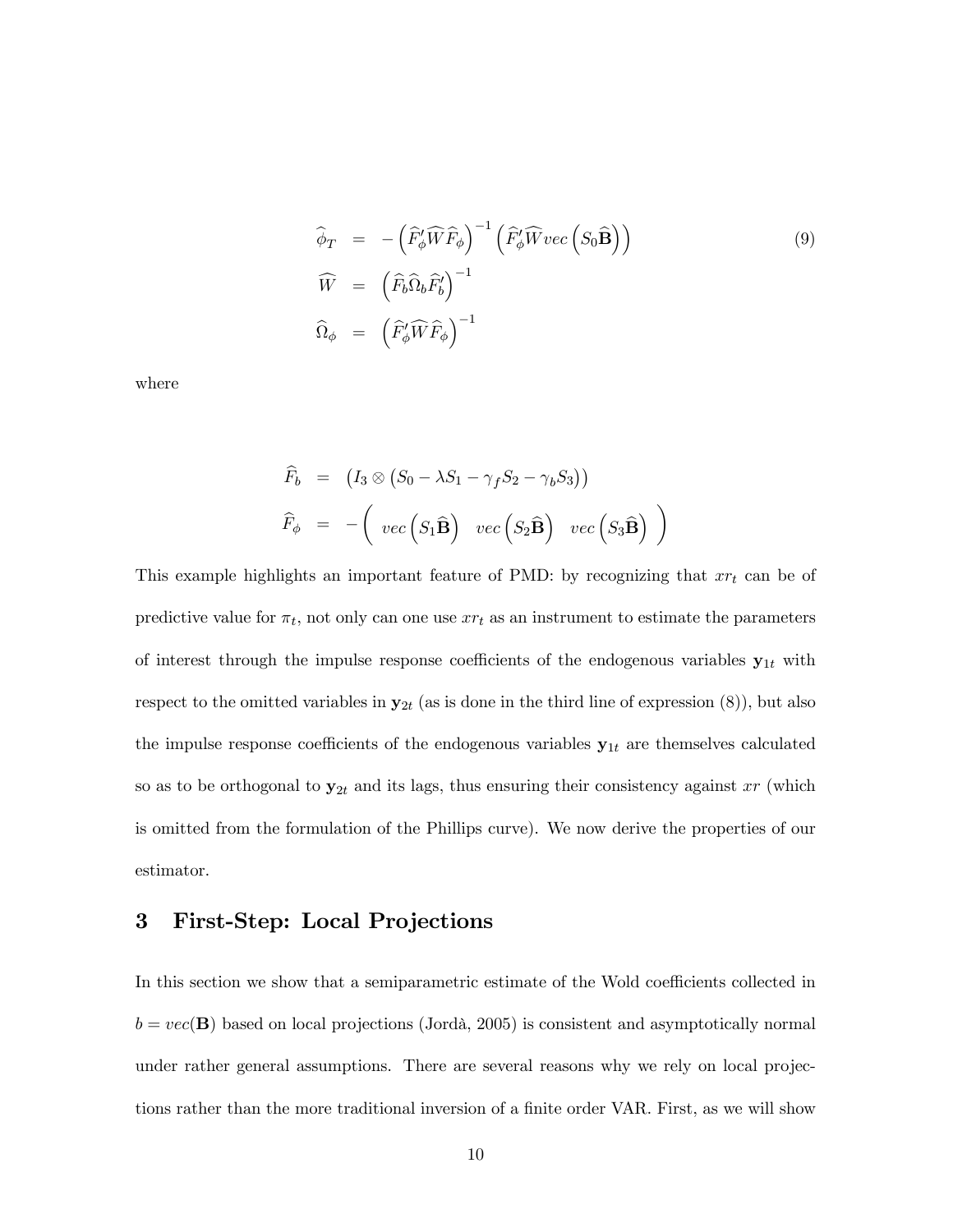momentarily, estimates based on local projections are consistent even for data generated by infinite order processes. This is advantageous since many macroeconomic models often have implicit reduced forms that are  $VARMA(p,q)$  representations. Second, Jordà (2005) shows that local projections are more robust (relative to VARs) to several types of misspecification. Third, the results derived here are based on linear local projections and hence are a natural stepping stone for extensions based on alternative nonlinear and/or nonparametric specifications, specifications that we will investigate in a different paper and which are, for the most part, infeasible or impractical in VARs.

Local projections have the advantage of providing a simple, closed-form, analytic expression for the covariance matrix of impulse response coefficients across time and across variables. The ability to arrive at such an expression simplifies considerably the derivation of a closed-form, analytic expression for the covariance matrix of the model's parameter estimates with good efficiency properties. Expressions derived by inverting a VAR require delta method approximations and are analytically far too complex to be useful.

We begin by deriving conditions that ensure consistency of the local projection estimator and then follow with the derivation of asymptotic normality.

#### 3.1 Consistency

Suppose

$$
\mathbf{y}_t = \sum_{j=0}^{\infty} B_j \boldsymbol{\varepsilon}_{t-j} \tag{10}
$$

where for simplicity, but without loss of generality, we omit deterministic components (such as a constant and/or a deterministic time trend), then from the Wold decomposition theorem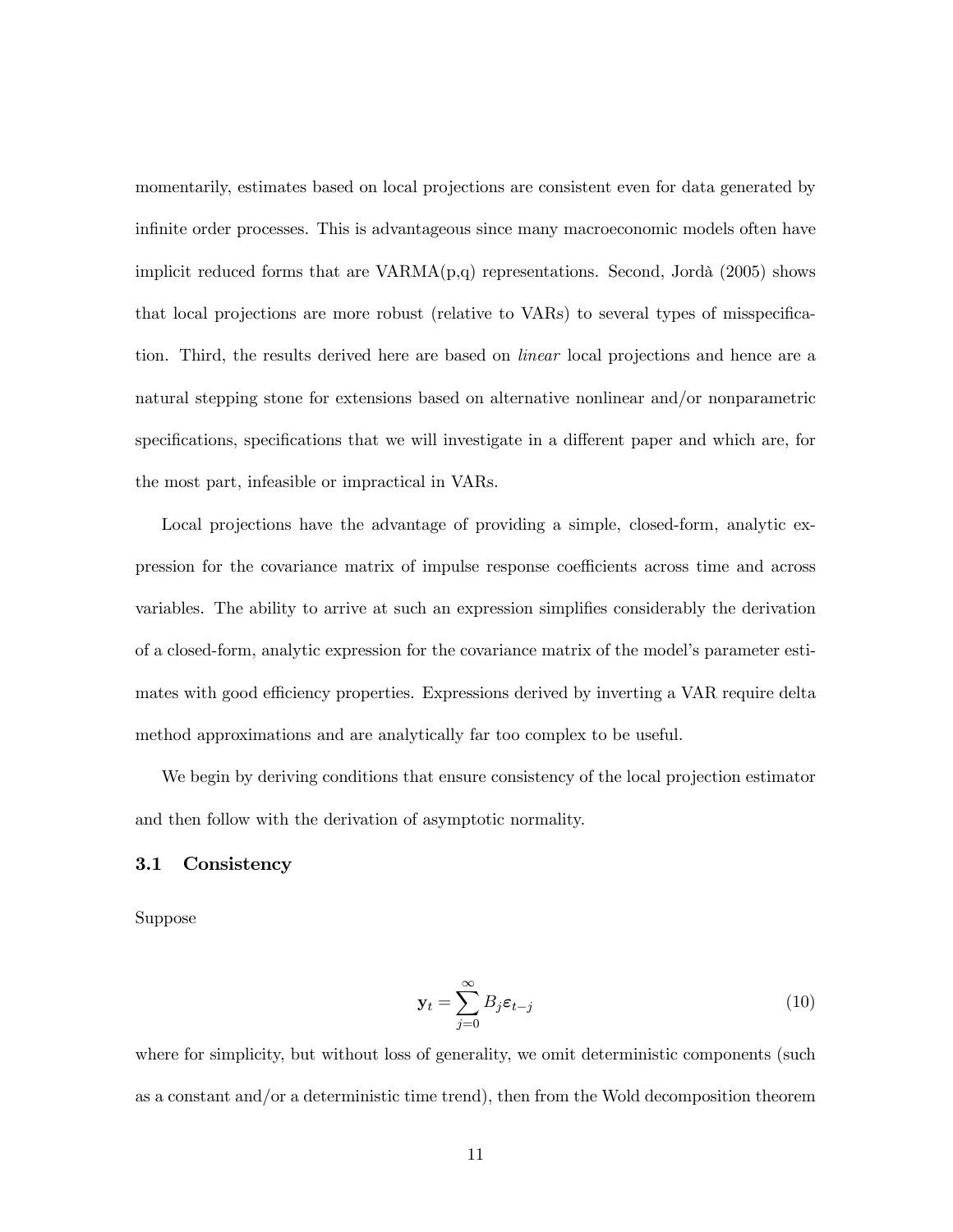(see e.g. Anderson, 1994):

- (i)  $E(\varepsilon_t)=0$  and  $\varepsilon_t$  are i.i.d.
- (ii)  $E(\varepsilon_t \varepsilon_t') = \sum_{r \times r}$
- (iii)  $\sum_{j=0}^{\infty} ||B_j|| < \infty$  where  $||B_j||^2 = tr(B_j'B_j)$  and  $B_0 = I_r$
- (iv) det  $\{B(z)\}\neq 0$  for  $|z|\leq 1$  where  $B(z)=\sum_{j=0}^{\infty}B_jz^j$

and the process in (10) can also be written as:

$$
\mathbf{y}_t = \sum_{j=1}^{\infty} A_j \mathbf{y}_{t-j} + \boldsymbol{\varepsilon}_t \tag{11}
$$

such that,

- (v)  $\sum_{j=1}^{\infty} ||A_j|| < \infty$
- (vi)  $A(z) = I_r \sum_{j=1}^{\infty} A_j z^j = B(z)^{-1}$
- (vii) det $\{A(z)\}\neq 0$  for  $|z|\leq 1$ .

Jordà's (2005) local projection method of estimating the impulse response function is based on the expression that results from simple recursive substitution in this  $VAR(\infty)$ representation, that is

$$
\mathbf{y}_{t+h} = A_1^h \mathbf{y}_t + A_2^h \mathbf{y}_{t-1} + \ldots + \varepsilon_{t+h} + B_1 \varepsilon_{t+h-1} + \ldots + B_{h-1} \varepsilon_{t+1} \tag{12}
$$

where:

(i) 
$$
A_1^h = B_h
$$
 for  $h \ge 1$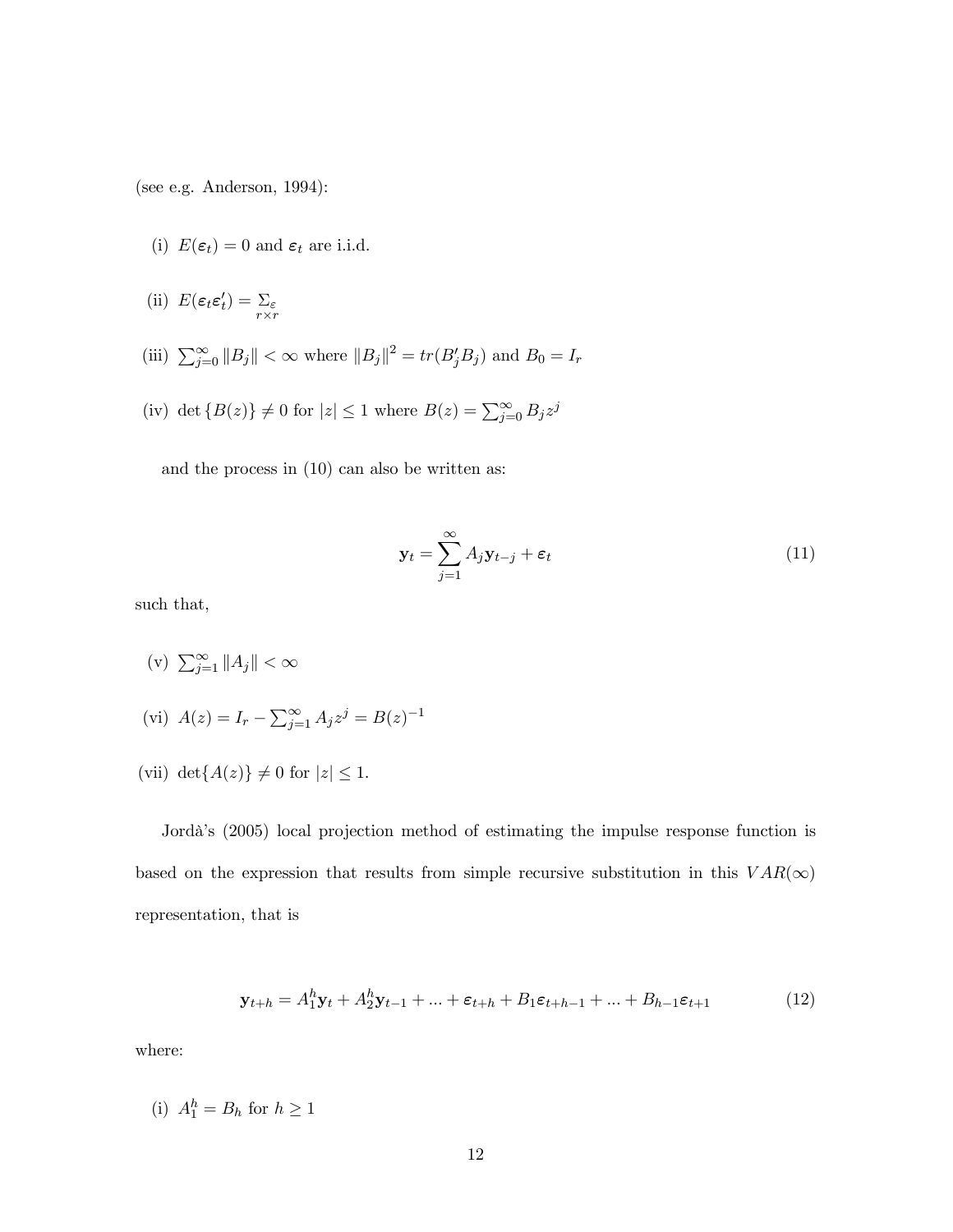(ii) 
$$
A_j^h = B_{h-1}A_j + A_{j+1}^{h-1}
$$
 where  $h \ge 1$ ;  $A_{j+1}^0 = 0$ ;  $B_0 = I_r$ ; and  $j \ge 1$ .

Now consider truncating the infinite lag expression  $(12)$  at lag k

$$
\mathbf{y}_{t+h} = A_1^h \mathbf{y}_t + A_2^h \mathbf{y}_{t-1} + \ldots + A_k^h \mathbf{y}_{t-k+1} + \mathbf{v}_{k,t+h}
$$
(13)

$$
\mathbf{v}_{k,t+h} = \sum_{j=k+1}^{\infty} A_j^h \mathbf{y}_{t-j} + \varepsilon_{t+h} + \sum_{j=1}^{h-1} B_j \varepsilon_{t+h-j}.
$$

In what follows, we show that least squares estimates of (13) produce consistent estimates for  $A_j^h$  for  $j = 1, ..., k$ , in particular  $A_1^h$ , which is a direct estimate of the impulse response coefficient  $B_h$ . We obtain many of the derivations that follow by building on the results in Lewis and Reinsel (1985), who show that the coefficients of a truncated  $VAR(\infty)$  are consistent and asymptotically normal as long as the truncation lag grows with the sample size at an appropriate rate.

More general assumptions that allow for possible heteroskedasticity in the  $\varepsilon_t$  or on their mixing properties are possible. The key elements required are for the  $y_t$  to have a, possibly infinite-order, VAR representation (11) whose coefficients die-off sufficiently quickly; and for the  $\varepsilon_t$  to be sufficiently well-behaved (i.e., a white noise or a martingale difference sequence assumption) so that least-squares estimates from the truncated expression in (13) are asymptotically normal based on an appropriate law of large numbers (for a related application see, e.g. Gonçalves and Kilian, 2006). Under these more general conditions however, the ability to map the infinite VAR representation (11) into the infinite VMA representation (10) is not guaranteed. This is not a major impediment since impulse responses (understood as linear forecasts rather than conditional expectations) can still be calculated from estimates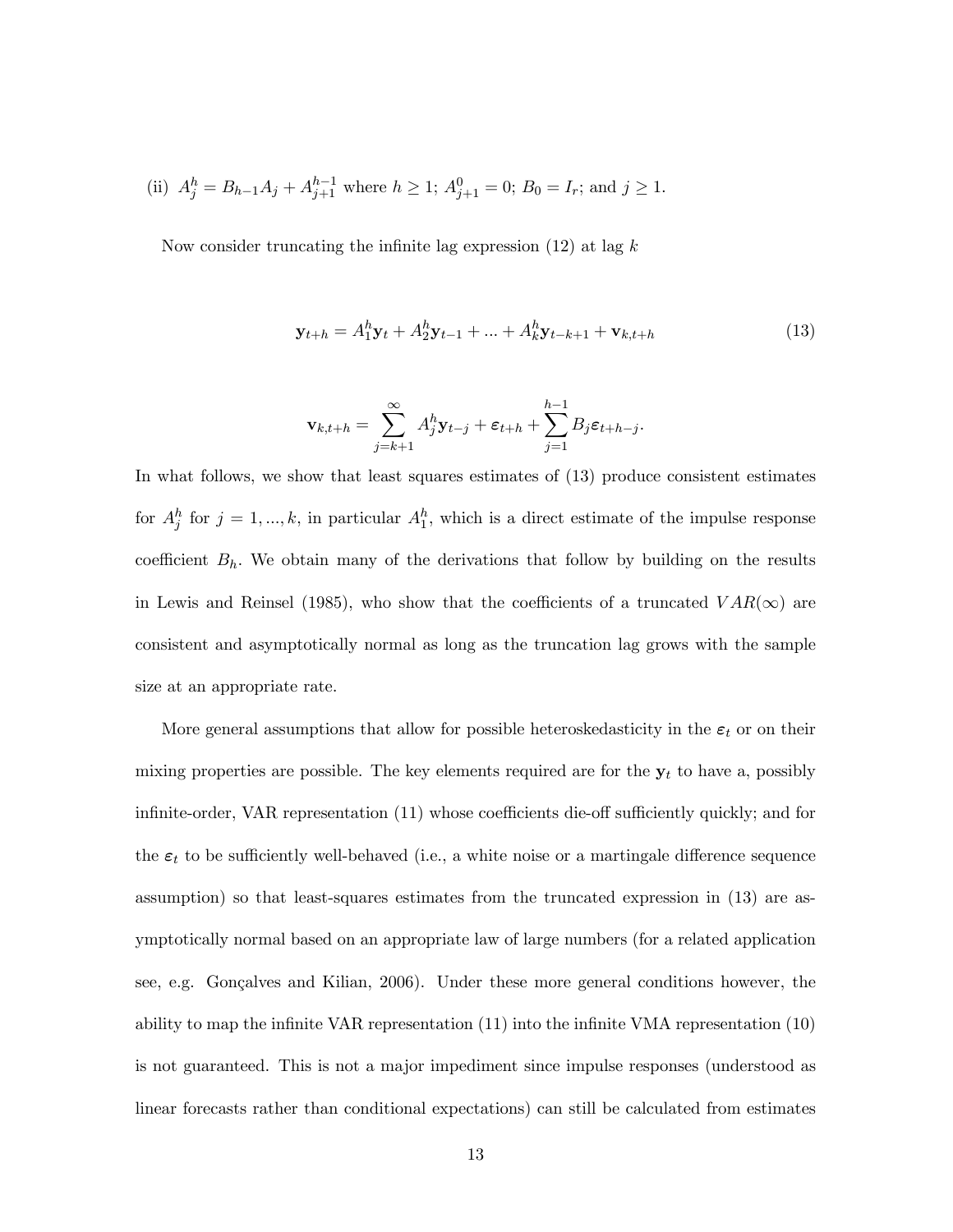of  $A_1^h$ . On the other hand, when one assumes the  $\varepsilon_t$  are Gaussian, then PMD is asymptotically equivalent to maximum likelihood. Because we feel it is instructive to retain this point of reference (which we illustrate in the Monte Carlo exercises) and to preserve the duality between the VAR and VMA representations, we present our results in a more traditional setting by maintaining the slightly stricter assumptions (i)-(vii) in this paper and leave more general assumptions for later research.

#### 3.1.1 Definitions and Notation

We find it useful to define and collect the notation that we use for the derivations that follow in the remainder of the paper in this subsection. Specifically:

(i) 
$$
X_{t,k-1} = (\mathbf{y}'_t, \mathbf{y}'_{t-1}, ..., \mathbf{y}'_{t-k+1})'
$$

(ii) 
$$
Y_{t,h} = (\mathbf{y}'_{t+1}, ..., \mathbf{y}'_{t+h})'
$$

- (iii)  $M_{t-1,k}$  $1\times1$  $= 1 - \sum_{t=k}^{T-h} X'_{t-1,k} \left( \sum_{t=k}^{T-h} X_{t-1,k} X'_{t-1,k} \right)^{-1} X_{t-1,k}$
- (iv)  $\widehat{\Gamma}_{r \times r}(j) = (T k h)^{-1} \sum_{t=k}^{T-h} \mathbf{y}_t \mathbf{y}'_{t-j}$
- (v)  $\widehat{\Gamma}_{r\times r}(j|1-k) = (T-k-h)^{-1} \sum_{t=k}^{T-h} \mathbf{y}_t M_{t-1,k} \mathbf{y}'_{t-j}$
- (vi)  $\widehat{\Gamma}_{k} = (T k h)^{-1} \sum_{t=k}^{T-h} X_{t,k} X'_{t,k}$
- (vii)  $\Gamma_{1-k,h}$  $kr \times r$  $=(T-k-h)^{-1}\sum_{t=k}^{T-h}X_{t,k}\mathbf{y}'_{t+h}$
- (viii)  $\Gamma_{1-h|1-k}$  $hr \times r$  $=(T-k-h)^{-1}\sum_{t=h}^{T-h}Y_{t,h}M_{t-1,k}\mathbf{y}_{t}^{\prime}$

Then, the mean-square error linear predictor of  $\mathbf{y}_{t+h}$  based on  $\mathbf{y}_t, ..., \mathbf{y}_{t-k+1}$  is  $\widehat{A}(k, h)X_{t,k-1}$ where  $\widehat{A}(k, h)$  is given by the least-squares formula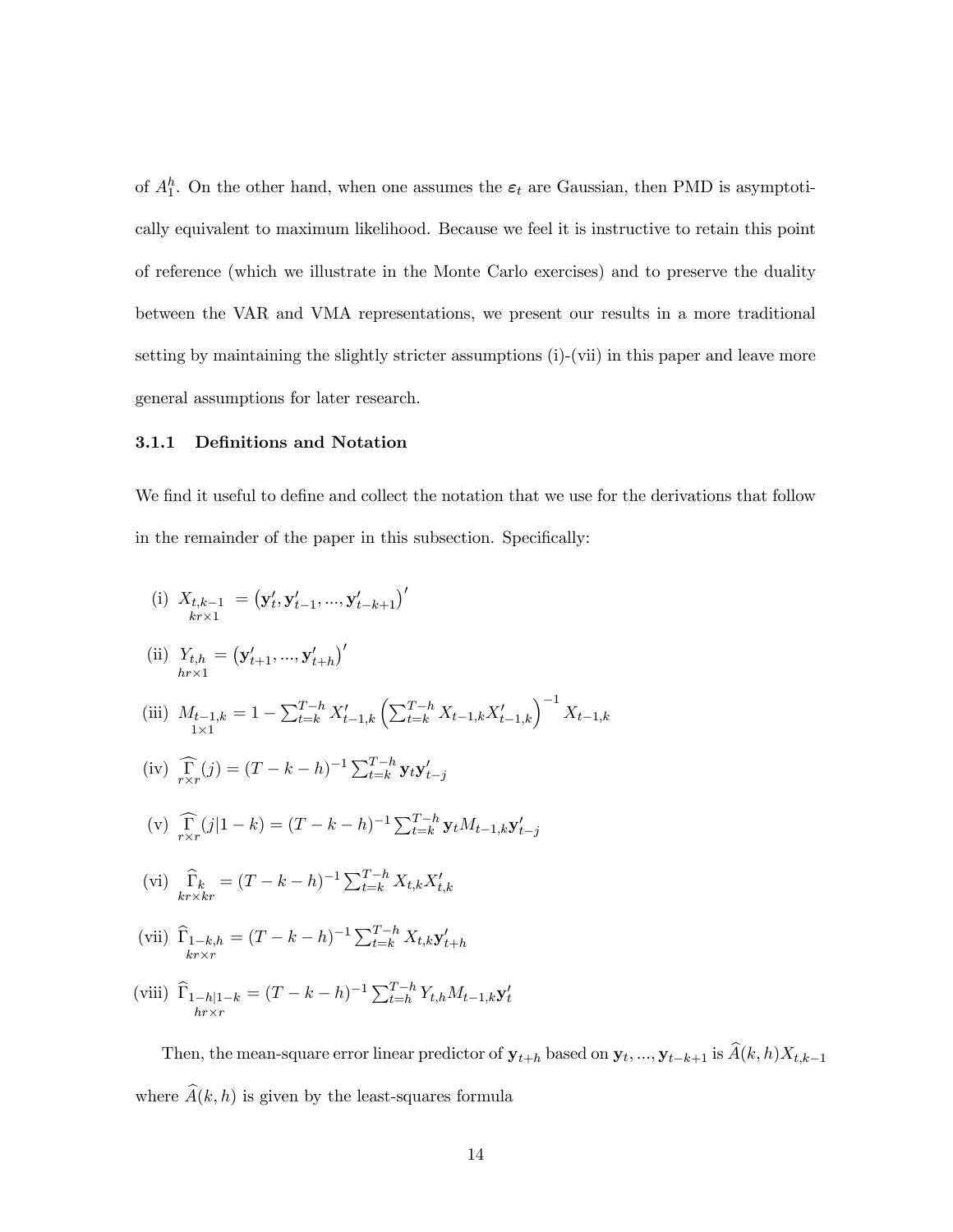$$
\hat{A}_{r \times kr}^{(k, h)} = (\hat{A}_1^h, ..., \hat{A}_k^h) = \hat{\Gamma}_{1-k, h}' \hat{\Gamma}_k^{-1}
$$
\n(14)

The following theorem provides conditions under which the least-squares estimates for  $A(k, h)$ are consistent.

**Theorem 1 Consistency.** Let  $\{y_t\}$  satisfy (10) and assume that:

- (i)  $E|\varepsilon_{it}\varepsilon_{jt}\varepsilon_{kt}\varepsilon_{lt}| < \infty$  for  $1\leq i, j, k, l \leq r$
- (ii) k is chosen as a function of  $T$  such that

$$
\frac{k^2}{T} \to 0 \text{ as } T, k \to \infty
$$

(iii) k is chosen as a function of  $T$  such that

$$
k^{1/2} \sum_{j=k+1}^{\infty} ||A_j|| \to 0 \text{ as } T, k \to \infty
$$

Then:

$$
\left\|\widehat{A}(k,h) - A(k,h)\right\| \stackrel{p}{\to} 0
$$

The proof of this theorem is in the appendix. A natural consequence of the theorem provides the essential result we need, namely  $\widehat{A}_1^h$  $\stackrel{p}{\rightarrow} B_h.$ 

#### 3.2 Asymptotic Normality

We now show that least-squares estimates from the truncated projections in  $(13)$  are asymptotically normal, although for the purposes of the PMD estimator, proving that  $\hat{A}_1^h$  is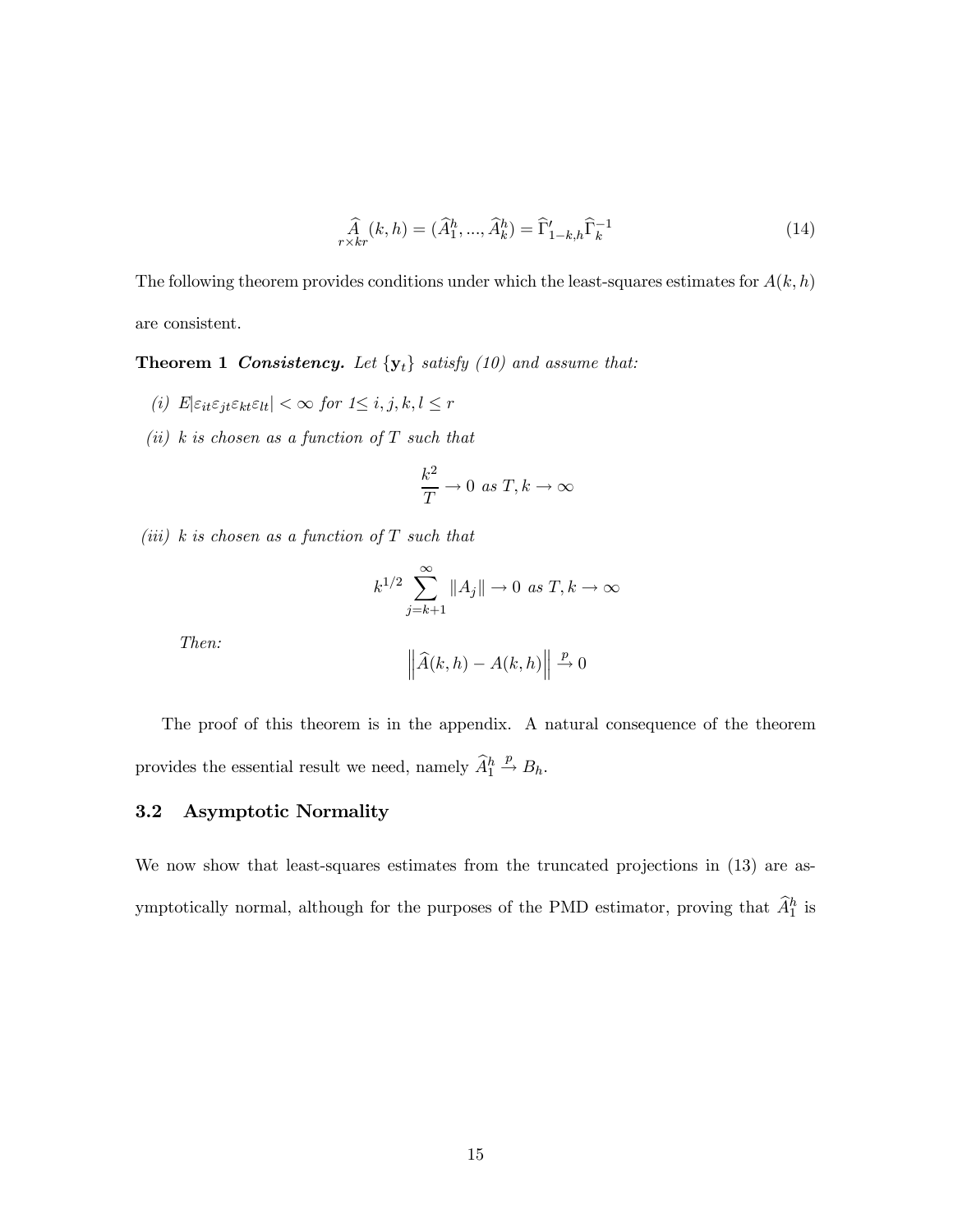asymptotically normally distributed would suffice. Notice that we can write

$$
\widehat{A}(k,h) - A(k,h) = \left\{ (T - k - h)^{-1} \sum_{t=k}^{T-h} \mathbf{v}_{k,t+h} X'_{t,k} \right\} \widehat{\Gamma}_k^{-1}
$$

$$
= (T - k - h)^{-1} \left[ \sum_{t=k}^{T-h} \left\{ \left( \sum_{j=k+1}^{\infty} A_j^h \mathbf{y}_{t-j} \right) + \varepsilon_{t+h} + \sum_{j=1}^{h-1} B_j \varepsilon_{t+h-j} \right\} X'_{t,k} \right] \widehat{\Gamma}_k^{-1}
$$

$$
= (T - k - h)^{-1} \left\{ \sum_{t=k}^{T-h} \left( \sum_{j=k+1}^{\infty} A_j^h \mathbf{y}_{t-j} \right) X'_{t,k} \right\} \left\{ \Gamma_k^{-1} + \left( \widehat{\Gamma}_k^{-1} - \Gamma_k^{-1} \right) \right\} +
$$

$$
(T - k - h)^{-1} \left\{ \sum_{t=k}^{T-h} \left( \varepsilon_{t+h} + \sum_{j=1}^{h-1} B_j \varepsilon_{t+h-j} \right) X'_{t,k} \right\} \left\{ \Gamma_k^{-1} + \left( \widehat{\Gamma}_k^{-1} - \Gamma_k^{-1} \right) \right\}
$$

Hence, the strategy of the proof will consist in showing that the first term in the sum above vanishes in probability so that,

$$
(T-k-h)^{1/2} \operatorname{vec}\left[\widehat{A}(k,h) - A(k,h)\right] \xrightarrow{p}
$$
  

$$
(T-k-h)^{1/2} \operatorname{vec}\left[(T-k-h)^{-1}\left\{\sum_{t=k}^{T-h} \left(\varepsilon_{t+h} + \sum_{j=1}^{h-1} B_j \varepsilon_{t+h-j}\right) X_{t,k}'\right\} \Gamma_k^{-1}\right].
$$

By showing that this last term is asymptotically normal, we complete the proof.

**Theorem 2** Let  $\{y_t\}$  satisfy (10) and assume that

- (i)  $E\left|\varepsilon_{it}\varepsilon_{jt}\varepsilon_{kt}\varepsilon_{lt}\right| < \infty$ ;  $1\leq i,j,k,l\leq r$
- (ii) k is chosen as a function of T such that  $\frac{k^3}{T} \to 0$ ,  $k, T \to \infty$
- (iii)  $k$  is chosen as a function of  $T$  such that

$$
(T - k - h)^{1/2} \sum_{j=k+1}^{\infty} ||A_j|| \to 0; \ k, T \to \infty
$$

Then

$$
(T-k-h)^{1/2} \, vec\left[\widehat{A}(k,h) - A(k,h)\right] \xrightarrow{p}
$$
\n
$$
(T-k-h)^{1/2} \, vec\left[\left\{(T-k-h)^{-1} \sum_{t=k}^{T-h} \left(\varepsilon_{t+h} + \sum_{j=1}^{h-1} B_j \varepsilon_{t+h-j}\right) X'_{t,k}\right\} \Gamma_k^{-1}\right]
$$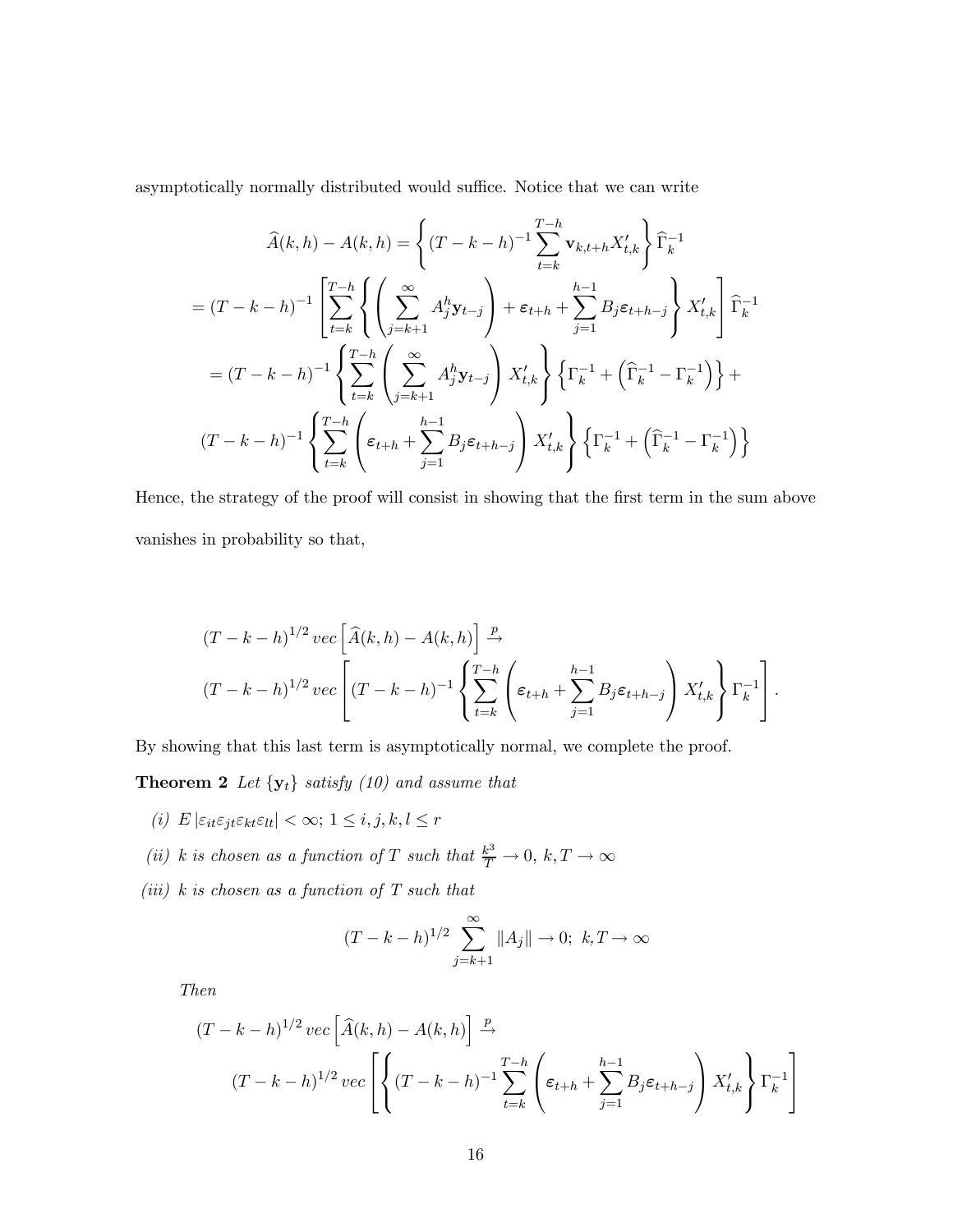The proof is provided in the appendix. Now, all that remains is to show that

$$
A_T \equiv (T - k - h)^{1/2} \, vec \left[ (T - k - h)^{-1} \left\{ \sum_{t=k}^{T-h} \left( \varepsilon_{t+h} + \sum_{j=1}^{h-1} B_j \varepsilon_{t+h-j} \right) X'_{t,k} \right\} \Gamma_k^{-1} \right] \xrightarrow{d}
$$

$$
N(0, \Omega_A) \text{ with } \Omega_A = \left( \Gamma_k^{-1} \otimes \Sigma_h \right); \ \Sigma_h = \left( \Sigma_{\varepsilon} + \sum_{j=1}^{h-1} B_j \Sigma_{\varepsilon} B'_j \right)
$$

Since,  $vec\left[\widehat{A}(k,h) - A(k,h)\right] \stackrel{p}{\rightarrow} A_T$ , and  $A_T \stackrel{d}{\rightarrow} N(0,\Omega_A)$ , then we will have  $vec\left[\widehat{A}(k,h) - A(k,h)\right] \stackrel{d}{\rightarrow}$  $\rightarrow$ 

 $N(0, \Omega_A)$ . We establish this result in the next theorem.

**Theorem 3** Let  $\{y_t\}$  satisfy (10) and assume

- $(i)\ \, E|\varepsilon_{it}\varepsilon_{jt}\varepsilon_{kt}\varepsilon_{lt}|<\infty;\,\,1\le i,j,k,l\le r$
- $(ii)$  k is chosen as a function of T such that

$$
\frac{k^3}{T} \to 0, k, T \to \infty
$$
  

$$
A_T \xrightarrow{d} N(0, \Omega_A)
$$

Then

The proof is provided in the appendix.

In practice, we find it convenient to estimate responses for horizons 1, ..., h jointly as follows,

$$
\widehat{\Gamma}_{1-h|1-k}\widehat{\Gamma}(0|1-k)^{-1} = \begin{bmatrix} \widehat{A}_1^1 \\ \widehat{A}_1^2 \\ \vdots \\ \widehat{A}_1^h \end{bmatrix} = \begin{bmatrix} \widehat{B}_1 \\ \widehat{B}_2 \\ \vdots \\ \widehat{B}_h \end{bmatrix} = \widehat{B}(1,h) \tag{15}
$$

Using the usual least-squares formulas, notice that

$$
\widehat{B}(1,h) = B(1,h) + \left\{ (T - k - h)^{-1} \sum_{t=k}^{T-h} \mathbf{y}_t M_{t-1,k} V'_{t,h} \right\}' \widehat{\Gamma}(0|1-k)^{-1} + o_p(1) \tag{16}
$$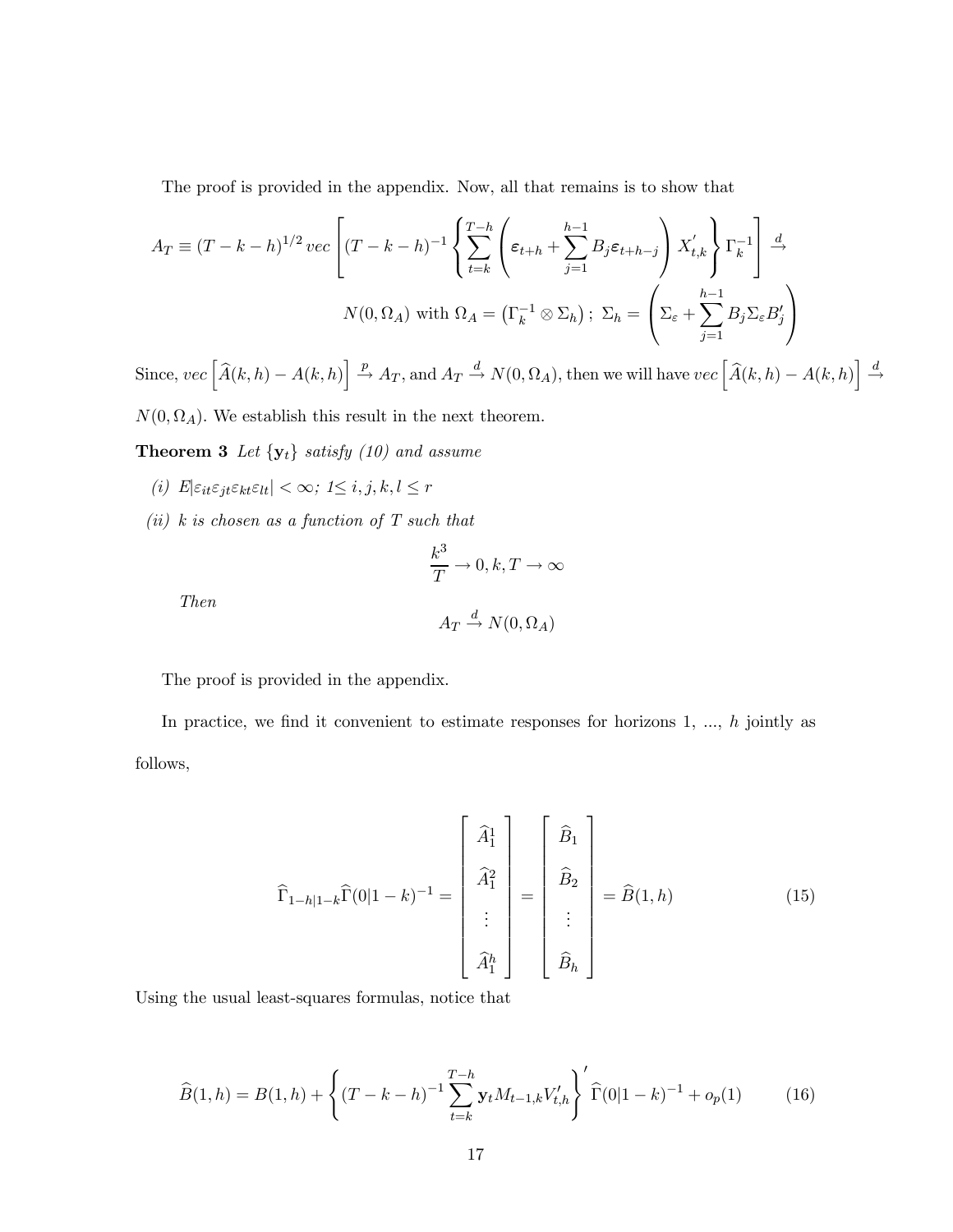where  $V_{t,h} \equiv (\mathbf{v}'_{t+1}, ..., \mathbf{v}'_{t+h})'$ ;  $\mathbf{v}_{t+j} = \epsilon_{t+j} + B_1 \epsilon_{t+j-1} + ... + B_{j-1} \epsilon_{t+1}$  for  $j = 1, ..., h$ . The terms vanishing in probability in (16) involve the terms  $U_{1T}$ ,  $U_{2T}$ , and  $U_{3T}$  defined in the proof of theorem one, which makes use of the condition  $k^{1/2} \sum_{j=k+1}^{\infty} ||A_j|| \to 0$  as  $T, k \to \infty$ . Under the conditions of theorem 2, we can write

$$
(T - k - h)^{1/2} vec\left(\widehat{B}(1, h) - B(1, h)\right) \xrightarrow{T - h} (T - k - h)^{1/2} vec\left[\left\{(T - k - h)^{-1} \sum_{t = k}^{T - h} V_{t, h} M_{t - 1, k} \mathbf{y}'_t\right\} \widehat{\Gamma}(0 | 1 - k)^{-1}\right]
$$
\n
$$
(17)
$$

from which we can derive the asymptotic distribution under theorems 2 and 3.

Next notice that

$$
(T - k - h)^{-1} \sum_{t=k}^{T-h} V_{t,h} V'_{t,h} \xrightarrow{p} \sum_{r h \times r h} (18)
$$

The specific form of the variance-covariance matrix  $\Sigma_v$  can be derived as follows. Let  $\mathbf{0}_j = \begin{bmatrix} 0 \\ 0 \end{bmatrix}$  $j \times j$ ;  $\mathbf{0}_{m,n} = \mathbf{0}_{m \times n}$ ; and recall that  $V_{t,h} \equiv (\mathbf{v}'_{t+1}, ..., \mathbf{v}'_{t+h})'$ , specifically,

$$
V_{t,h} = \begin{bmatrix} \varepsilon_{t+1} \\ \varepsilon_{t+2} + B_1 \varepsilon_{t+1} \\ \vdots \\ \varepsilon_{t+h} + B_1 \varepsilon_{t+h-1} + \dots + B_{h-1} \varepsilon_{t+1} \end{bmatrix} = \Psi_B \varepsilon_{t,h},
$$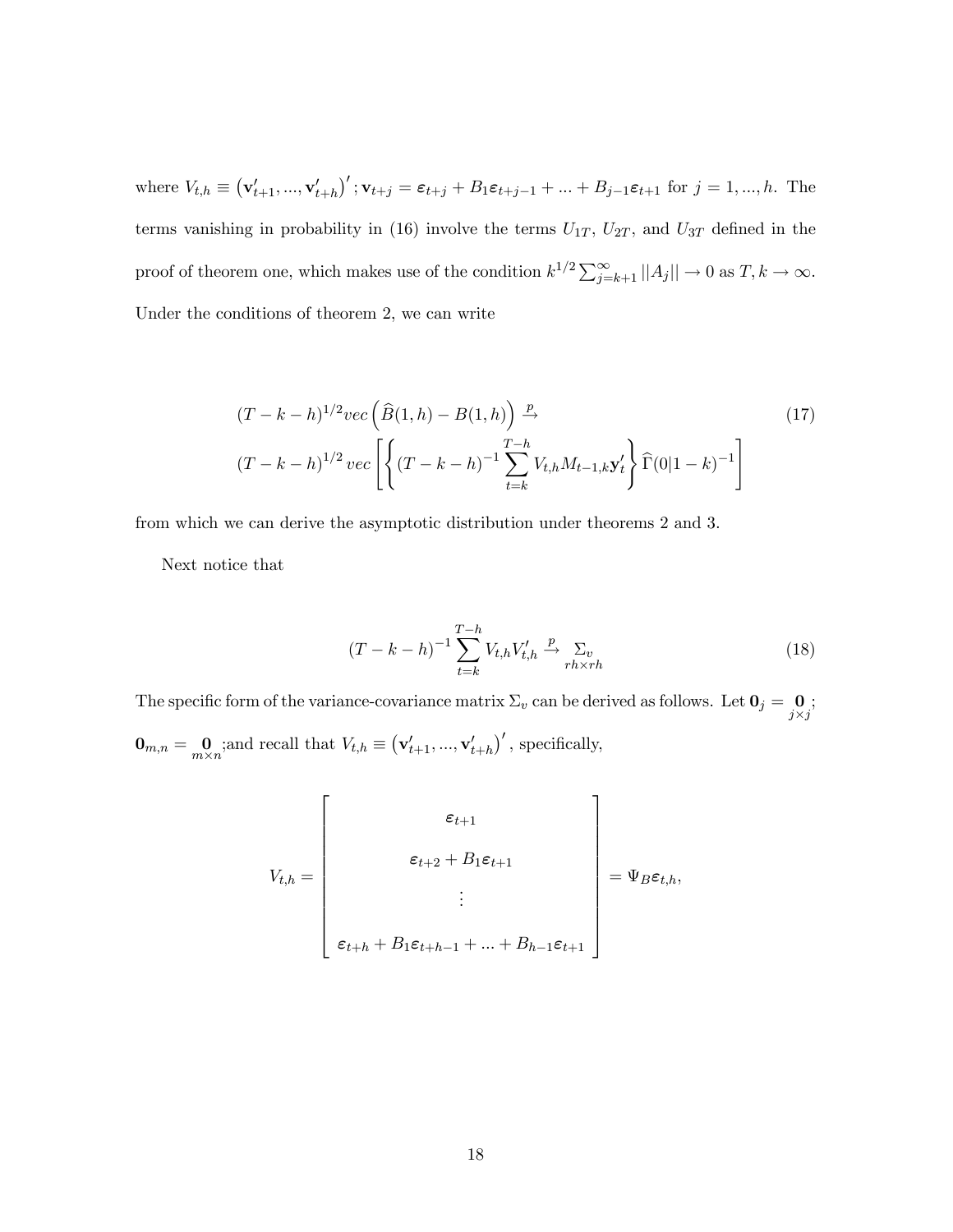where

$$
\Psi_B = \begin{bmatrix} I_r & \mathbf{0}_r & \dots & \mathbf{0}_r \\ B_1 & I_r & \dots & \mathbf{0}_r \\ \vdots & \vdots & \dots & \vdots \\ B_{h-1} & B_{h-2} & \dots & I_r \end{bmatrix}; \epsilon_{t,h} = \begin{bmatrix} \epsilon_{t+1} \\ \vdots \\ \epsilon_{t+h} \end{bmatrix}
$$
\nThen  $E[V_{t,h}V'_{t,h}] = E[\Psi_B \epsilon_{t,h} \epsilon'_{t,h} \Psi'_B] = \Psi_B E[\epsilon_{t,h} \epsilon'_{t,h}] \Psi'_B$  with  $E[\epsilon_{t,h} \epsilon'_{t,h}] = (I_h \otimes \Sigma_{\varepsilon})$ 

and hence

$$
E[V_{t,h}V'_{t,h}] = \Sigma_v = \Psi_B(I_h \otimes \Sigma_\varepsilon) \Psi'_B
$$
\n(20)

and therefore

$$
(T - k - h)^{1/2} \, vec \left( \widehat{B}(1, h) - B(1, h) \right) \xrightarrow{d} N \left( \mathbf{0}, \Omega_b \right)
$$
\n
$$
\Omega_b = \left( \Gamma(0 | 1 - k)^{-1} \otimes \sum_{r \geq h \times r h} \right)
$$

In practice, one requires sample estimates  $\widehat{\Gamma}(0|1 - k)^{-1}$  and  $\widehat{\Sigma}_v$ . With respect to the latter, notice that the parametric form of expression (20) allows us to construct a sample estimate of  $\Omega_b$  by plugging-in the estimates  $\widehat{B}(1, h)$  and  $\widehat{\Sigma}_{\varepsilon}$ .

#### 3.3 Practical Summary of Results in Matrix Algebra

Define  $y_j$  for  $j = h, ..., 1, 0, -1, ..., -k$  as the  $(T - k - h) \times r$  matrix of stacked observations of the  $1 \times r$  vector  $\mathbf{y}'_{t+j}$ . Additionally, define the  $(T - k - h) \times r(h + 1)$  matrix  $Y \equiv (\mathbf{y}_0, ..., \mathbf{y}_h)$ ; the  $(T - k - h) \times r$  matrix  $\mathbf{y}_0$ ; the  $(T - k - h) \times kr + 1$  matrix  $X \equiv (\mathbf{1}_{(T-k-h) \times 1}, \mathbf{y}_{-1}, ..., \mathbf{y}_{-k})$ and the  $(T - k - h) \times (T - k - h)$  matrix  $M = I_{T-k-h} - X (X'X)^{-1} X'$ . Notice that the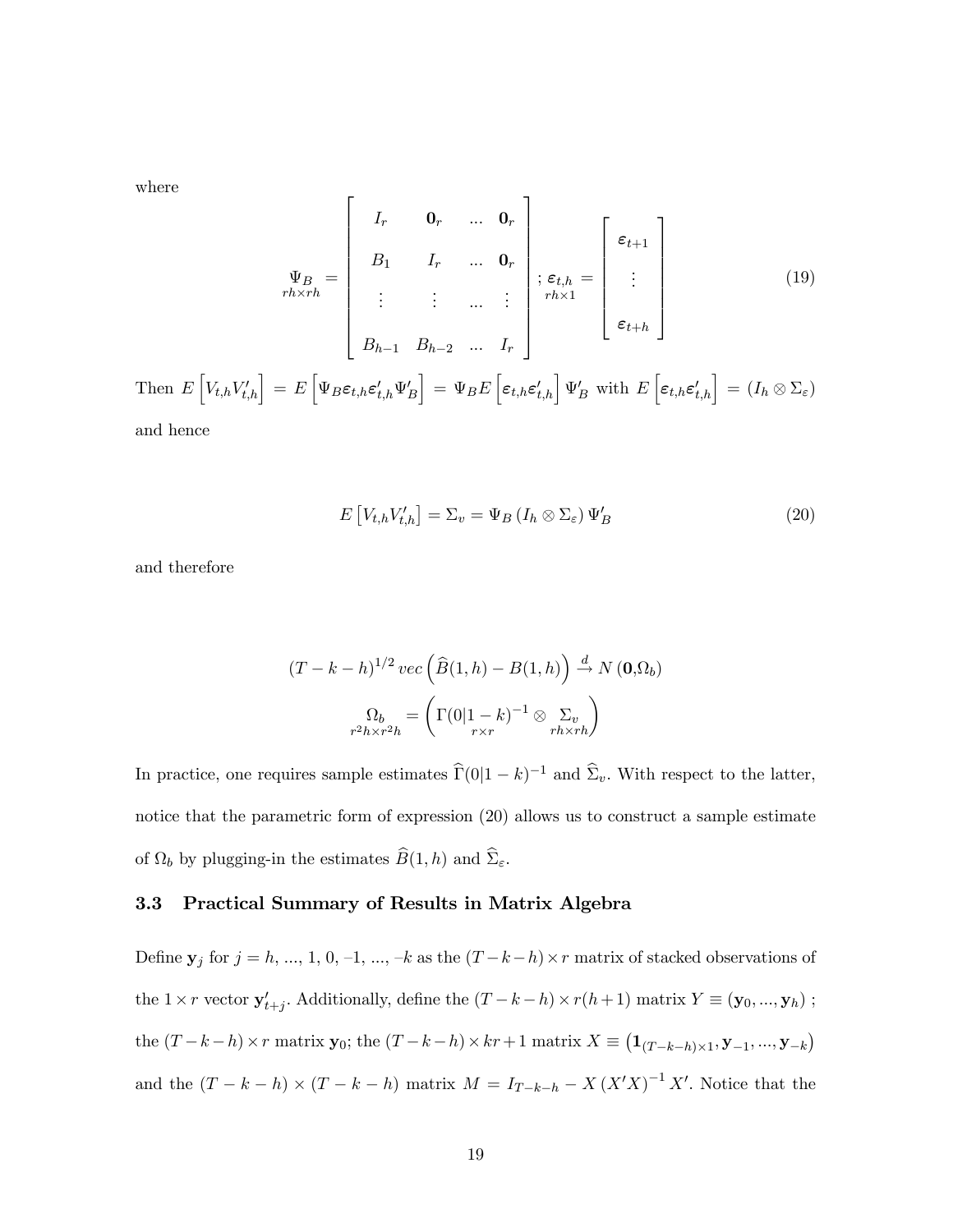inclusion of  $y_0$  in Y is a computational trick that has no other effect but to ensure that the first block of coefficients is  $I_r$ , as is convenient for the minimum chi-square step. Using standard properties of least-squares

$$
\widehat{\mathbf{B}}_T = \widehat{B}_T(0, h) = \begin{bmatrix} I_r \\ \widehat{B}_1 \\ \vdots \\ \widehat{B}_h \end{bmatrix} = \begin{bmatrix} Y'M \mathbf{y}_0 \end{bmatrix} \begin{bmatrix} \mathbf{y}'_0 M \mathbf{y}_0 \end{bmatrix}^{-1}
$$
(21)

with an asymptotic variance-covariance matrix for  $\widehat{b}_T = vec(\widehat{B}_T)$ , that can be estimated with  $\widehat{\Omega}_B = \left\{ [\mathbf{y}'_0 M \mathbf{y}_0]^{-1} \otimes \widehat{\Sigma}_v \right\}$ . Properly speaking, the equations associated with  $B_0 = I_r$  have zero variance, however, we find it notationally more compact and mathematically equivalent to calculate the residual variance-covariance matrix as  $\hat{\Sigma}_v = \hat{\Psi}_B \left( I_{h+1} \otimes \hat{\Sigma}_\epsilon \right) \hat{\Psi}'_B$  where we extend  $\widehat{\Psi}_{B}$  in (19) as follows

$$
\widehat{\Psi}_{B}
$$
\n
$$
\widehat{\Psi}_{B}
$$
\n
$$
\widehat{\Psi}_{B}
$$
\n
$$
\vdots \qquad \widehat{B}_{h-1}
$$
\n
$$
\widehat{B}_{h-2} \qquad \cdots \qquad \widehat{B}_{r}
$$
\n
$$
\widehat{\Pi}_{r} \qquad \cdots \qquad \widehat{B}_{r}
$$
\n
$$
\vdots \qquad \vdots \qquad \vdots \qquad \vdots \qquad \vdots
$$
\n
$$
\widehat{B}_{h-1}
$$
\n
$$
\widehat{B}_{h-2} \qquad \cdots \qquad \widehat{B}_{r}
$$
\n
$$
\widehat{B}_{h-1}
$$
\n
$$
\widehat{B}_{h-2}
$$
\n
$$
\widehat{B}_{h-1}
$$
\n
$$
\widehat{B}_{h-2}
$$
\n
$$
\widehat{B}_{h-1}
$$
\n
$$
\widehat{B}_{h-1}
$$
\n
$$
\widehat{B}_{h-1}
$$
\n
$$
\widehat{B}_{h-1}
$$
\n
$$
\widehat{B}_{h-1}
$$
\n
$$
\widehat{B}_{h-1}
$$
\n
$$
\widehat{B}_{h-1}
$$
\n
$$
\widehat{B}_{h-1}
$$
\n
$$
\widehat{B}_{h-1}
$$
\n
$$
\widehat{B}_{h-1}
$$
\n
$$
\widehat{B}_{h-1}
$$
\n
$$
\widehat{B}_{h-1}
$$
\n
$$
\widehat{B}_{h-1}
$$
\n
$$
\widehat{B}_{h-1}
$$
\n
$$
\widehat{B}_{h-1}
$$
\n
$$
\widehat{B}_{h-1}
$$
\n
$$
\widehat{B}_{h-1}
$$
\n
$$
\widehat{B}_{h-1}
$$
\n
$$
\widehat{B}_{h-1}
$$
\n
$$
\widehat{B}_{h-1}
$$
\n
$$
\widehat{B}_{h-1}
$$
\n
$$
\widehat{B}_{h-1}
$$
\n
$$
\widehat{B}_{h-1}
$$
\n
$$
\widehat{B}_{h-1}
$$
\n
$$
\widehat{B}_{h-1}
$$
\n
$$
\widehat{B}_{h-1
$$

with  $\widehat{B}_j$  replacing  $B_j$ ,  $\widehat{\Sigma}_{\epsilon} = \frac{\widehat{\mathbf{v}_1}' \widehat{\mathbf{v}_1}}{T-k-h}$ ; and  $\widehat{\mathbf{v}_1} = M\mathbf{y}_1 - M\mathbf{y}_0 \widehat{B}_1$ .

Thus, it is readily seen that as  $h, T \to \infty$ , this local projection estimator is equivalent to the maximum likelihood estimator of the Wold representation of the process  $y_t$  against which one could test any candidate VARMA model with a quasi-likelihood ratio test or a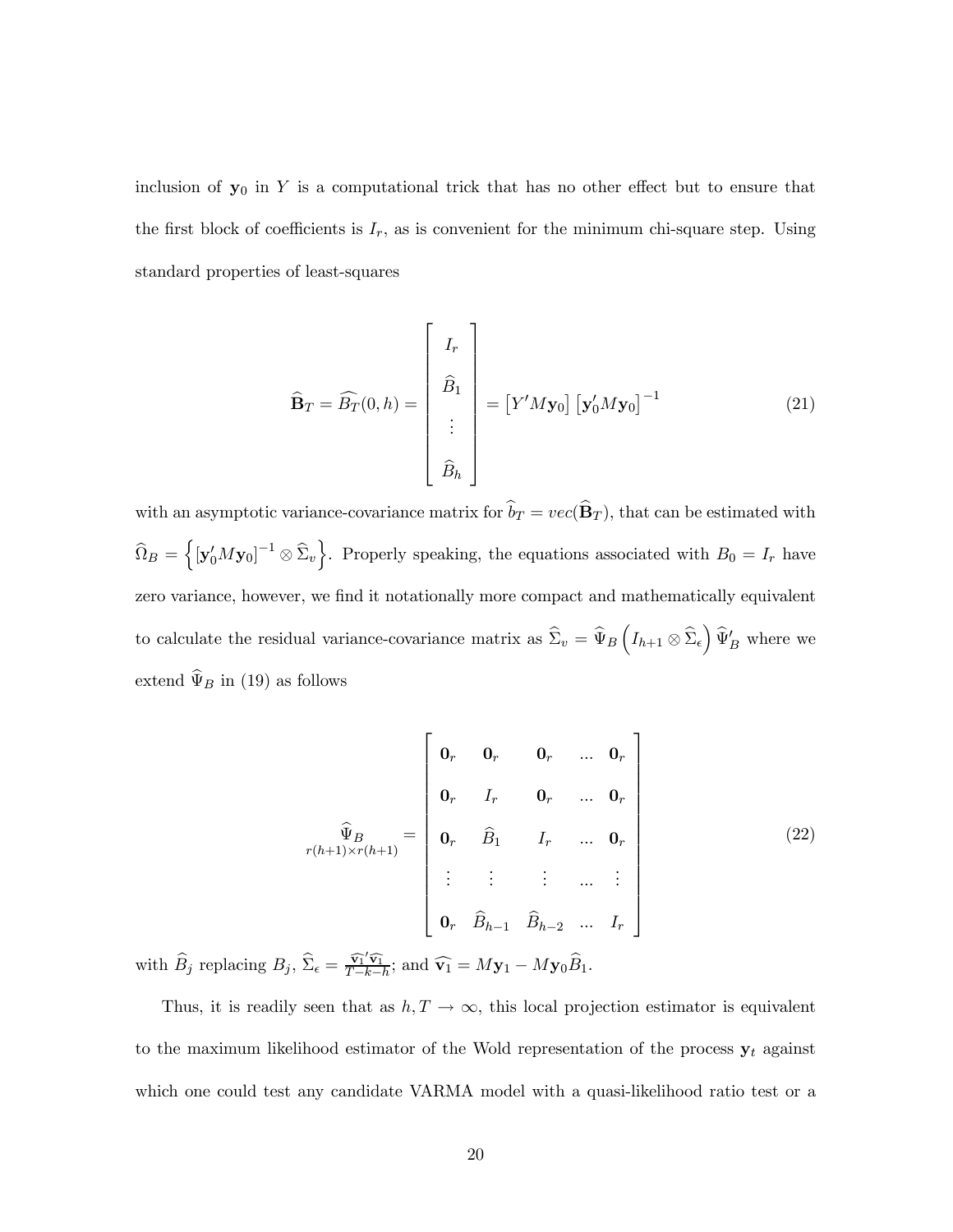quasi Lagrange multiplier test. We set these issues aside since they can be recast in terms of the second step of our estimator, which we now discuss.

## 4 The Second Step: Minimum Chi-Square

This section begins by deriving consistency and asymptotic normality of  $\widehat{\phi}_T$  obtained from the second minimum chi-square step in expression (4), and then derives an overall test of model misspecification based on overidentifying restrictions. The section concludes with a summary of the main results for practitioners.

#### 4.1 Consistency

Given an estimate of  $\bf{B}$  (and hence b) from the first-stage described in section 3, our objective here is to estimate  $\phi$  by minimizing

$$
\min_{\phi} \widehat{Q}_T \left( \phi \right) = \mathbf{f} \left( \widehat{b}_T ; \phi \right)' \widehat{W} \mathbf{f} \left( \widehat{b}_T ; \phi \right)
$$

Let  $Q_0(\phi)$  denote the objective function at  $b_0$ . The following theorem establishes regularity conditions under which  $\widehat{\phi}_T$ , the solution of the minimization problem, is consistent for  $\phi_0$ .

**Theorem 4** Given that  $\hat{b}_T \stackrel{p}{\rightarrow} b_0$ , assume that

- (i)  $\widehat{W} \stackrel{p}{\rightarrow} W$ , a positive semidefinite matrix
- (ii)  $Q_0(\phi)$  is uniquely maximized at  $(b_0, \phi_0) = \theta_0$
- (iii) The parameter space  $\Theta$  is compact
- (iv)  $f(b_0, \phi)$  is continuous in a neighborhood of  $\phi_0 \in \Theta$ .
- (v)  $\mathbf{f}(\widehat{b}_T;\phi)$  is stochastically equicontinuous with respect to  $\widehat{b}_T$ .
- (vi) Instrument relevance condition:  $rank[WF_{\phi}] = dim(\phi)$ .
- (vii) Identification condition:  $\dim(f(\hat{b}_T;\phi)) \geq \dim(\phi)$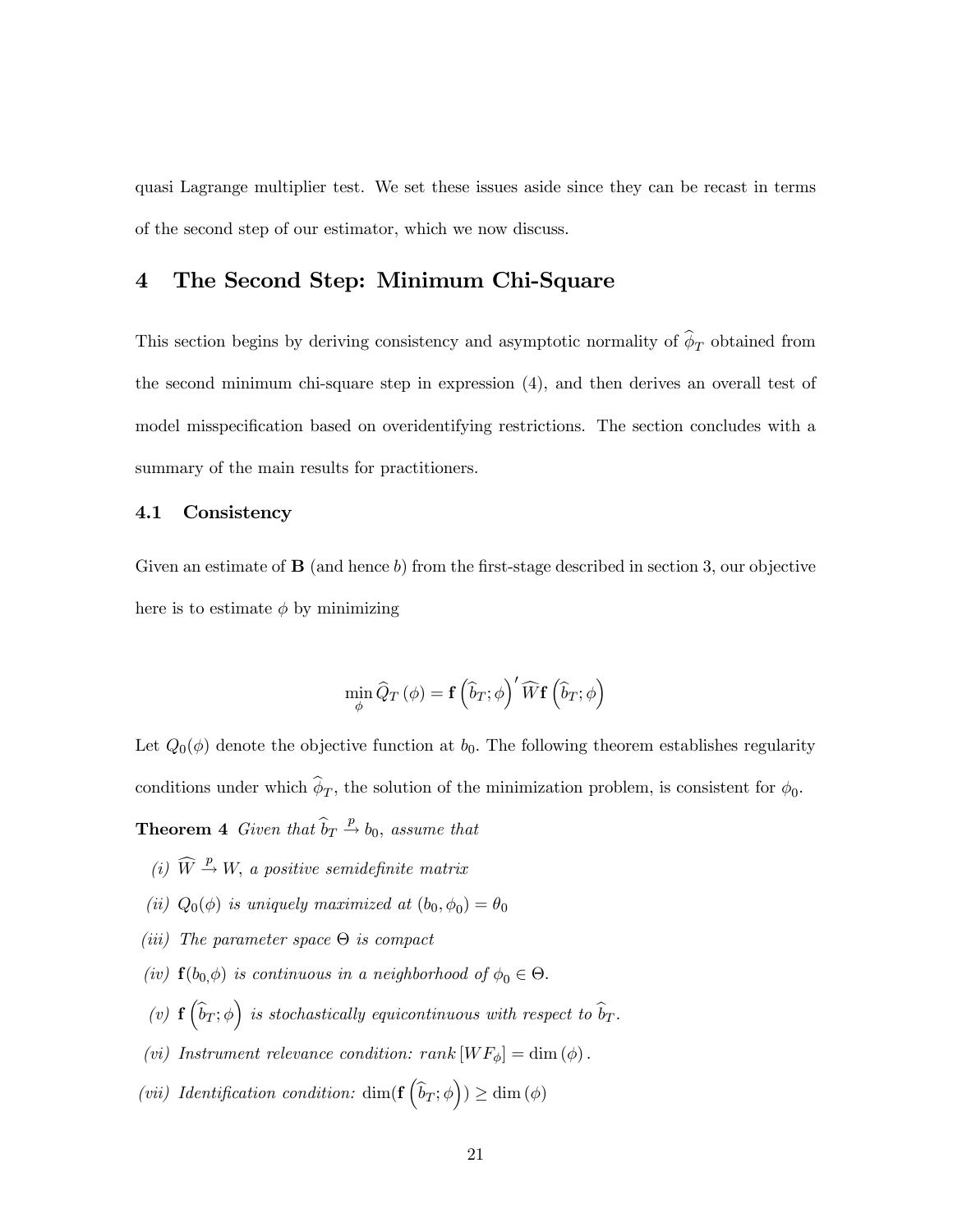Then

$$
\widehat{\phi}_T \xrightarrow{p} \phi_0
$$

The proof is provided in the appendix. We remark that one way to derive the consistency of our estimator is to assume that  $h$  is finite (while still meeting the identification condition  $(vi)$ ) even as the sample size grows to infinity. In that case, b is finite-dimensional and the proof of consistency can be done under rather standard regularity conditions. However, it is more general to assume  $h, T \to \infty$  at a certain rate for  $h/T$  (an example of such a rate is given below in the proof of asymptotic normality) that will ensure that the maximum-likelihood lower efficiency bound is achieved asymptotically. Since the proof of consistency requires  $\hat{Q}_T(\phi) \stackrel{p}{\rightarrow} Q_0(\phi)$  uniformly, we rely on Andrews (1994, 1995), who provides results from the theory of empirical processes that allow one to verify uniform convergence when  $\widehat{Q}_T (\phi)$ is stochastically equicontinuous. The conditions under which stochastic equicontinuity will hold will depend on the specific form of  $f(.)$  and other features of each specific application. Therefore, we prefer to state assumption (v) directly rather than stating primitive conditions that would allow one to verify stochastic equicontinuity and hence derive the proof more generically.

#### 4.2 Asymptotic Normality

The proof of asymptotic normality relies on applying the mean value theorem to the first order conditions of the minimization of the quadratic distance function  $\widehat{Q}_T (\phi)$ . For this purpose, all that is required is that the weighting matrix  $W$  converge in probability to any positive semidefinite matrix (for example,  $W = I$ ). However, by choosing W optimally, we can find the estimator with the smallest variance. This optimal choice of  $W$  happens to be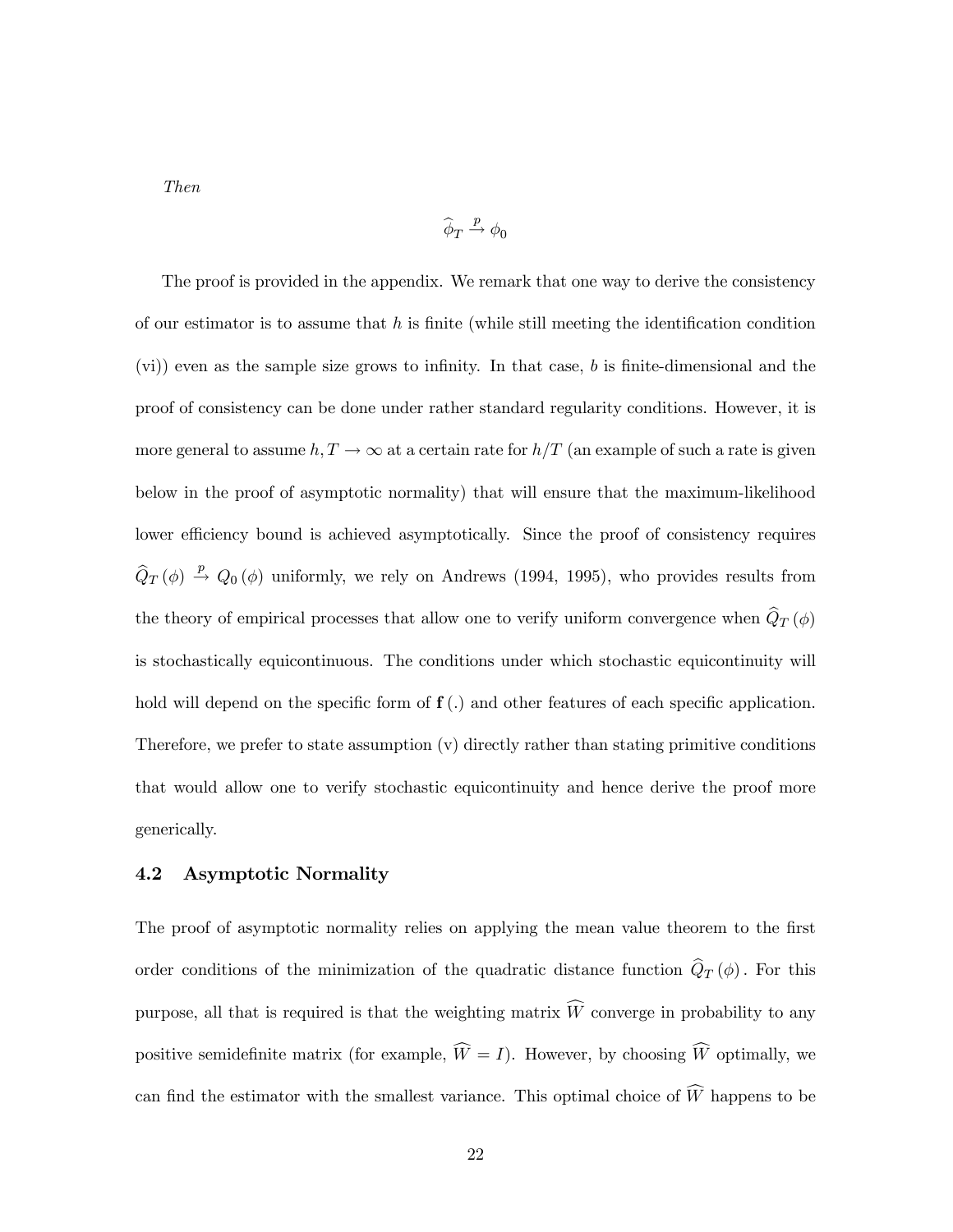the covariance matrix of  $\mathbf{f}(\widehat{b}_T;\phi)$  , which results in  $\widehat{Q}_T\left(\phi\right)$  having a chi-squared distribution, the essential element to derive the test of over-identifying restrictions described in the next subsection (and the basis for the minimum chi-square method of Ferguson, 1958). For these reasons, the next theorem is derived for the optimal weighting matrix instead of a generic  $\widehat{W}$ .

Additionally, we provide conditions that permit  $h \to \infty$  with the sample size. The choice of relative rate at which  $h \to \infty$  is chosen conservatively based on the literature of weak/many instruments (see Stock, Wright and Yogo, 2002, for a survey). The rate is derived such that the concentration parameter for  $\widehat{b}_T$  essentially grows at the same rate as h. For this reason we need stochastic equicontinuity to hold here as well so that we can apply a central limit theorem. However, in practice, and optimal choice of  $h$  can be made with the information criterion specifically derived for this type of problem in Hall et al. (2007).

**Theorem 5** Given the following conditions:

- (i)  $\widehat{W} \stackrel{p}{\rightarrow} W$ , where  $W = (F_b \Omega_b F'_b)^{-1}$ , a positive semidefinite matrix with  $F_b$  as defined in assumption (vi) below.
- (ii)  $\widehat{b}_T \stackrel{p}{\rightarrow} b_0$  and  $\widehat{\phi}_T \stackrel{p}{\rightarrow} \phi_0$  from theorems 1 and 4.
- (iii) b<sub>0</sub> and  $\phi_0$  are in the interior of their parameter spaces.
- (iv)  $\mathbf{f}(\widehat{b}_T;\phi)$  is continuously differentiable in a neighborhood  $\mathfrak{N}$  of  $\theta_0$ ,  $\theta = (\begin{bmatrix} b' & \phi' \end{bmatrix})'$
- (v) There is a  $F_b$  and  $F_\phi$  that are continuous at  $b_0$  and  $\phi_0$  respectively and

$$
\sup_{b,\phi \in \mathfrak{N}} \|\nabla_b \mathbf{f}(b; \phi) - F_b\| \xrightarrow{p} \mathbf{0}
$$
  

$$
\sup_{b,\phi \in \mathfrak{N}} \|\nabla_{\phi} \mathbf{f}(b; \phi) - F_{\phi}\| \xrightarrow{p} \mathbf{0}
$$

- (vi) For  $F_{\phi} = F_{\phi}(\phi_0)$ , then  $F'_{\phi}WF_{\phi}$  is invertible.
- (vii) Let  $\lambda^2(h) = \widehat{b}_T(h) (R \otimes I) [(R \otimes I) \Omega_b (R' \otimes I)]^{-1} (R' \otimes I) \widehat{b}_T(h)$ , such that  $\frac{\lambda^2(h)}{hr_1r_2} 1 \rightarrow$  $\alpha > 0$  for  $h, T \to \infty$  and R a selector matrix of the appropriate columns of **B** given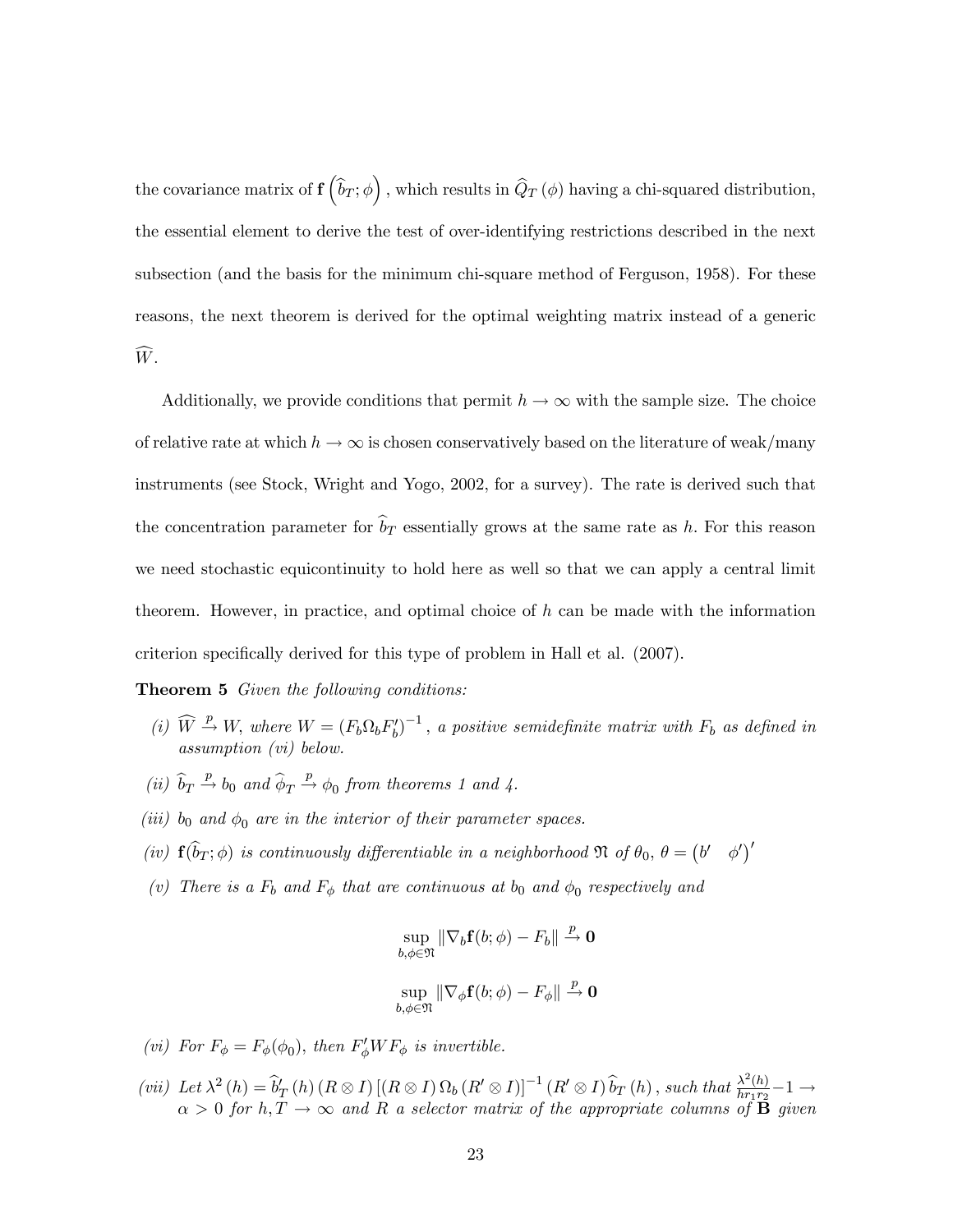$\mathbf{y}_t = (\mathbf{y}_{1t}' \quad \mathbf{y}_{2t}')'$  where  $r_1$  and  $r_2$  are the dimensions of  $\mathbf{y}_{1t}$  and  $\mathbf{y}_{2t}$  respectively and  $r = r_1 + r_2.$ 

- (viii)  $\mathbf{f}(\widehat{b}_T;\phi)$  is stochastically equicontinuous with respect to  $\widehat{b}_T$ .
- (ix)  $rank[WF_{\phi}] = \dim (\phi)$ .  $(x) \dim \left( \mathbf{f} \left( \widehat{b}_T; \phi \right) \right) \ge \dim \left( \phi \right)$

Then:

$$
\sqrt{T}\left(\widehat{\phi}_T - \phi_0\right) \stackrel{d}{\rightarrow} N\left(0, \Omega_{\phi}\right)
$$

where

$$
\Omega_{\phi} = \left(F_{\phi}' W F_{\phi}\right)^{-1} \tag{23}
$$

The proof is provided in the appendix. This result follows derivations similar to those for GMM and general minimum distance problems (see Newey and McFadden, 1994). The complication here is that we allow  $\widehat{b}_T$  to become infinite dimensional as the sample size grows. This has two consequences: (1) to ensure asymptotic normality we have to appeal once more to empirical process theory and general stochastic equicontinuity results (see Andrews, 1994; 1995); (2) the condition  $\lambda^2/(hr_1r_2) - 1 \rightarrow \alpha > 0$  is a condition on the concentration parameter of the  $\widehat{b}_T$  that ensures there is sufficient explanatory power in the  $\widehat{b}_T$  as  $T \to \infty$  to avoid distortions in the asymptotic distribution due to weak instrument problems (see Bekker, 1994 and Staiger and Stock, 1997). In practice, one simple way to determine the optimal impulse response horizon is with the information criterion described in Hall et al. (2007). In finite samples, all asymptotic expressions (such as  $F_{\phi}, F_b$  and  $\Omega_b$ ) can be substituted by their plug-in small sample counterparts.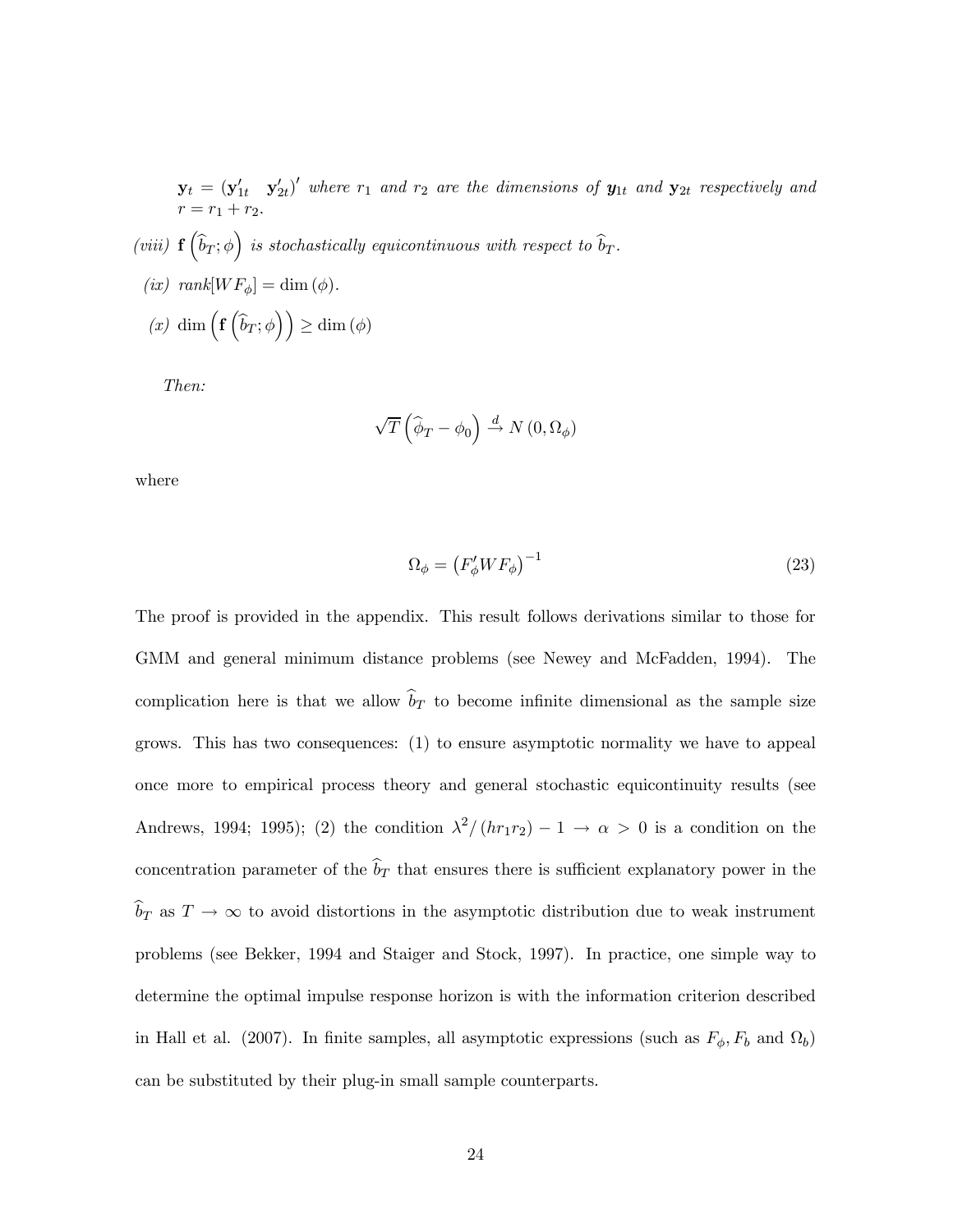We note that  $F_b$  is a function of nuisance parameters,  $\phi$ , and therefore construction of  $\widehat{W} = (F_b \Omega_b F'_b)^{-1}$  in practice requires a consistently estimated  $\widehat{\phi}_T$  to plug-in into the expression for W. One option is to realize that setting  $W = I$  delivers consistent estimates of  $\phi$  under the conditions of Theorem 4. The covariance matrix of  $\widehat{\phi}_T$  with this choice of weighting matrix is not that given in expression (23) but rather:

$$
\Omega_{\phi} = \left(F'_{\phi}F_{\phi}\right)^{-1}\left(F'_{\phi}F_{b}\Omega_{b}F'_{b}F_{\phi}\right)\left(F'_{\phi}F_{\phi}\right)^{-1}
$$

The estimator based on the identity matrix is sometimes called the equally-weighted (EW) minimum distance estimator and sometimes it has been found to have better finite-sample properties than, for example, optimally weighted GMM estimators (see Cameron and Trivedi, 2005).

Poor small sample properties of optimally weighted minimum distance estimators are usually caused because the estimate of the optimal weighting matrix is correlated with the minimum distance function: in the case of GMM, the optimal weighting matrix is estimated as the average of the squares of the minimum distance function. In the optimally-weighted PMD estimator, consistency of the nuisance parameter  $\widehat{\phi}_T$  is not required for consistency of  $\widehat{b}_T$ nor  $\widehat{\Omega}_b$ . For this reason, any finite-sample bias will be generated by any correlation between the  $\hat{\phi}_T$  plugged into the expression for  $F_b$ , and the  $\hat{\phi}_T$  in the minimum distance function  $\mathbf{f}(\widehat{b}_T;\widehat{\phi}_T)$ . This, of course, is very specific to each application so a general statement is hard to make, although we have found little evidence of these issues in our Monte Carlo experiments.

Optimal-weights PMD can be obtained with a preliminary estimate of  $\phi$  with equal-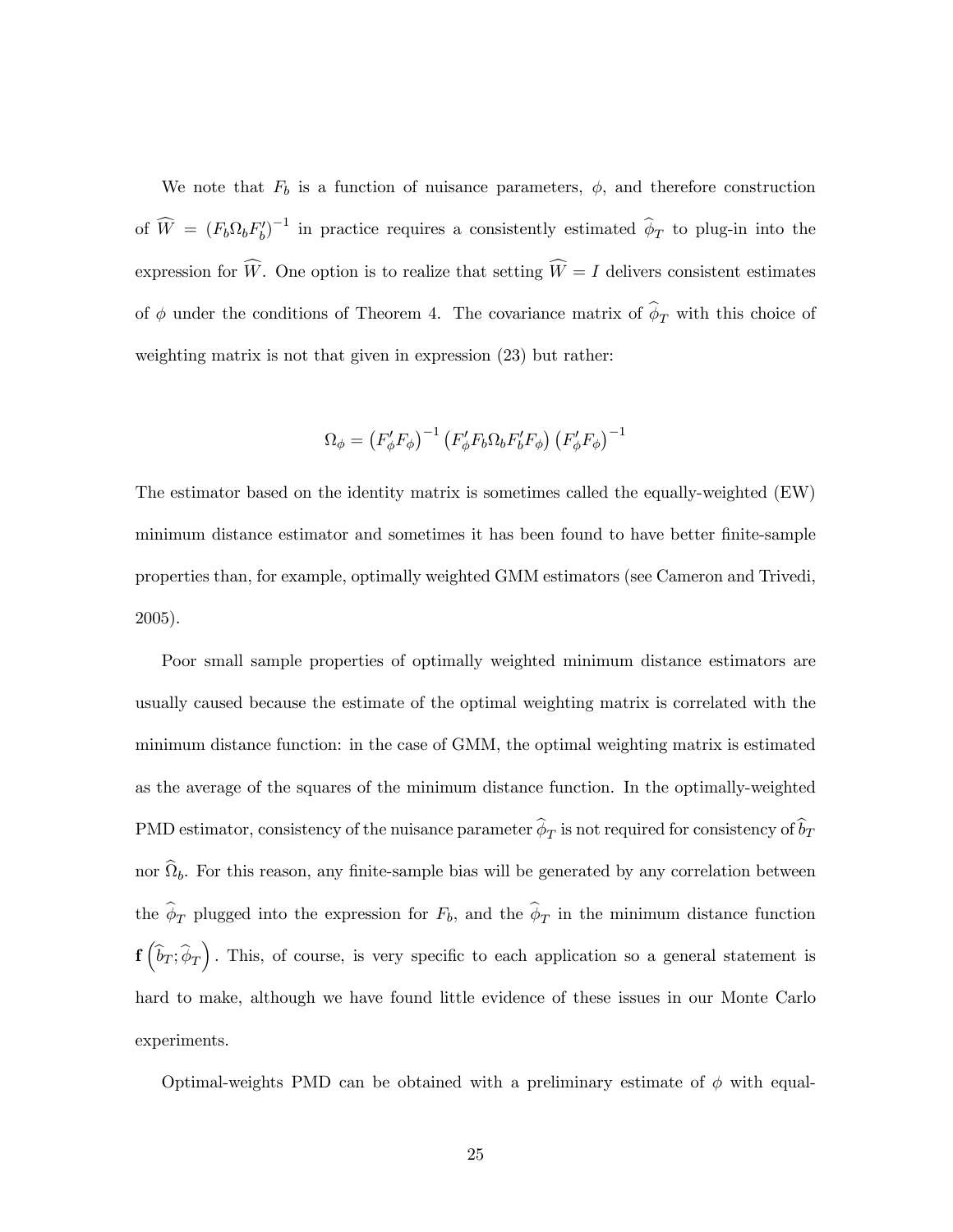weights PMD which can then be used to construct  $\widehat{F}_b$  and then redo the estimation with optimal-weights. In principle this procedure can be iterated upon, although asymptotically there is no justification to do so, and our own experiments suggest one iteration is sufficient.

#### 4.3 Test of Overidentifying Restrictions

The second stage in PMD consists of minimizing a weighted quadratic distance to obtain estimates of the parameter vector  $\phi$ , which contains  $2r_1^2$  elements. The identification and rank conditions require that the impulse response horizon  $h$  be chosen to guarantee that there are at least as many relevant conditions as elements in  $\phi$ . When the number of conditions coincides with the dimension of  $\phi$ , the quadratic function  $\widehat{Q}_T (\phi)$  obtains its lower bound of 0. However, when the number of conditions is larger than the dimension of  $\phi$ , the lower bound 0 is only achieved if the model is correctly specified, as the sample size grows to infinity. This observation forms the basis of the test for overidentifying restrictions (or J-test) in GMM and is a feature that can be exploited to construct a similar test for PMD.

From the proof of asymptotic normality just derived, the appendix shows that a meanvalue expansion delivers the condition

$$
\sqrt{T}\left(\mathbf{f}\left(\widehat{b}_{T};\phi\right)-\mathbf{f}\left(b_{0};\phi\right)\right)=\sqrt{T}F_{b}\left(\widehat{b}_{T}-b_{0}\right)+o_{p}\left(1\right)
$$

from which

$$
\sqrt{T}\left(\mathbf{f}\left(\widehat{b}_T;\phi\right)-\mathbf{f}\left(b_0;\phi\right)\right)\stackrel{d}{\to}N\left(\mathbf{0};F_b\Omega_bF_b'\right)
$$

and hence, when  $\widehat{W}$  is chosen optimally to be  $\widehat{W} = (F_b \Omega_b F'_b)^{-1}$ , then the minimum distance function  $\widehat{Q}_T\left(\widehat{\phi}_T\right) = \mathbf{f}\left(\widehat{b}_T;\widehat{\phi}_T\right)'\widehat{W}\mathbf{f}\left(\widehat{b}_T;\widehat{\phi}_T\right)$ evaluated at the optimum is a quadratic form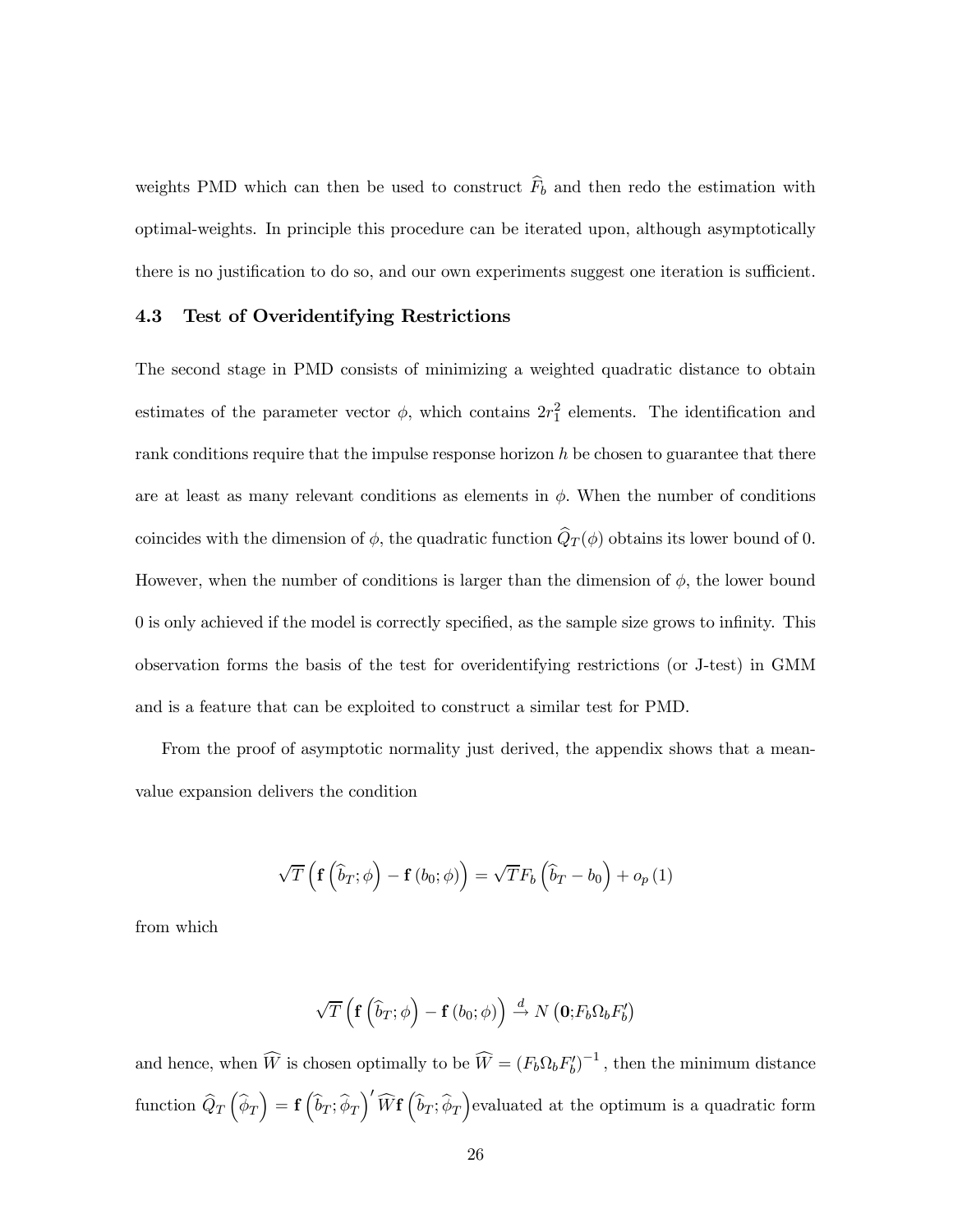of standardized normally distributed random variables and therefore, distributed  $\chi^2$  with degrees of freedom dim  $\left(\mathbf{f}\left(\widehat{b}_{T};\phi\right)\right) - \dim\left(\phi\right)$ .

## 5 PMD: A Summary for Practitioners

Consider a dynamic system characterized by an  $r \times 1$  vector of variables  $y_t = (y'_{1t} \ y'_{2t})'$ where  $y_{1t}$  and  $y_{2t}$  are sub-vectors of dimensions  $r_1$  and  $r_2$  respectively, with  $r = r_1 + r_2$ . A researcher specifies a model for the variables in  $y_{1t}$  whose evolution can be generally summarized by a minimum distance function that relates the impulse response coefficients for  $y_t$  and the parameters of the model,  $f(b, \phi)$ . Although not required, we find it helps clarify the method if we further assume that  $f(b, \phi)$  is of the separable form

$$
\mathbf{f}\left(b,\phi\right) = \mathbf{g}\left(b\right) - \mathbf{h}\left(b\right)\phi
$$

for  $g(b)$  and  $h(b)$  two generic functions, so that we can express all the steps in straight-forward matrix algebra.

The following steps summarize the application of PMD to this problem:

First Stage: Local Projections

- 1. Construct  $Y = (\mathbf{y}_0, ..., \mathbf{y}_h)'$ ;  $\mathbf{y}_0$ ;  $X = (\mathbf{1}_{(T-k-h)\times r}, \mathbf{y}_{-1}, ..., \mathbf{y}_{-k})$ ;  $M = I_{(T-k-h)}$  $X(X'X)^{-1}X$ , where  $y_j$  is the  $(T - k - h) \times r$  matrix of observations for the vector  $y_{t+j}$ .
- 2. Compute by least squares  $\widehat{b}_T = vec(\widehat{\mathbf{B}})$ , where

$$
\widehat{\mathbf{B}} = \left[ Y'M \mathbf{y}_0 \right] \left[ \mathbf{y}_0'M \mathbf{y}_0 \right]^{-1}
$$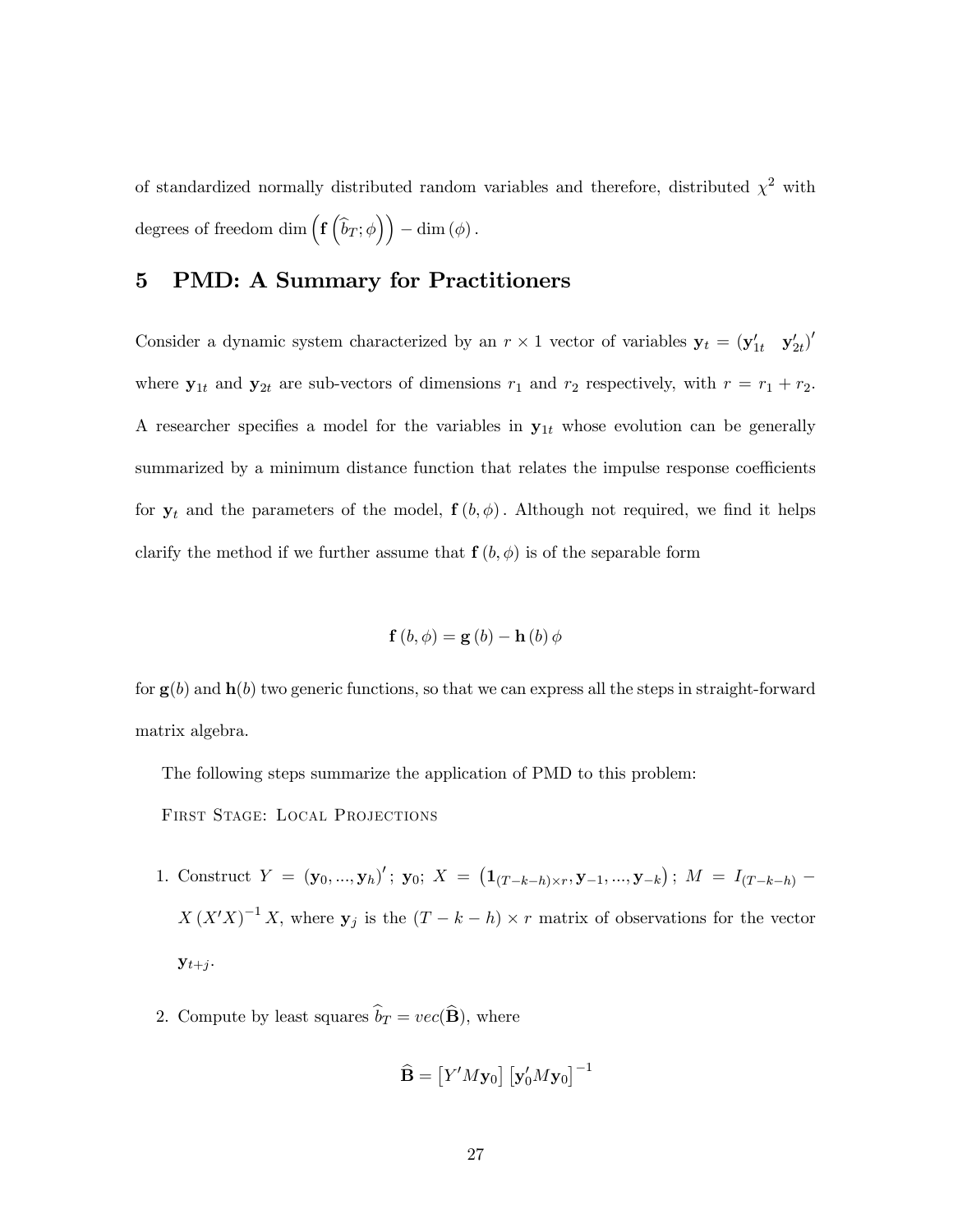3. Calculate the covariance matrix of  $b$  as  $\widehat{\Omega}_b = \left\{ (\mathbf{y}_0^\prime M \mathbf{y}_0)^{-1} \otimes \widehat{\Sigma}_v \right\}$  , where  $\widehat{\Sigma}_v = \widehat{\Psi}_B \left(I_h \otimes \widehat{\Sigma}_\varepsilon \right) \widehat{\Psi}_B^\prime$ ,  $\Psi_B$  is given by expression (22), and  $\Sigma_{\varepsilon} = (\hat{v}'_1 \hat{v}_1) / (T - k - h)$ ; with  $\hat{v}_1 = M y_1 My_0\widehat{B}_1$ .

Second Stage: Minimum Chi-Square

4. The minimum distance function of the problem is

$$
\widehat{Q}_T(\phi) = \mathbf{f}\left(\widehat{b}_T; \phi\right)' \widehat{W} \mathbf{f}\left(\widehat{b}_T; \phi\right)
$$

The equal-weights estimator consists on setting  $\widehat{W}^{EW} = I$ , which can be used to obtain a preliminary estimate of  $\phi$ 

$$
\widehat{\phi}_T^{EW} = \left(\mathbf{h}\left(\widehat{b}_T\right)'\mathbf{h}\left(\widehat{b}_T\right)\right)^{-1}\left(\mathbf{h}\left(\widehat{b}_T\right)'\mathbf{g}\left(\widehat{b}_T\right)\right)
$$

5. Now set  $\widehat{W} = \left( \widehat{F}_b \widehat{\Omega}_b \widehat{F}_b' \right)$  $\int^{-1}$  where  $\widehat{\Omega}_b$  has been calculated as in bullet point 3 and  $\widehat{F}_b = \widehat{G}_b - \sum_{i=1}^{dim(\phi)} \widehat{H}_{i,b} \widehat{\phi}_{i,T}^{EW}$  where

$$
\widehat{G}_b = \frac{\partial \mathbf{g}(\widehat{b}_T)}{\partial \widehat{b}_T}; \widehat{H}_{i,b} = \frac{\partial h_i(\widehat{b}_T)}{\partial \widehat{b}_T},
$$

 $h_i\left(\widehat{b}_T\right)$  is the  $i^{th}$  column of  $\mathbf{h}\left(\widehat{b}_T\right)$  and  $\widehat{\phi}_{i,T}^{EW}$  is the  $i^{th}$  element of  $\widehat{\phi}_T^{EW}$ . Then, the optimal-weights estimate of  $\phi$  is

$$
\widehat{\phi}_T = \left(\mathbf{h}\left(\widehat{b}_T\right)'\widehat{W}\mathbf{h}\left(\widehat{b}_T\right)\right)^{-1}\left(\mathbf{h}\left(\widehat{b}_T\right)'\widehat{W}\mathbf{g}\left(\widehat{b}_T\right)\right)
$$

which can be seen as a weighted least-squares estimator, and in the more general case of a generic  $f(b; \phi)$ , a non-linear least-squares estimator.

6. The covariance matrix of  $\widehat{\phi}_T$  can be estimated as

$$
\widehat{\Omega}_{\phi} = \left(\mathbf{h} \left(\widehat{b}_T\right)^{\prime} \widehat{W} \mathbf{h} \left(\widehat{b}_T\right)\right)^{-1}.
$$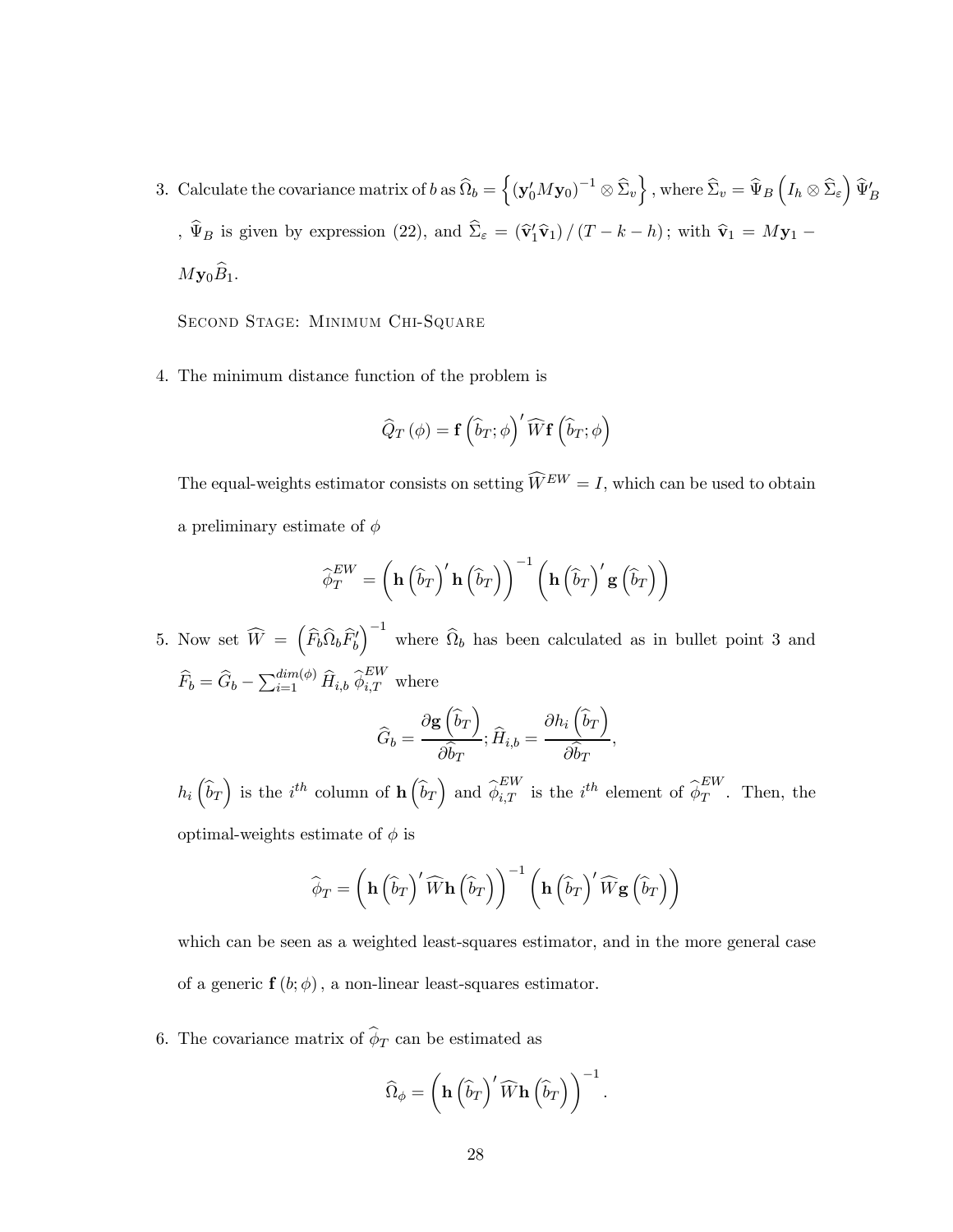7. Determine the optimal impulse response horizon  $h$  by minimizing the information criterion in Hall et al. (2007):

$$
\widehat{h} = \arg\min_{h \in \{h_{\min},...,H\}} \ln\left(|\widehat{\Omega}_{\phi}|\right) + h \frac{\ln\left(\sqrt{T}/k\right)}{\left(\sqrt{T}/k\right)}
$$

where  $h_{\min}$  is such that  $\dim(\mathbf{f}(\widehat{b}_T; \phi)) \geq \dim(\phi)$ .

8. A test of model misspecification can be constructed as

$$
\widehat{Q}_T\left(\widehat{\phi}_T\right) \stackrel{d}{\rightarrow} \chi^2_{\dim\left(\mathbf{f}\left(\widehat{b}_T;\phi\right)\right) - \dim(\phi)}
$$

when  $\dim(\mathbf{f}(\widehat{b}_T; \phi)) > \dim(\phi)$ .

## 6 Relative Consistency and Efficiency with respect to GMM

Linear models represent a considerable portion of empirical research and conveniently simplify the expressions of GMM and PMD estimators for simpler comparison. In this context, we show that in correctly specified models with covariance-stationary data, the PMD covariance matrix appropriately corrects for serial correlation automatically whereas the GMM covariance matrix requires non-parametric solutions, such as the usual Newey-West heteroskedasticity and autocorrelation consistent covariance estimator. Such nonparametric fixes tend to have poorer properties in small samples. When the model is dynamically misspecified, PMD can provide consistent estimates of parameters of interest in situations were GMM would not be consistent. The reason is that PMD relies on instruments for endogenous variables that are orthogonal to the omitted information whereas in GMM, the instruments enter unconditionally.

Suppose we are interested in estimating the well-known canonical model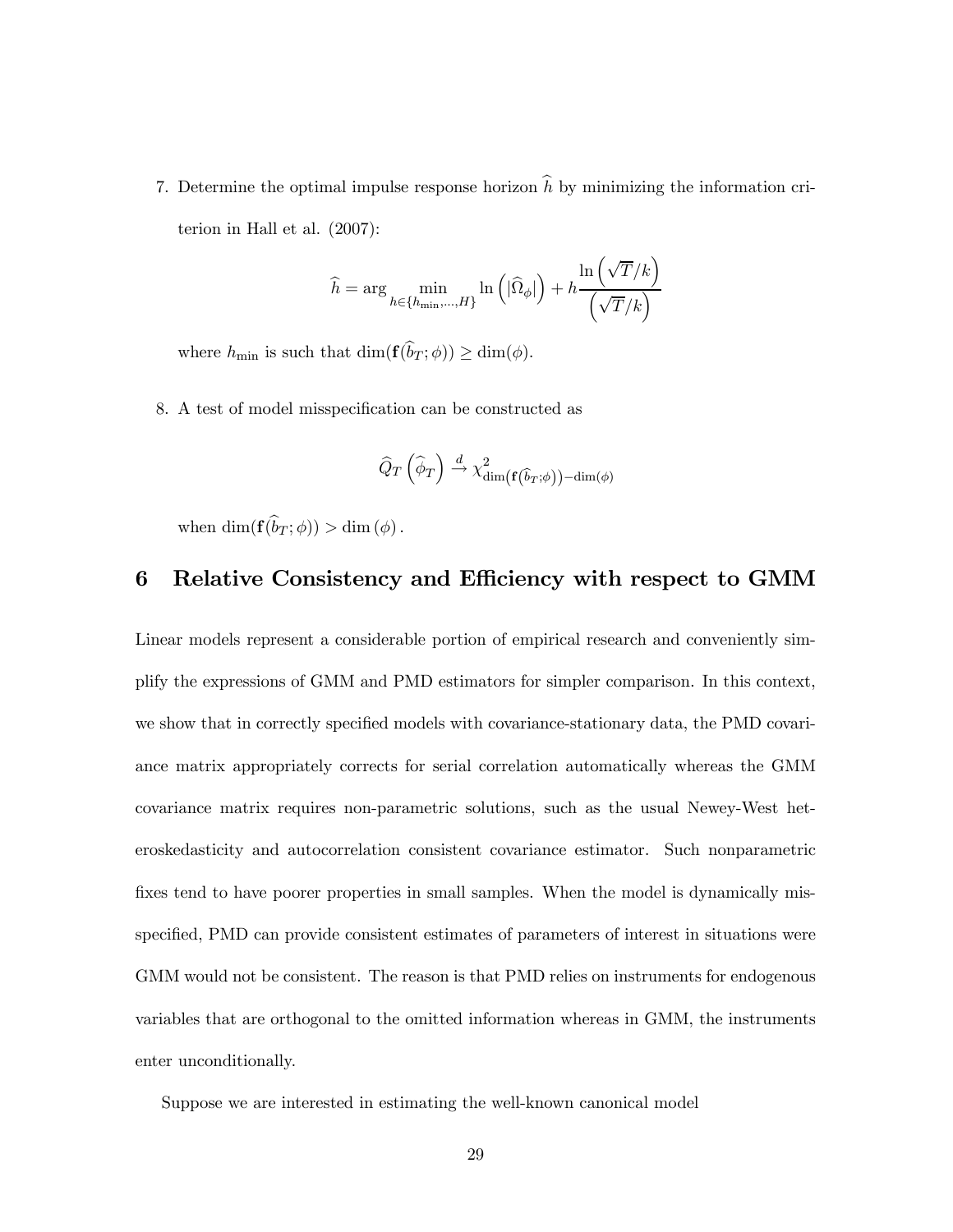$$
\mathbf{y}_t = \Phi E_t \mathbf{y}_{t+1} + \mathbf{u}_t \tag{24}
$$

where  $y_t$  is  $r \times 1$ . Expression (24) can be thought of capturing a system of first-order Euler conditions from a rational expectations model, for example, although by thinking of (24) in state-space form, it is easy to see that a vast collection of models would fall under this standard set-up. More generally, we can also think of (24) as a regression with endogenous regressors. Next, we assume that the true DGP includes backward-looking terms, that is

$$
\mathbf{y}_t = \Pi_1 E_t \mathbf{y}_{t+1} + \Pi_2 \mathbf{y}_{t-1} + \boldsymbol{\varepsilon}_t \tag{25}
$$

or more generally, a regression with endogenous regressors and serial correlation. A researcher interested in estimating (24) would often use a GMM estimator with  $y_{t-h}$ ;  $h = 1,...H$  as instruments. As long as  $\Pi_2 = 0$ , then  $\widehat{\Phi}$  would a consistent estimate of  $\Pi_1$ , but otherwise this estimate will be biased. The reason, of course, is that the condition  $E\left(\mathbf{u}_t \mathbf{y}_{t-j}^\prime\right)$  $\Big) = 0$ is violated since  $E\left(\mathbf{u}_t \mathbf{y}_{t-j}^\prime\right)$  $\Big) = E \left( \left[ \Pi_2 \mathbf{y}_{t-1} + \boldsymbol{\varepsilon}_t \right] \mathbf{y}'_{t-j} \right)$  $\Big) \ = \ \Pi_2 E \, \Big( \mathbf{y}_{t-1} \mathbf{y}'_{t-j}$ ) which will be different from zero if  $\Pi_2 \neq 0$  and  $E\left(\mathbf{y}_{t-1}\mathbf{y}_{t-j}^{\prime}\right)$  $\Big) \neq 0$  – that is,  $\mathbf{y}_{t-h}$  are valid instruments from the perspective of the true DGP (25) but they are invalid from the perspective of the specified model (24). One way to resolve the bias is as follows. Define  $M_{t-1} = 1 \sum_{t=2}^T \mathbf{y}_{t-1}^\prime \left( \sum_{t=2}^T \mathbf{y}_{t-1} \mathbf{y}_{t-1}^\prime \right)$  $\int^{-1}$ **y**<sub>t−1</sub>, then notice that (25) can be recast as

$$
\mathbf{y}_t M_{t-1} = \Pi_1 E_t \mathbf{y}_{t+1} M_{t-1} + \boldsymbol{\varepsilon}_t M_{t-1} \tag{26}
$$

since  $y_{t-1}M_{t-1} = 0$  by construction. Now  $y_{t-h}$ ;  $h = 1, ..., H$  are valid instruments for  $E_t \mathbf{y}_{t+1} M_{t-1}$  since  $E(\epsilon_t M_{t-1} \mathbf{y}'_{t-h}) = 0; h = 1, ..., H$ . The lesson here is that one can estimate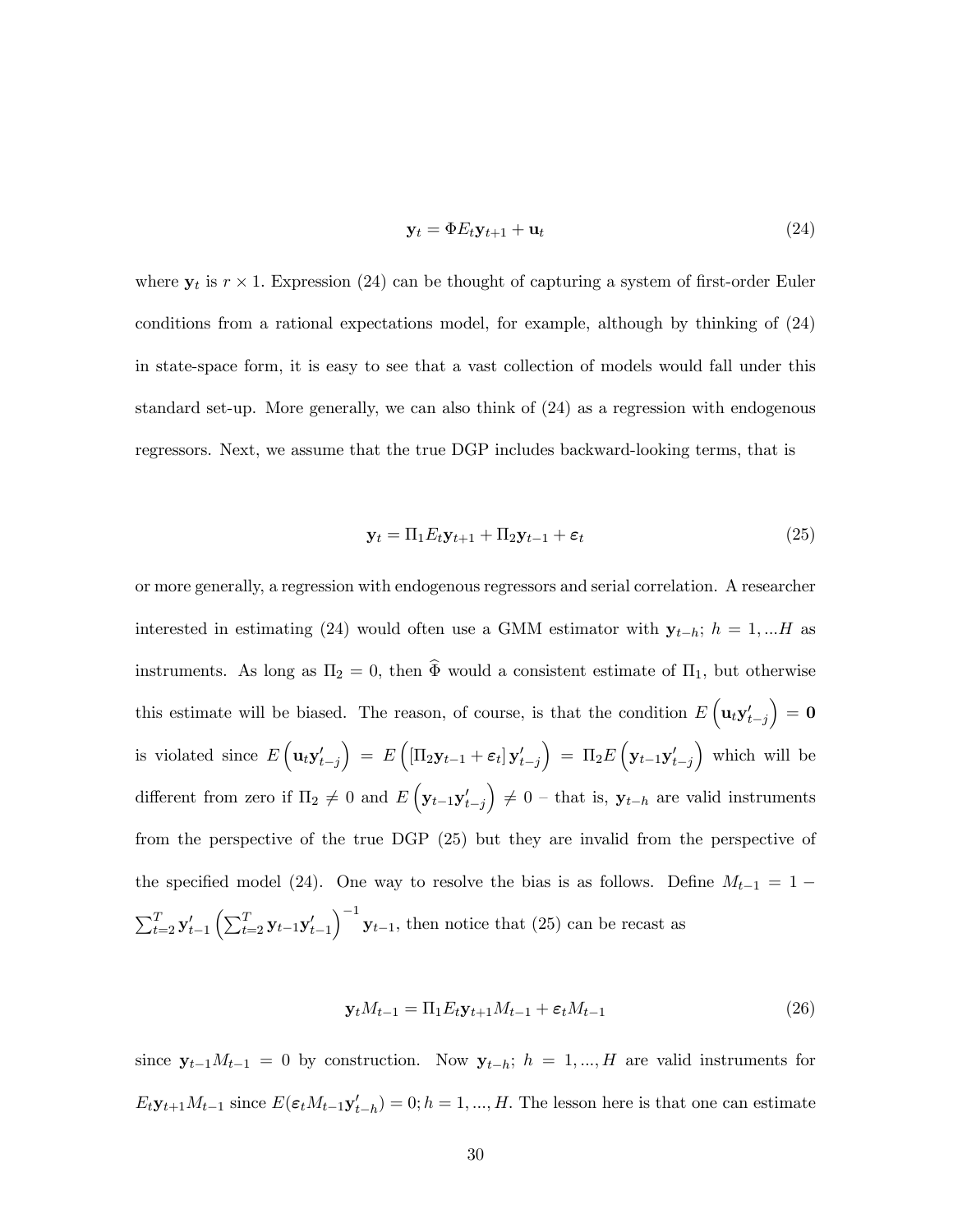the parameters of a misspecified model consistently as long as the instruments are orthogonalized with respect to the possibly omitted variables. It turns out that this is exactly what differentiates GMM from PMD.

To show this, recall definitions (i)-(viii) in section 3.1.1. It is easy to see that the GMM estimator of expression (24) can be obtained from

$$
\min_{\Phi} vec\left(\widehat{\Gamma}_{0-(h-1),0} - \widehat{\Gamma}_{1-h,0} \Phi\right)' \widehat{W}_T^{GMM} vec\left(\widehat{\Gamma}_{0-(h-1),0} - \widehat{\Gamma}_{1-h,0} \Phi\right)
$$
(27)

where the optimal weighting matrix is

$$
W^{GMM} = \Xi_0 + \sum_{j=1}^{\infty} (\Xi_j + \Xi'_j)
$$
 (28)

with  $\widehat{\Xi}_j = (T - k - h)^{-1} \left[ \sum_{t=k}^{T-h} Y_{t,h} Y'_{t-j,h-j} \otimes \sum_{t=k}^{T-h} \widehat{\mathbf{u}}_t \widehat{\mathbf{u}}'_{t-j} \right]$ and a natural way to truncate the infinite sum of the optimal weighting matrix is with a Barlett kernel as is done in Newey and West (1987), for example. It is easy to see that the GMM estimator based on (27) taking each lag  $\mathbf{y}_{t-h}$  individually results in an estimate of  $\Phi$  such that  $E\left(\widehat{\Phi}_{h}^{GMM}\right)$  $= \Pi_1 + \Pi_2 \Gamma(h +$ 1)<sup>-1</sup>Γ(h − 1). Thus, although  $\Gamma(h) \to 0$  as  $h \to \infty$  (due to the covariance-stationarity of  $y_t$ ) the term  $\Gamma(h+1)^{-1}\Gamma(h-1)$  does not necessarily vanish since both the numerator and the denominator are simultaneously vanishing and the ratio is therefore indeterminate.

Consider instead the PMD estimator for this problem. First, we assume that  $y_t$  is covariance-stationary and has a Wold representation given by that in expression (10). Direct application of the method of undetermined coefficients on expression (24) results in the set of conditions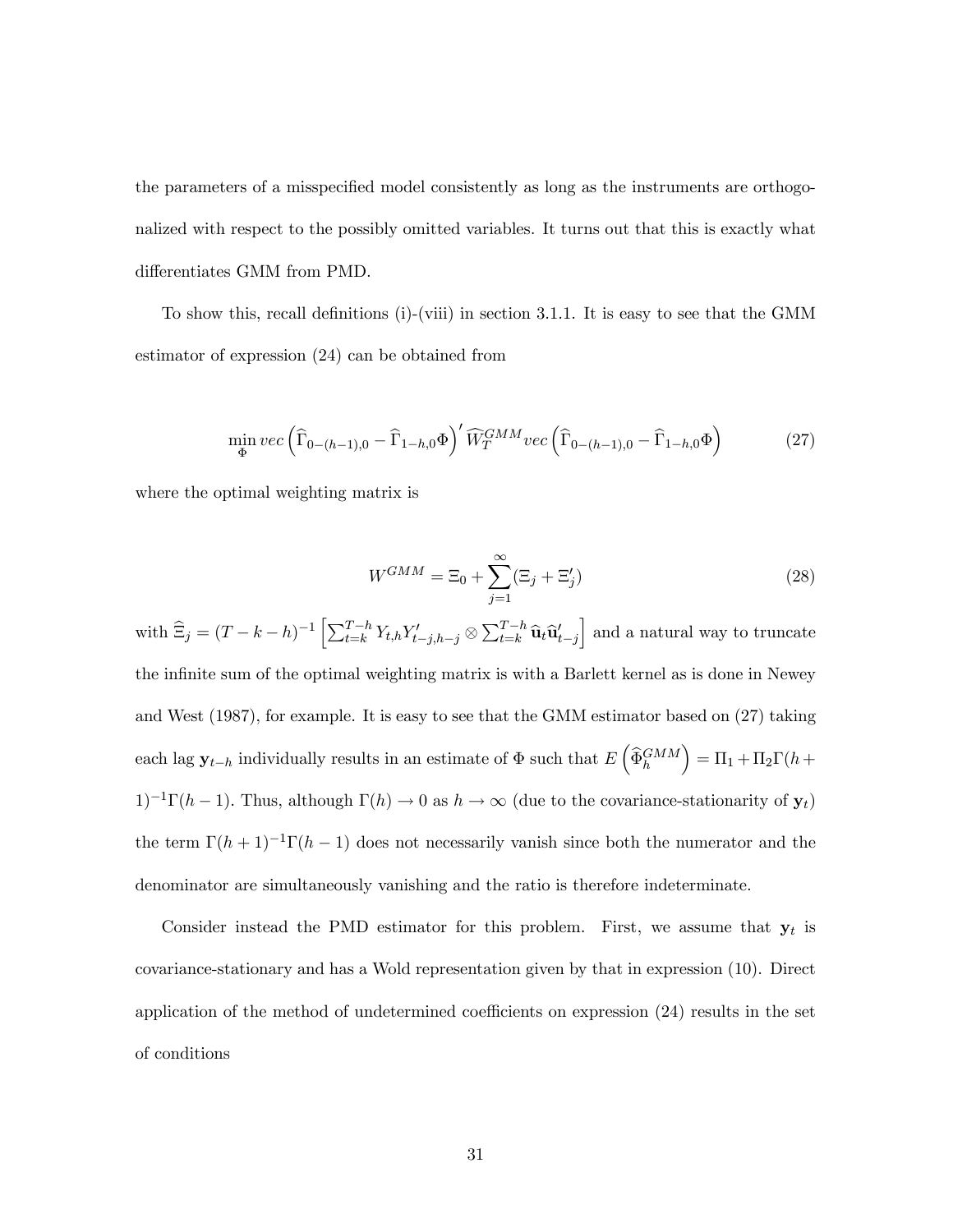$$
\widehat{B}\left(0,h-1\right) = \widehat{B}(1,h)\Phi
$$

where from expression (15) we know that  $\widehat{B}(1, h) = \widehat{\Gamma}_{1-h|1-k}\Gamma(0|1-k)^{-1}$ . Consequently, the PMD estimator in this simple linear case can be directly cast as the result of minimizing

$$
\min_{\Phi} vec\left(\widehat{\Gamma}_{0-(h-1)|1-k} - \widehat{\Gamma}_{1-h|1-k} \Phi\right)' \widehat{W}_T^{PMD} vec\left(\widehat{\Gamma}_{0-(h-1)|1-k} - \widehat{\Gamma}_{1-h|1-k} \Phi\right) \tag{29}
$$

with

$$
\widehat{W}_T^{PMD} = (\widehat{\Gamma}(0|1-k)^{-1} \otimes \widehat{\Sigma}_v)^{-1} \tag{30}
$$
\n
$$
\widehat{\Sigma}_v = \widehat{\Psi}_B \left( I_h \otimes \widehat{\Sigma}_\varepsilon \right) \widehat{\Psi}_B'
$$

Comparing the GMM expression (27) with the PMD expression (29) it is clear that the main difference is that covariances that appear in PMD are conditional on up to k lags of the dependent variables as opposed to the unconditional covariance matrices appearing in GMM. In addition, the optimal weighting matrix in GMM is a nonparametric truncated estimate of the autocorrelation consistent covariance matrix of the instruments and the residuals whereas the PMD alternative provides a closed-form, exact expression that takes advantage of the Wold assumption. These two differences have several consequences. First, calculating the PMD bias as a function of each individual set of instruments  $y_{t-h}$  as we did for the GMM, results in the expression  $E\left(\widehat{\Phi}_h^{PMD}\right)$  $= \Pi_1 + \Pi_2 \Gamma(h+1|k)^{-1} \Gamma(h-1|k)$ . However, notice that  $\Gamma(h|k) \to 0$  when either  $h \to 1$  (at  $h = 1$  it is exactly zero) or  $h \to \infty$ . Further, notice that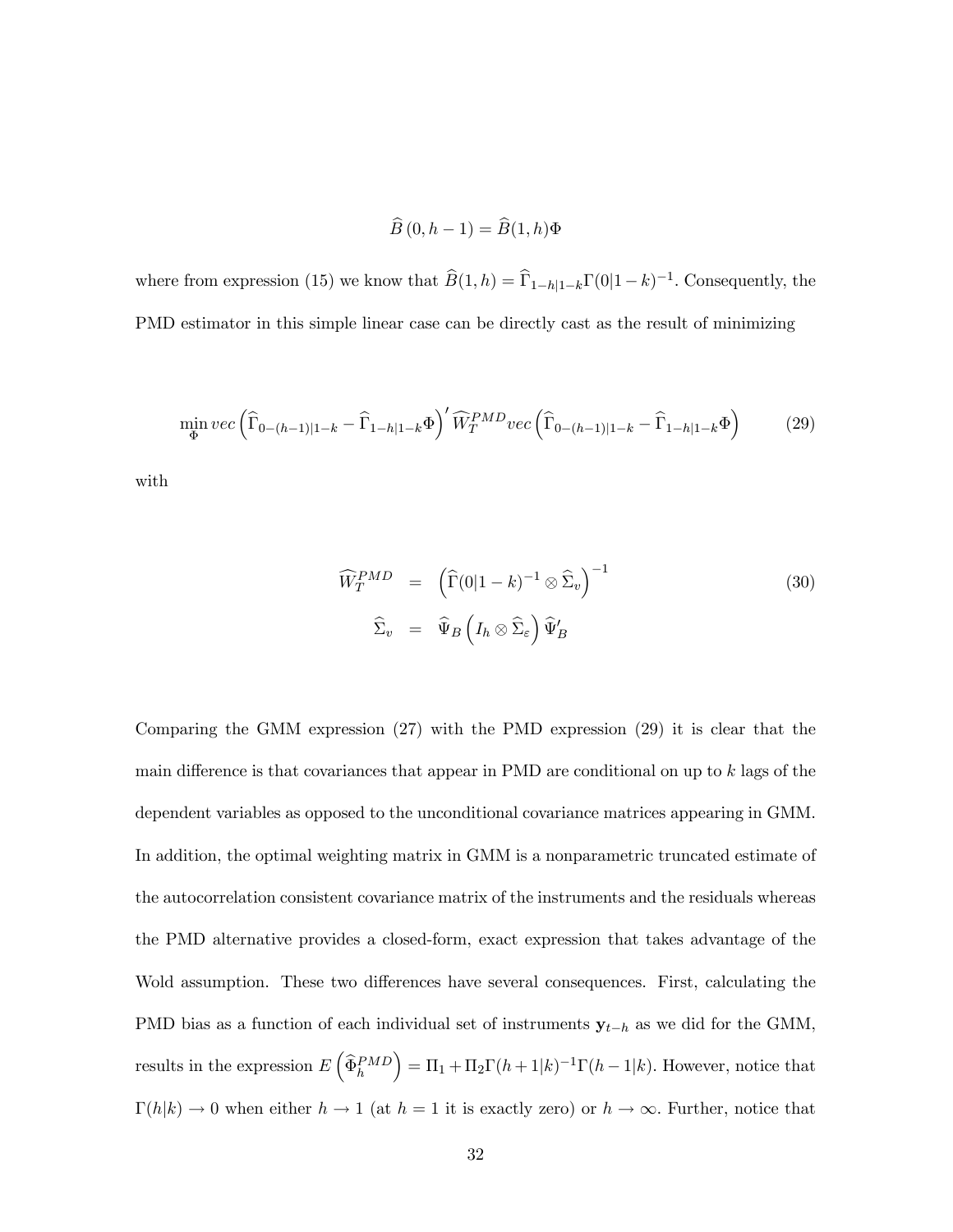$\Gamma(h|k) \to \Gamma(h)$  as  $h \to \infty$ . In fact, for  $h = 1$ , notice that the PMD estimator is equivalent to the GMM estimator on the model in expression (26), albeit with an efficient parametric weighting matrix. As h grows,  $\hat{\Phi}^{GMM} - \hat{\Phi}^{PMD} \stackrel{p}{\rightarrow} 0$  and both estimators are equivalent. This observation suggests that a good diagnostic tool for model misspecification is to plot  $\widehat{\Phi}_h^{PMD}$  (or  $\widehat{\Phi}_h^{GMM} - \widehat{\Phi}_h^{PMD}$ ) as a function of h. This is what we do in the empirical section to the paper.

#### 7 Monte Carlo Experiments

This section contains two types of experiments. First, we compare the finite sample properties of PMD with maximum likelihood estimation of a traditional ARMA(1,1) model. The second experiment compares PMD with GMM in the context of a traditional Euler equation. The objective is to examine the way both approaches handle biases generated by possibly omitted information and to compare the efficiency properties of both estimators in finite samples.

#### 7.1 PMD vs. ML Estimation of ARMA Models

The set-up of the Monte Carlo experiments is as follows. We investigate four different parameter pairs  $(\pi_1, \theta_1)$  for the univariate ARMA(1,1) specification

$$
y_t = \pi_1 y_{t-1} + \varepsilon_t + \theta_1 \varepsilon_{t-1}.
$$

Specifically: cases (i) and (ii) are two  $ARMA(1,1)$  models with parameters  $(0.25, 0.5)$  and  $(0.5, 0.25)$  respectively, and cases (iii) and (iv) are a pure  $MA(1)$  model with parameters  $(0, 0.5, 0.25)$ 0.5) and a pure  $AR(1)$  model with parameters  $(0.5, 0)$ , both estimated as general  $ARMA(1,1)$ models. In addition, we generated data from the model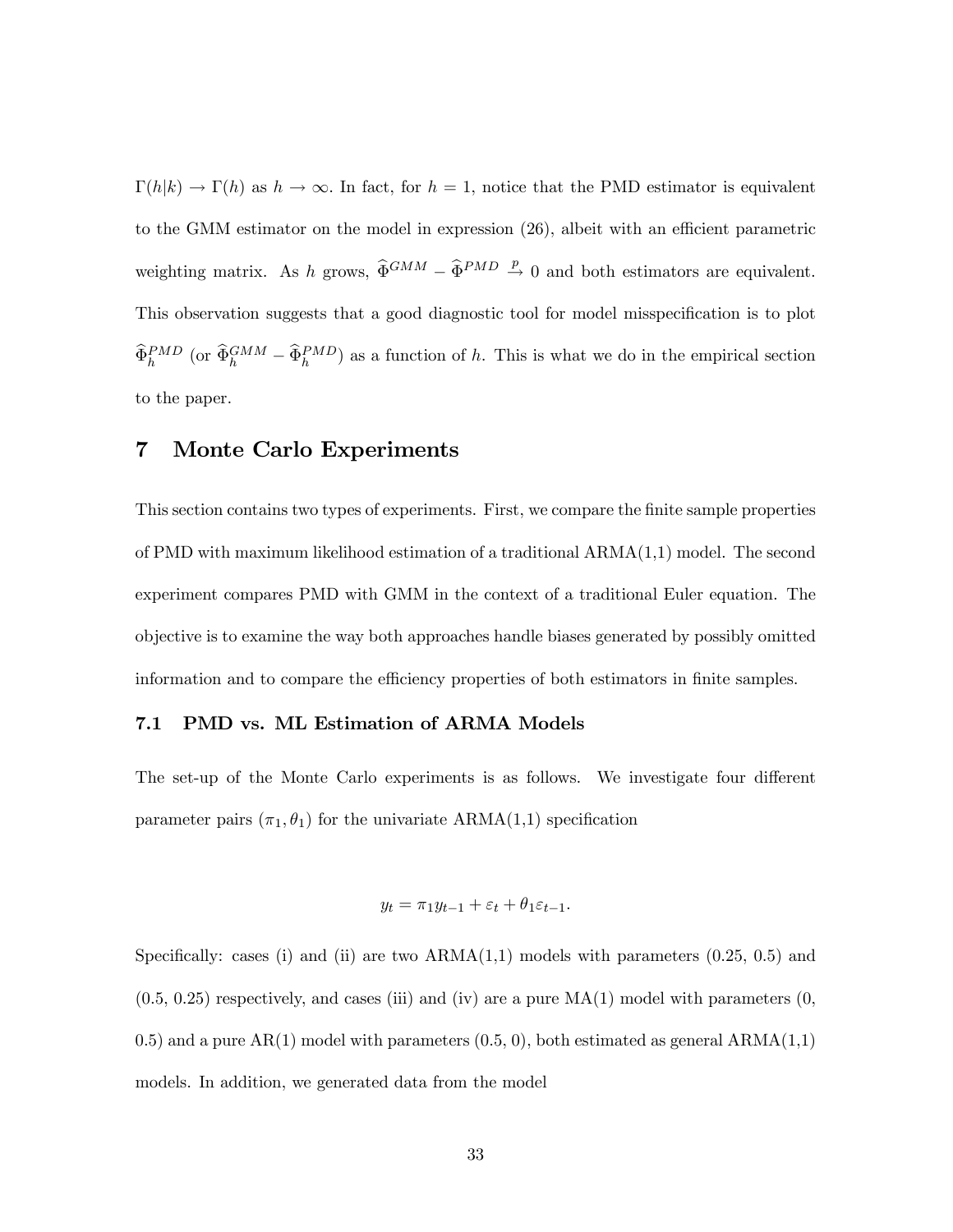$$
y_t = 0.5y_{t-1} + \varepsilon_t + \theta \varepsilon_{t-1} \quad \varepsilon_t \sim N(0, 1)
$$

where  $\theta$  is allowed to vary between 0 and 0.5.

Each simulation run has the following features. We use 500 burn-in observations and experiment with sample sizes  $T = 50, 100,$  and 400 observations. The lag-length of the first-stage PMD estimator is determined automatically by  $AIC_c$ <sup>4</sup> For the second stage, we experimented with impulse response horizons  $h = 2, 5$ , and 10 (although we fix  $h = 5$  for the misspecification example). When  $h = 2$ , we have exact identification, otherwise, the model is overidentified. Impulse responses for most model specifications examined generally decay rapidly so that experiments with  $h = 10$  are designed to examine the effects of including many, and possibly irrelevant conditions.

All models are estimated by MLE and PMD and we report Monte Carlo averages and standard errors of the parameter estimates, as well as Monte Carlo averages of standard error estimates based on the MLE and PMD analytic formulas. This last computation is meant to check that the coverage implied by the analytic formulas corresponds to the Monte Carlo coverage. 1,000 Monte Carlo replications are used for each experiment.

Tables 1-4 contain the results of these experiments. Several results deserve comment. First, PMD estimates converge to the true parameter values at roughly the same pace (and sometimes faster) as MLE estimates as the sample size grows, with estimates being close to the true values even in samples of 50 observations. However, with 50 observations, we remark some deterioration of PMD parameter estimates when  $h = 10$ , as would be expected by the

 $4$  AIC<sub>c</sub> refers to the correction to AIC introduced in Hurvich and Tsai (1989), which is specifically designed for autoregressive models. There were no significant differences when using SIC or the traditional AIC.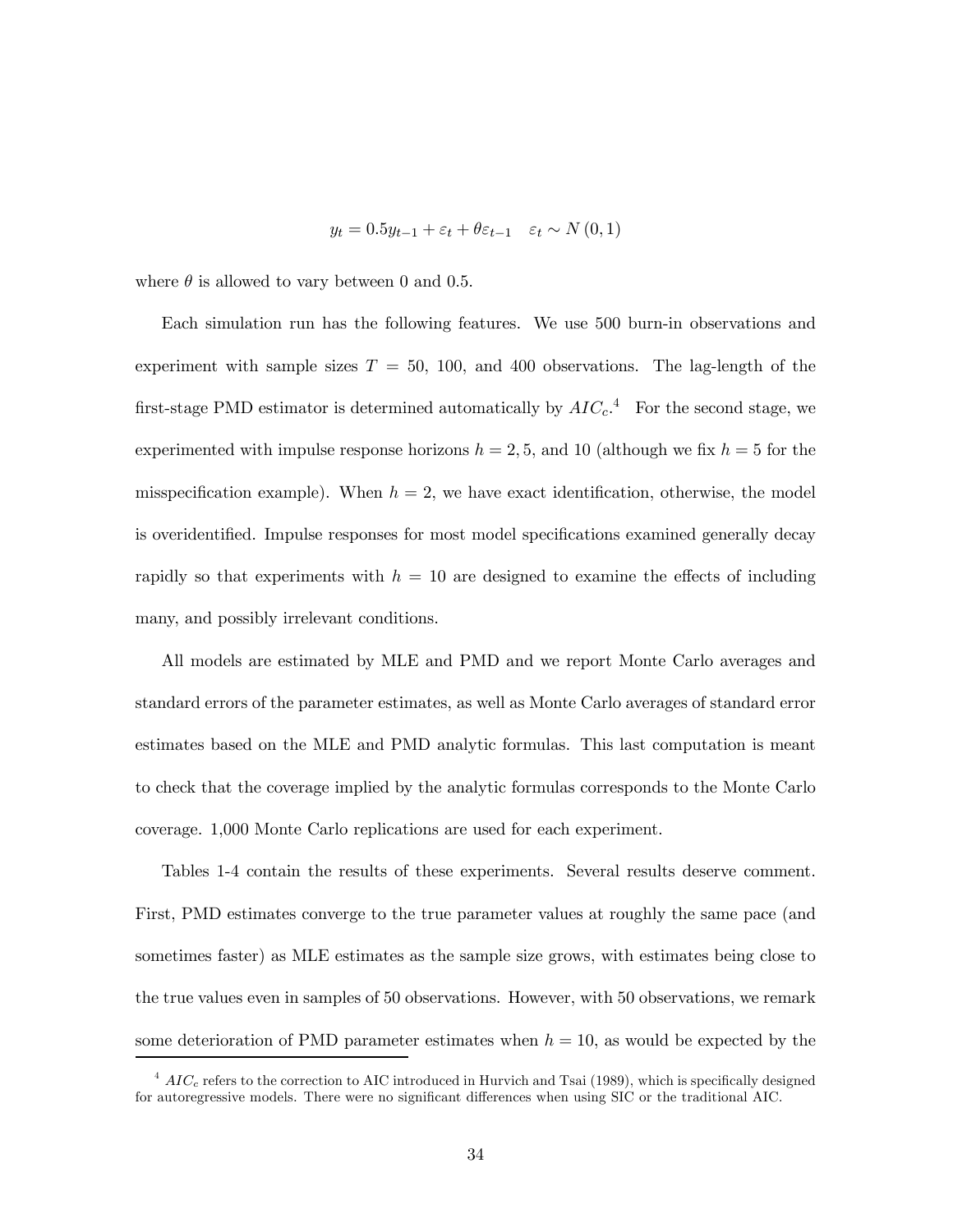loss of degrees of freedom. Second, PMD has analytic standard errors that in samples bigger than 50 observations, virtually coincide with the MLE results and the Monte Carlo averages. Hence, although technically PMD achieves the MLE lower bound only asymptotically (when  $h \to \infty$  as  $T \to \infty$ ), these experiments suggest this convergence is quite rapid in finite samples. Third, we remark that MLE estimates of the  $ARMA(1,1)$  specification for some of the cases in tables 3 and 4 failed to converge due to numerical instability — the likelihood is nonlinear in the parameters and has to be optimized numerically. Rather than redoing these draws somehow, we preferred to retain the entries blank to highlight that even draws were MLE failed, PMD provided reliable estimates.

#### 7.2 PMD vs. GMM estimation of Misspecified Models

Suppose a researcher wants to estimate the following Euler equation

$$
z_t = (1 - \mu)z_{t-1} + \mu E_t z_{t+1} + \gamma x_t + \varepsilon_t.
$$
\n(31)

An example of such an expression in the New Keynesian hybrid Phillips curve in Galí and Gertler (1999) and is similar to the expressions we estimate in the next section based on previous work by Fuhrer and Olivei (2005). By assuming that  $x_t$  in expression (31) follows an AR(1) process, we can easily characterize the reduced-form solution as the first order VAR

$$
\begin{pmatrix} z_t \\ x_t \end{pmatrix} = \begin{pmatrix} a_{11} & a_{12} \\ 0 & a_{22} \end{pmatrix} \begin{pmatrix} z_{t-1} \\ x_{t-1} \end{pmatrix} + R\varepsilon_t.
$$
 (32)

For example, when  $a_{11} = a_{12} = a_{22} = 0.5$ , then  $\mu = 2/3$  and  $\gamma = 1/3$ .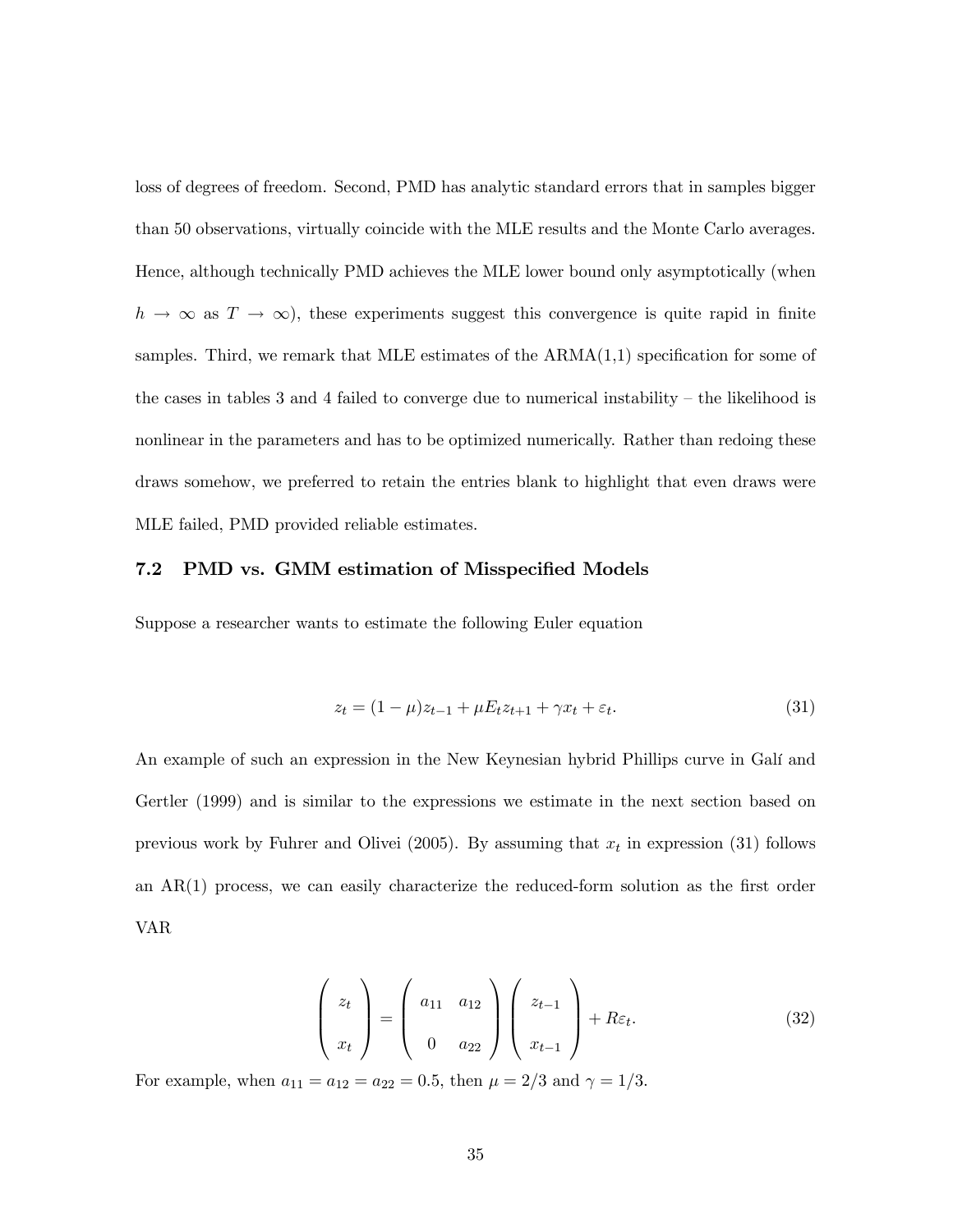Figures 1 and 2 display GMM and PMD estimates based on this model for sample sizes  $T = 100$  and 400 respectively. 1,000 samples are generated with 500 burn-in observations. Each sample is then estimated by both GMM and PMD by increasing the number of instruments/horizons from two to ten. The top two panels of each figure display estimates of the parameters  $\mu$  and  $\gamma$  respectively along with the Monte Carlo averages of the parameter estimates for each method and the average two standard error bands. The bottom panels display the joint significance test of the  $h^{th}$  horizon impulse responses (used as a gauge of instrument significance) and the p-value of the misspecification test.

Several results deserve comment. The model is correctly specified with respect to the DGP and hence both methods provide consistent estimates of the parameters of interest. There is some slight drift in the parameter  $\mu$  as the number of included instruments grows but this bias is generally rather small. We note that the joint significance test on the impulse response horizon suggests setting  $h$  to the smallest value possible (in this case 2) but even though the p-value is above 0.05 for the smaller sample, we do not observe significant distortions in the distribution. Further, higher values of  $h$  generate considerably more efficient estimates of  $\mu$  and  $\gamma$  based on PMD relative to GMM. The p-values of the misspecification test are approximately in line with the nominal 5% value, with a slight deviation when more instruments are included. However, the size distortion is kept within 10% in any case.

#### 7.2.1 Neglected Dynamics

To investigate the effect of neglected dynamics on the consistency properties of GMM and PMD, we experiment with a slight variation of expression (32),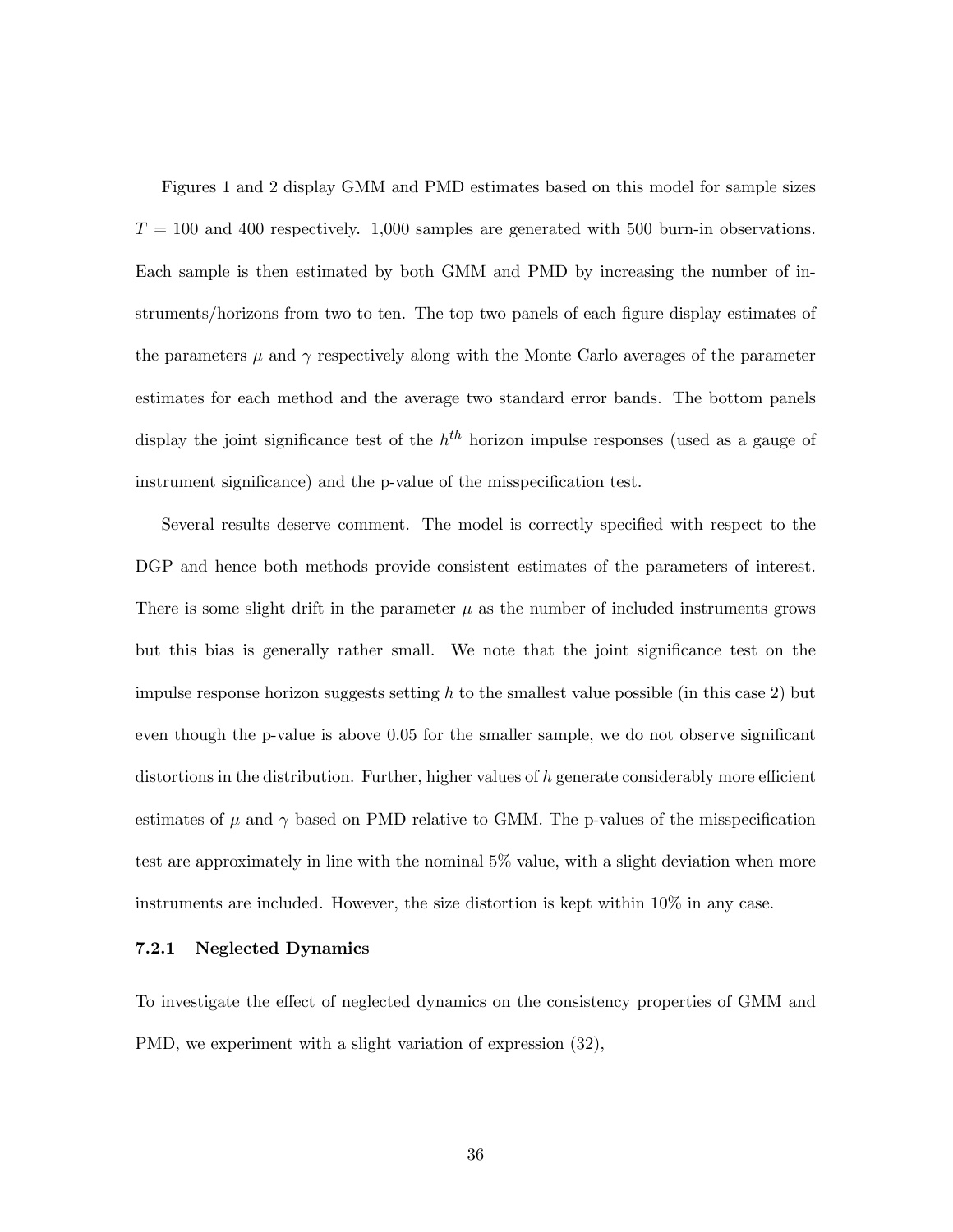$$
\begin{pmatrix} z_t \\ x_t \end{pmatrix} = \begin{pmatrix} a_{11} & a_{12} \\ 0 & a_{22} \end{pmatrix} \begin{pmatrix} z_{t-1} \\ x_{t-1} \end{pmatrix} + \begin{pmatrix} b_{11} & 0 \\ 0 & b_{22} \end{pmatrix} \begin{pmatrix} z_{t-2} \\ x_{t-2} \end{pmatrix} + R\varepsilon_t.
$$

Figures 3 and 4 examine what happens to the estimates of  $\mu$  and  $\gamma$  now that expression (31) is misspecified with respect to this DGP whenever  $b_{11} \neq 0$  (figure 3) or  $b_{22} \neq 0$  (figure 4).

In figure 3 we allow  $b_{11}$  to take values in the range  $[-0.5, 0.5]$ , which affect the persistence of  $z_t$  and which clearly should affect estimation of the parameter  $\mu$  primarily. Since the process for  $x_t$  remains an AR(1) and exogenous with respect to the process for  $z_t$ , it is tempting to conclude that the parameter  $\gamma$  will be unaffected. We experiment with samples of size  $T = 100$ , and 300 for 1,000 replications and with models estimated with  $h = 2$  both by GMM and PMD. The top panel displays biases in the estimates of  $\mu$  as a function of  $b_{11}$ whereas the bottom panel displays the biases for  $\gamma$  instead. The most striking feature is that PMD provides virtually unbiased estimates of the coefficients  $\mu$  and  $\gamma$  even for cases where the bias for GMM is quite substantial (such as when  $b_{11}$  approaches 0.5 and then the system has a unit root). It is interesting to note that GMM can also provide biased estimates of the parameter  $\gamma$  in this instance as well, although for values of  $b_{11}$  close to 0.5, PMD also presents some significant biases.

Figure 4 repeats this exercise but instead lets  $b_{22}$  vary between  $[-0.5, 0.5]$ . Here one would expect the reverse: very little (if any) bias in estimating  $\mu$ . In fact this is what we find. Even for the extreme value of  $b_{22} = -0.5$ , the GMM bias is about 0.12 (PMD is essentially unbiased for any value of  $b_{22}$ ). However, biases in estimating  $\gamma$  can be quite substantial in GMM and practically non-existent in PMD.

These results are broadly consistent with our discussion in section 2: PMD takes on an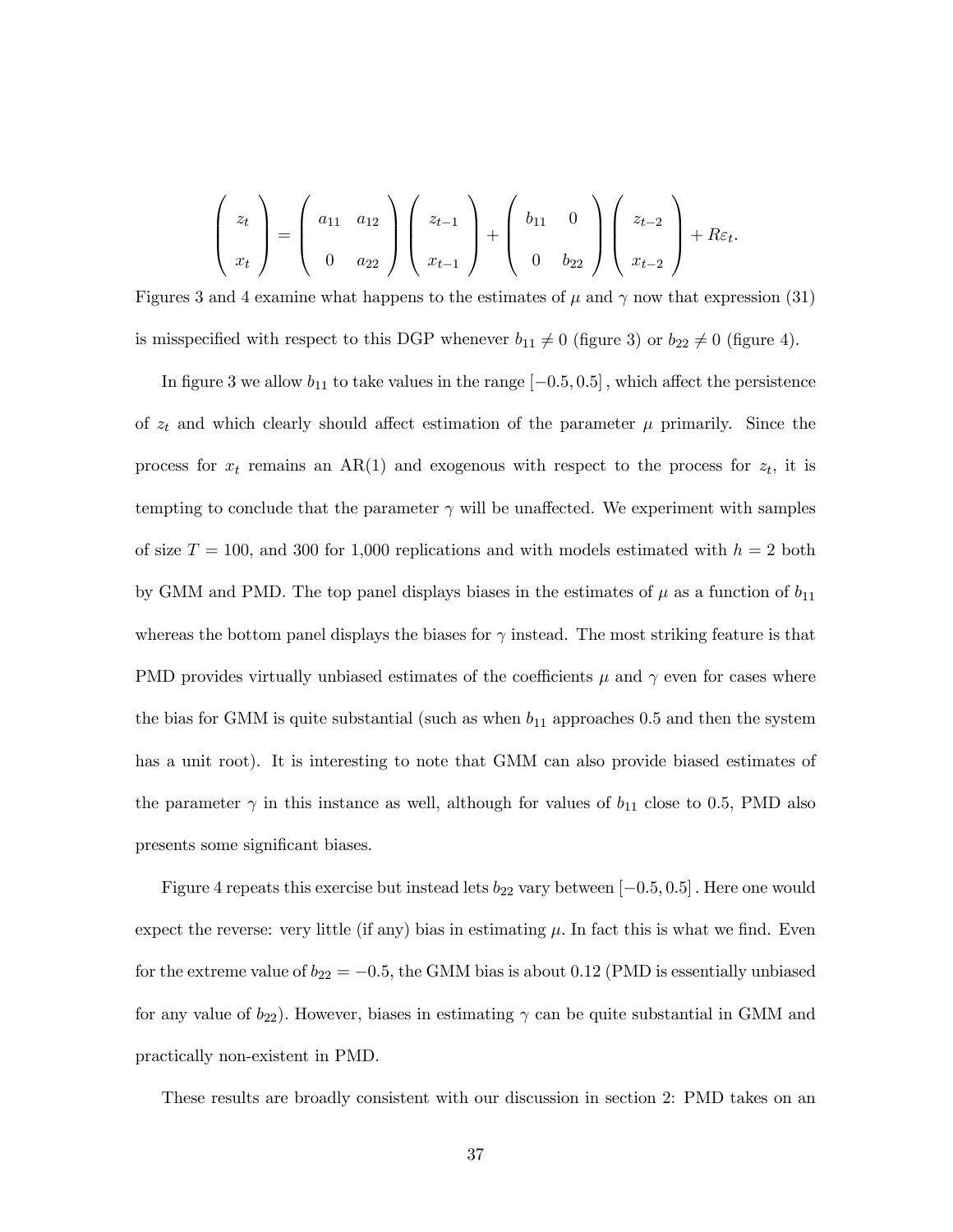agnostic view on the underlying model that generates the data and is fully general with respect to the directions in which the proposed model is silent (in our case, the assumption that  $x_t$  is generated by an AR(1)). These Monte Carlo experiments show how omitted dynamics can easily derail traditional GMM estimates whereas PMD provides a natural and unsupervised method of adjusting previously invalid instruments for neglected serial correlation. Even when the model is correctly specified, PMD provides more efficient estimates, the reason being that underlying the estimator is a parametric correction for serial correlation that is more effective than a traditional semiparametric Newey-West correction of the covariance matrix.

#### 7.2.2 Omitted Information

To investigate the performance of GMM and PMD in the presence of misspecification owing to an omitted variable, we consider a variation of (31),

$$
z_t = (1 - \mu)z_{t-1} + \mu E_t z_{t+1} + \gamma (x_t + \delta w_t) + \epsilon_{1,t},
$$
\n(33)

where, for example, in the case of a New Keynesian Phillips curve,  $w_t$  might represent the relative price of imports. We also assume that  $x_t$  and  $w_t$  both follow AR(1) processes:

$$
x_t = a_{22}x_{t-1} + \epsilon_{2,t}
$$
  

$$
w_t = a_{33}w_{t-1} + \epsilon_{3,t}
$$
 (34)

Model misspecification is introduced by estimating the model under the assumption  $\delta =$ 0, but with data that is generated with  $\delta = 0.5$ . This example is meant to represent a hypothetical situation in which a NKPC for a closed economy is inappropriately applied to data for an open economy.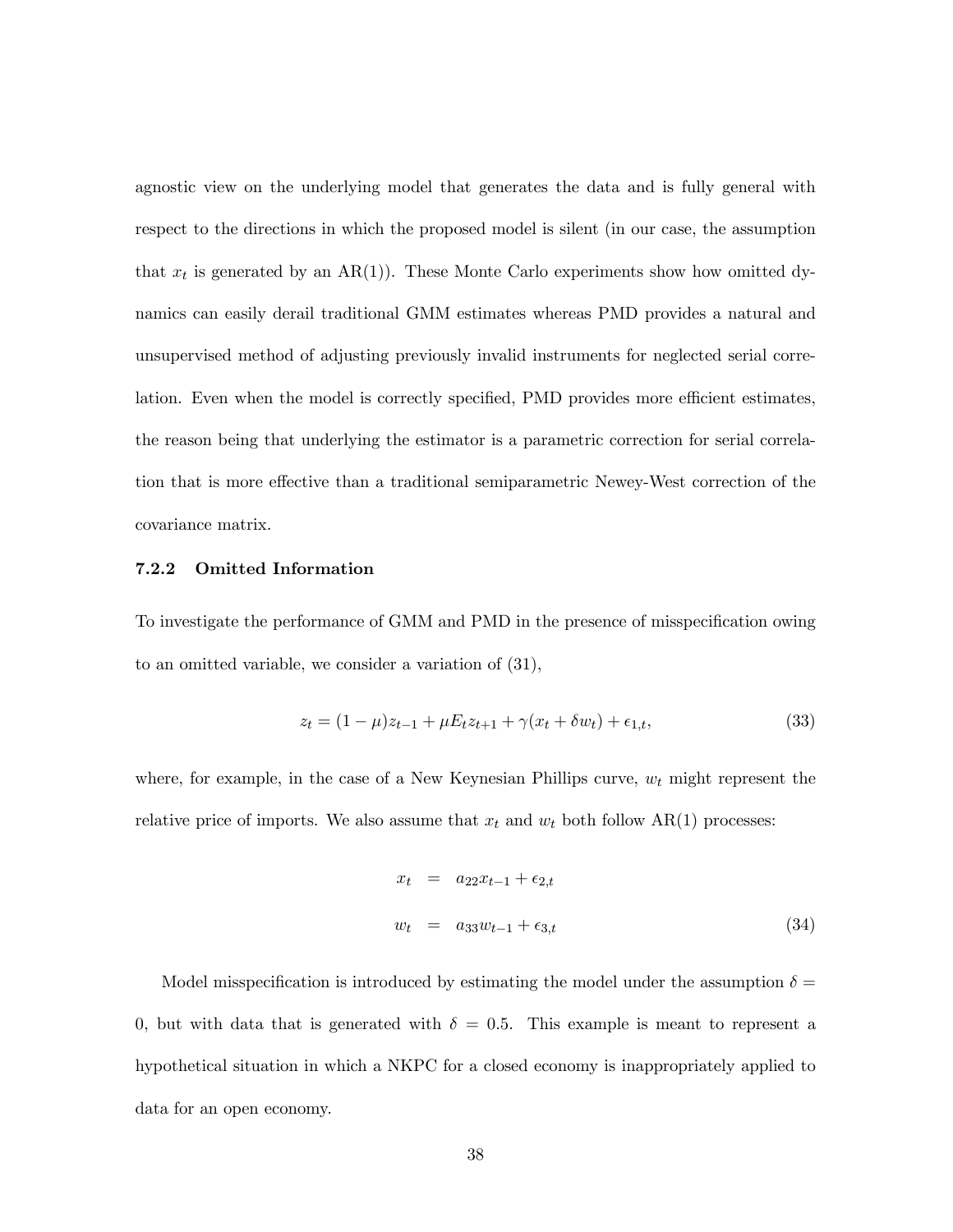Table 5 summarizes the extent of bias in estimates of NKPC parameters  $\mu$  and  $\gamma$  for PMD and GMM under this form of misspecification. In running the experiments, the shocks  $\epsilon_t = [\epsilon_{1,t} \quad \epsilon_{2,t} \quad \epsilon_{3,t}]'$  were assumed to be iid  $N(0, I_3)$ . Results are presented for  $\gamma = 0.33$ ,  $\mu = \{0.67, 0.99\}, \ a_{22} = \{0.5, 0.8\}, \text{ and } a_{33} = \{0.8, 0.95\}, \text{ and for instrument lists consisting of }$ lags of  $\{z_t, x_t\}$  or  $\{z_t, x_t, w_t\}$ . Each estimation was based on  $T = 300$  simulated observations, where an initial 500 burn-in observations were disregarded. Each experiment was repeated for 1000 Monte Carlo repetitions. The average bias in estimates of  $\mu$  and  $\gamma$  are presented for  $h = 2$  and  $h = 10$ .

For  $h = 2$ , GMM has considerably larger bias for both  $\mu$  and  $\gamma$ , the more persistent the omitted variable and the more forward-looking the NKPC. This result holds whether or not the instrument list includes the excluded variable  $w_t$ . When the instrument list includes  $w_t$ , PMD estimates of  $\mu$  have a very small upward bias. By contrast, GMM estimates tend to have sizable downward bias.

For  $h = 10$ , differences between PMD and GMM are generally much smaller. Both PMD and GMM have sizable downward bias when the instrument list excludes  $w_t$ . When the instrument list includes  $w_t$ , performance of PMD tends to dominate that of GMM in terms of estimates of  $\mu$ . Performance of PMD dominates GMM for estimates of  $\gamma$ , when  $\mu$  is close to one.

## 8 Application: Fuhrer and Olivei (2005) revisited

The popular New-Keynesian framework for monetary policy analysis combines mixed, backwardforward-looking, micro-founded, output (IS curve) and inflation (Phillips curve) Euler equations with a policy reaction function. This elementary three equation model is the corner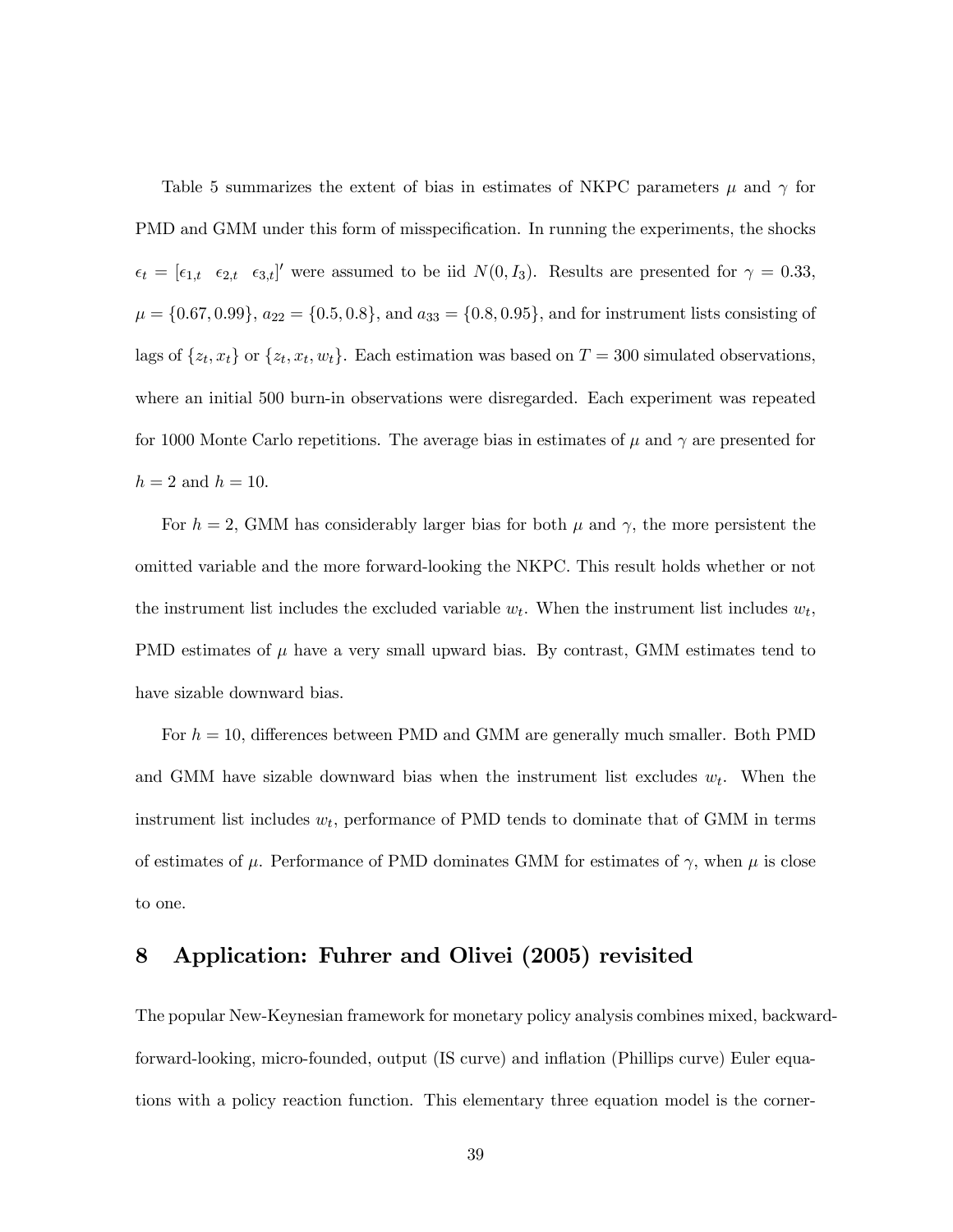stone of an extensive literature that investigates optimal monetary policy (see Taylor's 1999 edited volume and Walsh's 2003 textbook, chapter 11, and references therein). The stability of alternative policy designs depends crucially on the relative weight of the backward and forward-looking elements and is an issue that has to be determined empirically for central banking is foremost, a practical matter.

However, estimating these relationships empirically is complicated by the poor sample properties of popular estimators. Fuhrer and Olivei (2005) discuss the weak instrument problem that characterizes GMM in this type of application and then propose a GMM variant where the dynamic constraints of the economic model are imposed on the instruments. They dub this procedure "optimal instruments" GMM (OI−GMM) and explore its properties relative to conventional GMM and MLE estimators.

We find it is useful to apply PMD to the same examples Fuhrer and Olivei (2005) analyze to provide the reader a context of comparison for our method. We did not explore Bayesian estimates on account that they are not reported in the Fuhrer and Olivei (2005) paper and felt that, in a large sample sense, they are covered by  $MLE<sup>5</sup>$ . The basic specification is (using the same notation as in Fuhrer and Olivei, 2005):

$$
z_t = (1 - \mu) z_{t-1} + \mu E_t z_{t+1} + \gamma E_t x_t + \varepsilon_t \tag{35}
$$

In the output Euler equation,  $z_t$  is a measure of the output gap,  $x_t$  is a measure of the real interest rate, and hence,  $\gamma$  < 0. In the inflation Euler version of (35),  $z_t$  is a measure of inflation,  $x_t$  is a measure of the output gap, and  $\gamma > 0$  signifying that a positive output gap

<sup>&</sup>lt;sup>5</sup> However, we encourage the reader to check the comprehensive summary in Smets and Wouters (2003) for more details on applications of Bayesian techniques to estimation of rational expectations models.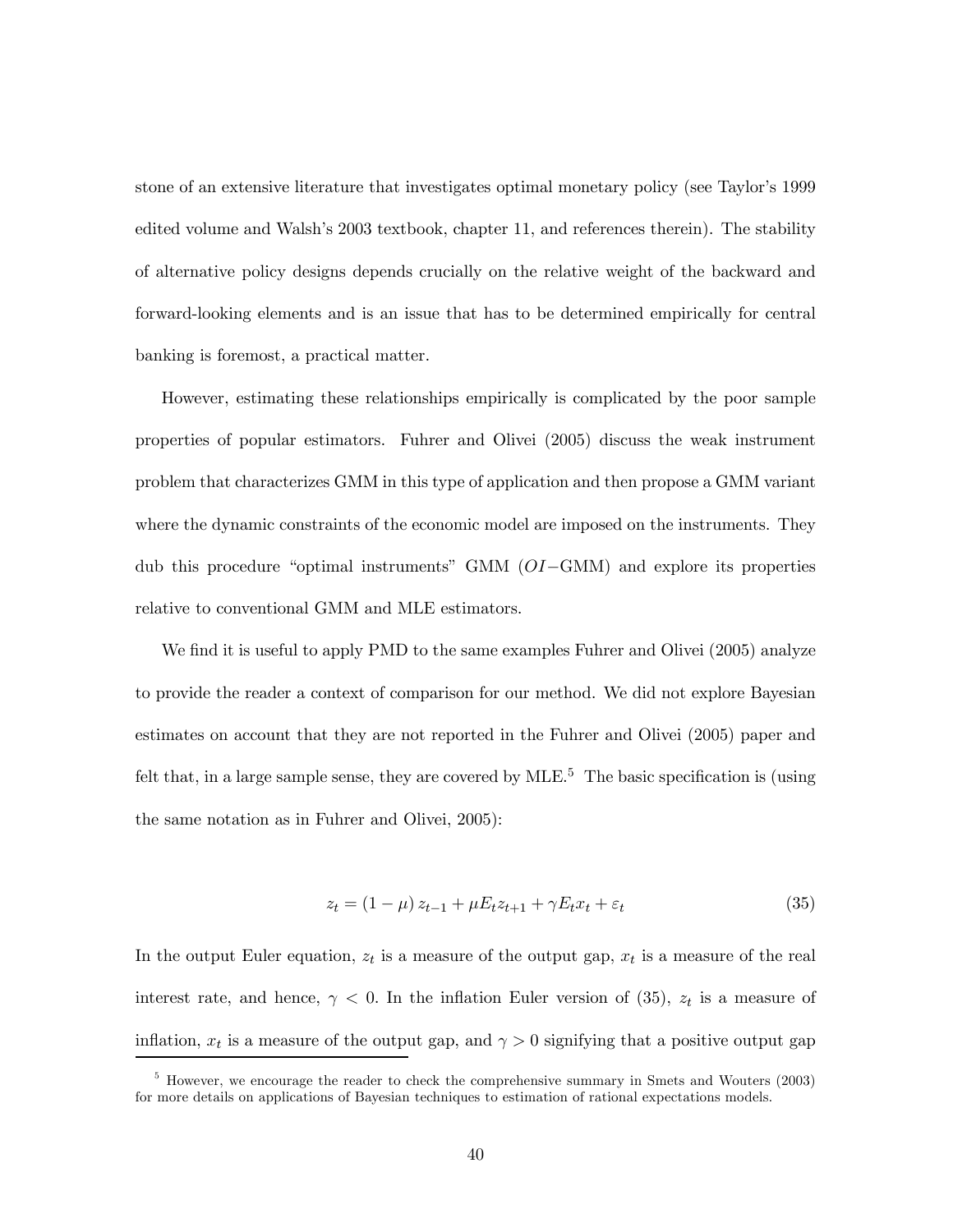exerts "demand pressure" on inflation.

Fuhrer and Olivei (2005) experiment with a quarterly sample from 1966:Q1 to 2001:Q4 and use the following measures for  $z_t$  and  $x_t$ . The output gap is measured, either by the log deviation of real GDP from its Hodrick-Prescott (HP) trend or, from a segmented time trend (ST) with breaks in 1974 and 1995. Real interest rates are measured by the difference of the federal funds rate and next period's inflation. Inflation is measured by the log change in the GDP, chain-weighted price index. In addition, Fuhrer and Olivei (2005) experiment with real unit labor costs (RULC) instead of the output gap for the inflation Euler equation. Further details can be found in their paper.

Table 6 and figure 5 summarize the empirical estimates of the output Euler equation and correspond to the results in table 4 in Fuhrer and Olivei (2005), where as table 7 and figure 6 summarize the estimates of the inflation Euler equation and correspond to the results in Table 5 instead. For each Euler equation, we report the original GMM, MLE, and OI−GMM estimates and below these, we include the PMD results based on choosing  $h$  with Hall et al.'s (2007) information criterion. The top panels of figures 5 and 6 display the estimates of  $\mu$  and  $\gamma$  in (35) as a function of h and the associated two-standard error bands. The bottom left panel displays the value of the information criterion (denoted with the acronym RIRSC used by Hall et al., 2007) and the bottom right panel, the p-value of the misspecification test.

Since the true model is unknowable, there is no definitive metric by which one method can be judged to offer closer estimates to the true parameter values. Rather, we wish to investigate in which ways PMD coincides or departs from results that have been well studied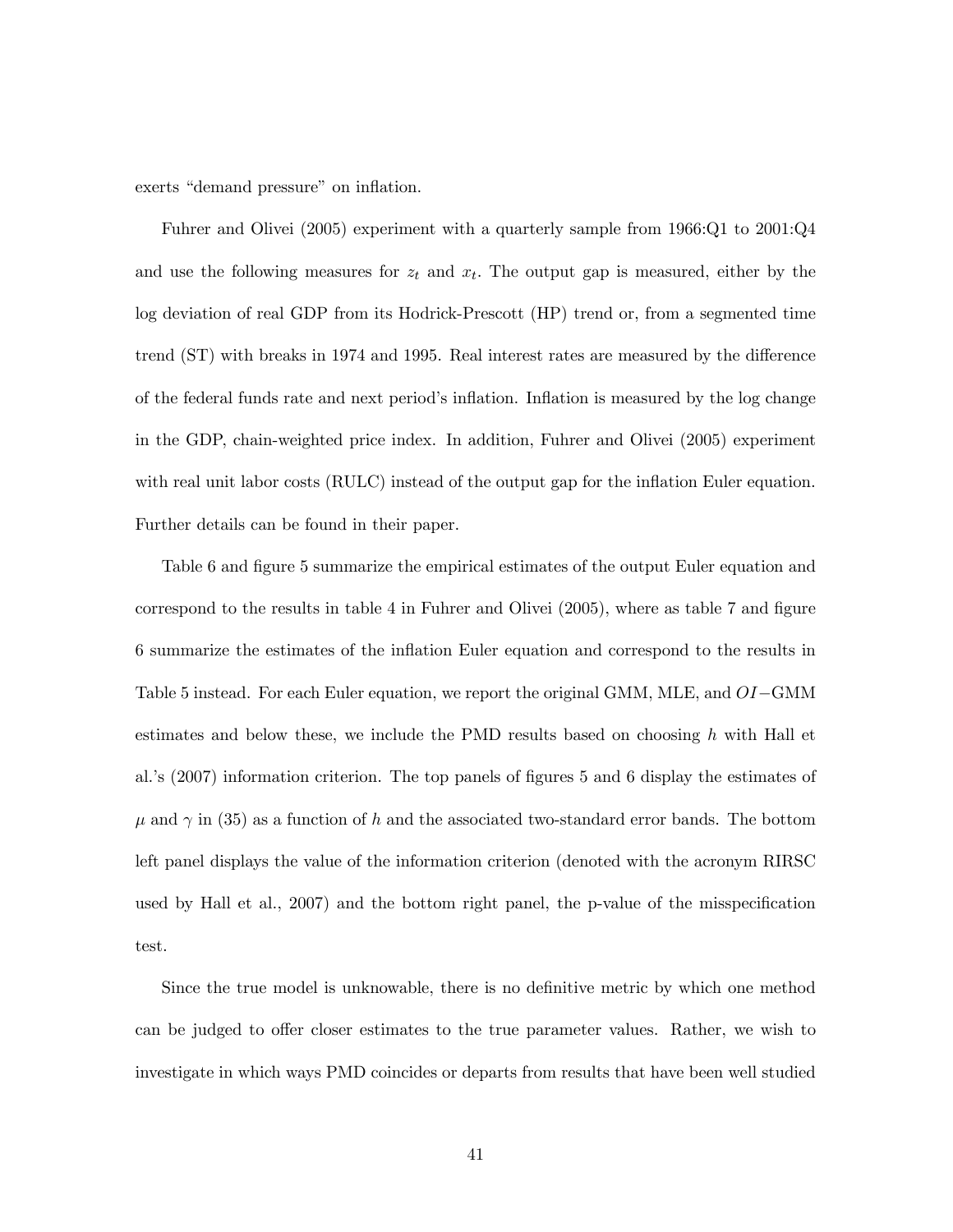in the literature. We begin by reviewing the estimates for the output Euler equation reported in table 6 and figure 5. The misspecification test is highly suggestive that the model is misspecified independent of how output is detrended. Nevertheless, PMD estimates of  $\mu$  are very close to the MLE and OI-GMM estimates and with similar standard errors. On the other hand, PMD estimates for  $\gamma$  are slightly larger in magnitude, of the correct sign and statistically significant. However, while the estimates of  $\mu$  appear to be rather stable to the choice of h, we note that estimates of  $\gamma$  vary quite a bit as displayed in figure 5. Together with the low p-values of the misspecification test, these two pieces of evidence suggest it is best not too make strong claims on these results.

Estimates of the inflation Euler equation differ more significantly from the results in Fuhrer and Olivei (2005). For the HP filterered and ST adjusted output specifications,  $\mu$  is estimated to be larger (more than double) and  $\gamma$  is of the wrong sign. The parameter estimates for  $\mu$  and  $\gamma$  are rather stable to the impulse response horizon h, however. Estimates based on real unit labor costs for  $\mu$  and  $\gamma$  are considerably closer to the MLE and OI-GMM estimates although the later does exhibit some variation as a function of  $h$ , so that some caution in staking hard claims is warranted.

With the exception of the inflation Euler model estimated with RULC, we find that the data reject most of the specifications commonly estimated (either outright, as indicated by the overidentifying restrictions test, or because of the variation of the parameter estimates as a function of h). The ability to check model specification by these two complementary methods is useful (specially in instances when the data do not reject the model but variation in parameters estimates for low values of  $h$  is substantial). With some notable exceptions,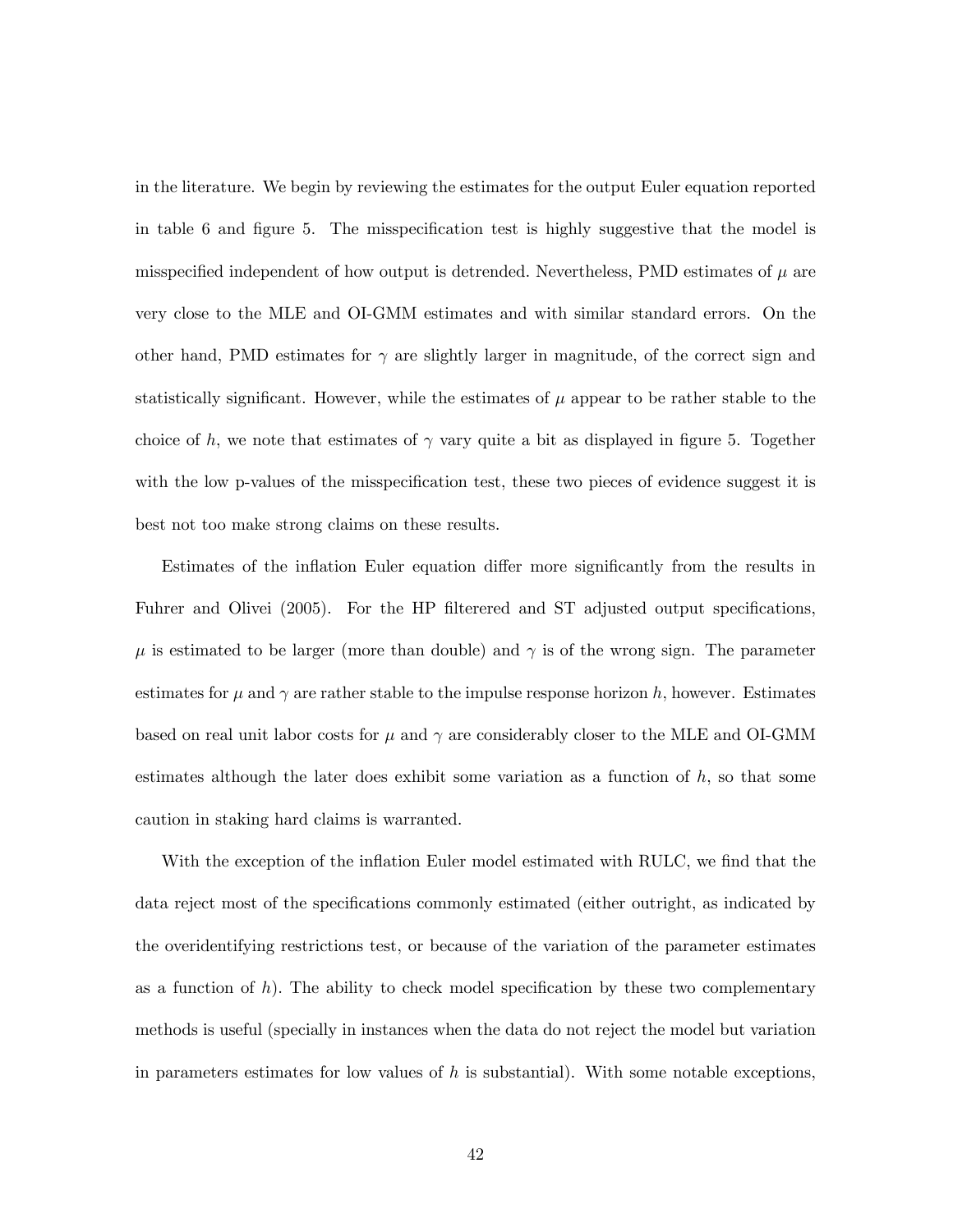PMD estimates are often close to estimates obtained by other methods but with smaller standard errors so that at a minimum, we are able to ascertain that our results are not caused by extreme differences.

## 9 Conclusions

This paper introduces a disarmingly simple and novel, limited-information method of estimation. Several features make it appealing: (1) for many models, including some whose likelihood would require numerical optimization routines, PMD only requires simple leastsquares algebra; (2) for many models, PMD approximates maximum likelihood as the sample grows to infinity; (3) however, PMD is efficient in finite samples because it accounts for serial correlation parametrically; (4) as a consequence, PMD is generally more efficient than GMM; (5) PMD provides an unsupervised method of conditioning for unknown omitted dynamics that in many cases solves invalid instrument problems; (6) PMD provides many natural statistics with which to evaluate estimates of a model including, an overall misspecification test, tests on the significance of the instruments, and a way to assess which parameter estimates are most sensitive to misspecification.

The paper provides basic but generally applicable asymptotic results and ample Monte Carlo evidence in support of our claims. In addition, the empirical application provides a natural example of how PMD may be applied in practice. However, there are many research questions that space considerations prevented us from exploring. Throughout the paper, we have mentioned some of them, such as the need for a more detailed investigation of the power properties of the misspecification test in light of the GMM literature; and generalizations of our mixing and heteroskedasticity assumptions in the main theorems.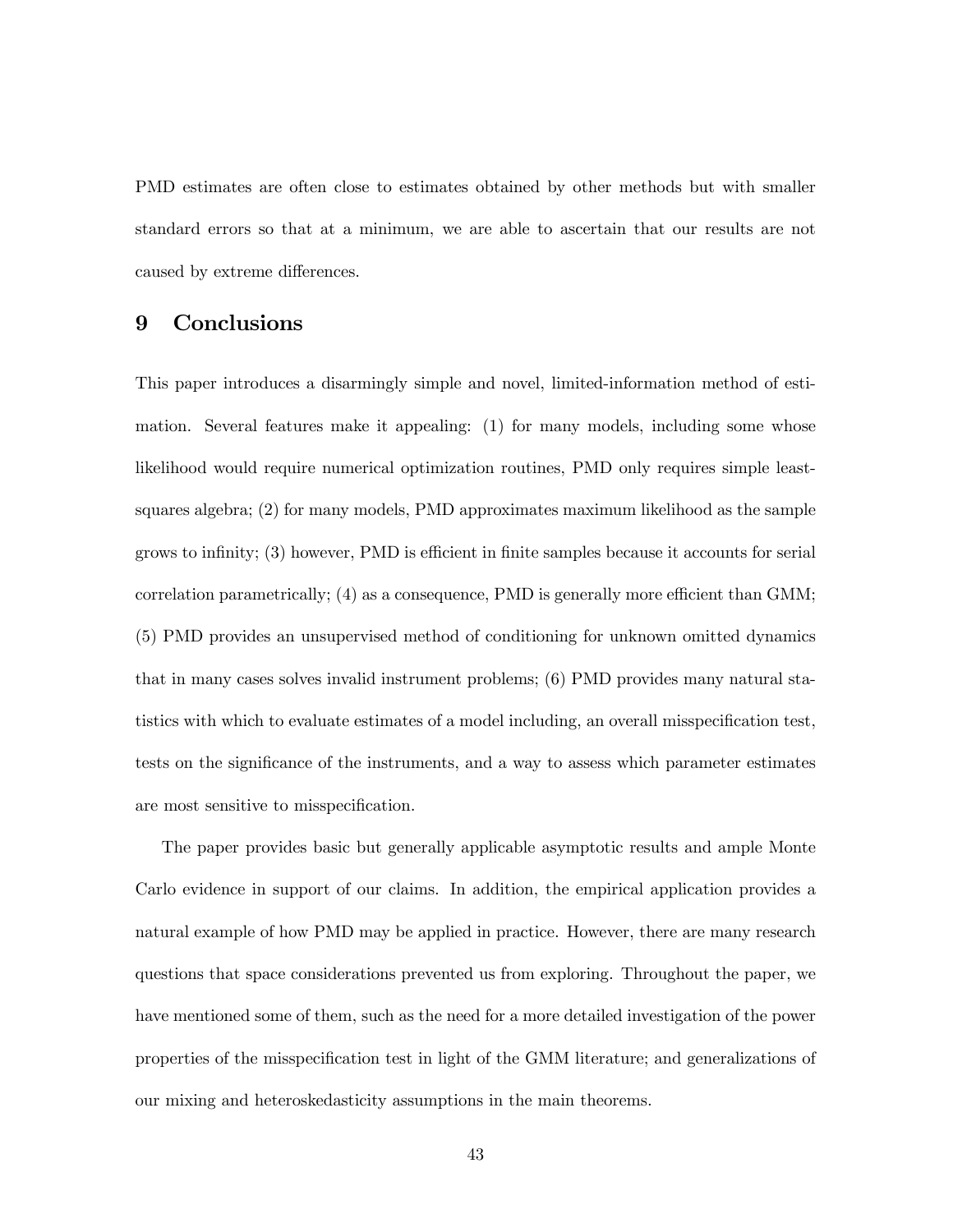Other natural extensions include nonlinear generalizations of the local projection step to extend beyond the Wold assumption. Such generalizations are likely to be very approachable because local projections lend themselves well to more complex specifications. Similarly, we have excluded processes that are not covariance-stationary, mainly because they require slightly different assumptions on their infinite representation and the non-standard nature of the asymptotics are beyond the scope of this paper. In the end, we hope that the main contribution of the paper is to provide applied researchers with a new method of estimation that is simpler than many others available, while at the same time more robust and informative.

## 10 Appendix

#### Proof. Theorem 1

Notice that

$$
\widehat{A}(k,h) - A(k,h) = \widehat{\Gamma}'_{1-k,h} \widehat{\Gamma}_k^{-1} - A(k,h) \widehat{\Gamma}_k \widehat{\Gamma}_k^{-1} = \left\{ (T-k-h)^{-1} \sum_{j=k}^{\infty} \mathbf{v}_{k,t+h} X'_{t,k} \right\} \widehat{\Gamma}_k^{-1}
$$

where

$$
\mathbf{v}_{k,t+h} = \sum_{j=k+1}^{\infty} A_j^h \mathbf{y}_{t-j} + \varepsilon_{t+h} + \sum_{j=1}^{h-1} B_j \varepsilon_{t+h-j}
$$

Hence,

$$
\widehat{A}(k,h) - A(k,h) = \left\{ (T - k - h^{-1}) \sum_{t=k}^{T-h} \left( \sum_{j=k+1}^{\infty} A_j^h \mathbf{y}_{t-j} \right) X'_{t,k} \right\} \widehat{\Gamma}_k^{-1} + \left\{ (T - k - h^{-1}) \sum_{t=k}^{T-h} \varepsilon_{t+h} X'_{t,k} \right\} \widehat{\Gamma}_k^{-1} + \left\{ (T - k - h^{-1}) \sum_{t=k}^{T-h} \left( \sum_{j=1}^h B_j \varepsilon_{t+h-j} \right) X'_{t,k} \right\} \widehat{\Gamma}_k^{-1}
$$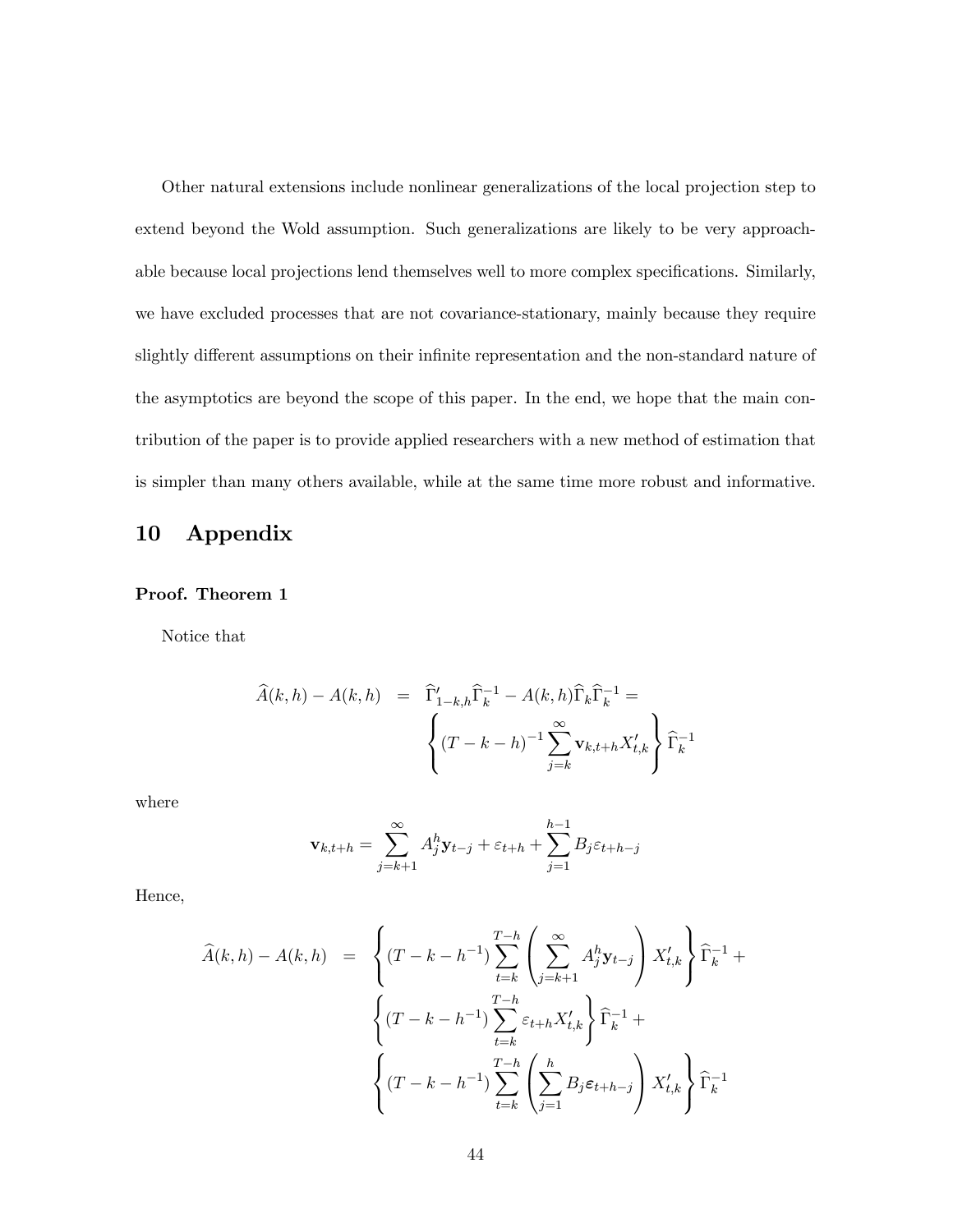Define the matrix norm  $||C||_1^2 = \sup_{l \neq 0} \frac{l'C'C'}{l'l}$ , that is, the largest eigenvalue of  $C'C$ . When  $C$  is symmetric, this is the square of the largest eigenvalue of  $C$ . Then

$$
||AB||^2 \le ||A||_1^2 ||B||^2 \text{ and } ||AB||^2 \le ||A||^2 ||B||_1^2
$$

Hence

$$
\left\| \widehat{A}(k,h) - A(k,h) \right\| \leq \|U_{1T}\| \left\| \widehat{\Gamma}_{k}^{-1} \right\|_{1} + \|U_{2T}\| \left\| \widehat{\Gamma}_{k}^{-1} \right\|_{1} + \|U_{3T}\| \left\| \widehat{\Gamma}_{k}^{-1} \right\|_{1}
$$

where

$$
U_{1T} = \left\{ (T - k - h^{-1}) \sum_{t=k}^{T-h} \left( \sum_{j=k+1}^{\infty} A_j^h \mathbf{y}_{t-j} \right) X'_{t,k} \right\}
$$
  

$$
U_{2T} = \left\{ (T - k - h^{-1}) \sum_{t=k}^{T-h} \varepsilon_{t+h} X'_{t,k} \right\}
$$
  

$$
U_{3T} = \left\{ (T - k - h^{-1}) \sum_{t=k}^{T-h} \left( \sum_{j=1}^h B_j \varepsilon_{t+h-j} \right) X'_{t,k} \right\}
$$

Lewis and Reinsel (1985) show that  $\left\|\widehat{\Gamma}_{k}^{-1}\right\|$  $\left\| \begin{matrix} 1 \end{matrix} \right\|_1$  is bounded, therefore, the next objective is to show  $||U_{1T}|| \stackrel{p}{\rightarrow} 0$ ,  $||U_{2T}|| \stackrel{p}{\rightarrow} 0$ , and  $||U_{3T}|| \stackrel{p}{\rightarrow} 0$ . We begin by showing  $||U_{2T}|| \stackrel{p}{\rightarrow} 0$ , which is easiest to see since  $\varepsilon_{t+h}$  and  $X'_{t,k}$  are independent, so that their covariance is zero. Formally and following similar derivations in Lewis and Reinsel (1985)

$$
E(|U_{2T}|^{2}) = (T - k - h)^{-2} \sum_{t=k}^{T-h} E(\varepsilon_{t+h} \varepsilon'_{t+h}) E(X'_{t,k} X'_{t,k})
$$

by independence. Hence

$$
E\left(\left\|U_{2T}\right\|^2\right) = (T - k - h)^{-1}tr(\Sigma)k \left\{tr\left[\Gamma(0)\right]\right\}
$$

Since  $\frac{k}{T-k-h} \to 0$  by assumption (ii), then  $E([|U_{2T}|^2]) \to 0$ , and hence  $||U_{2T}|| \to 0$ .

Next, consider  $||U_{3T}|| \stackrel{p}{\rightarrow} 0$ . The proof is very similar since  $\varepsilon_{t+h-j}$ ,  $j = 1, ..., h-1$  and  $X'_{t,k}$ are independent. As long as  $||B_j||^2 < \infty$  (which is true given that the Wold decomposition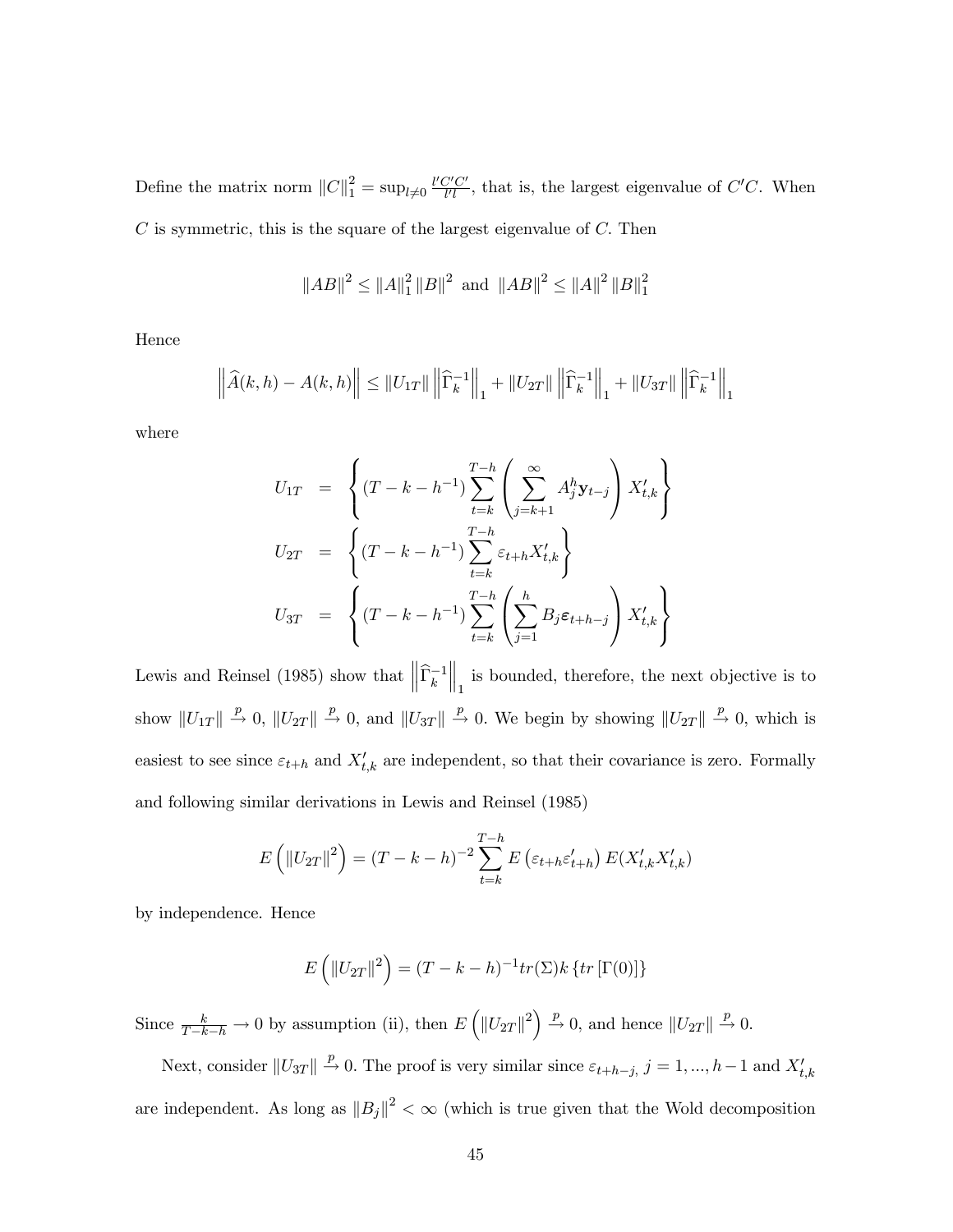ensures that  $\sum_{j=0}^{\infty} ||B_j|| < \infty$ , then using the same arguments we used to show  $||U_{2T}|| \stackrel{p}{\rightarrow} 0$ , it is easy to see that  $||U_{3T}|| \stackrel{p}{\rightarrow} 0$ .

Finally, we show that  $||U_{1T}|| \stackrel{p}{\rightarrow} 0$ . The objective here is to show that assumption (iii) implies that

$$
k^{1/2} \sum_{j=k+1}^{\infty} ||A_j^h|| \to 0, \ k, T \to 0
$$

because we will need this condition to hold to complete the proof later. Recall that

$$
A_j^h = B_{h-1}A_j + A_{j+1}^{h-1}; \ A_{j+1}^0 = 0; \ B_0 = I_r; \ h, j \ge 1, \ h \ \text{finite}
$$

Hence

$$
k^{1/2} \sum_{j=k+1}^{\infty} ||A_j^h|| = k^{1/2} \left\{ \sum_{j=k+1}^{\infty} ||B_{h-1}A_j + B_{h-2}A_{j+1} + ... + B_1A_{j+h-2} + A_{j+h-1}|| \right\}
$$

by recursive substitution. Thus

$$
k^{1/2} \sum_{j=k+1}^{\infty} \left\| A_j^h \right\| \le k^{1/2} \left\{ \sum_{j=k+1}^{\infty} \left\| B_{h-1} A_j \right\| + \dots + \left\| B_1 A_{j+h-2} \right\| + \left\| A_{j+h-1} \right\| \right\}
$$

Define  $\lambda$  as the max  $\{\|B_{h-1}\|, ..., \|B_1\|\}$ , then since  $\sum_{j=0}^{\infty} \|B_j\| < \infty$  we know  $\lambda < \infty$  so that

$$
k^{1/2} \sum_{j=k+1}^{\infty} \left\| A_j^h \right\| \le k^{1/2} \left\{ \lambda \sum_{j=k+1}^{\infty} \| A_j \| + \ldots + \lambda \sum_{j=k+1}^{\infty} \| A_{j+h-2} \| + \sum_{j=k+1}^{\infty} \| A_{j+h-1} \| \right\}
$$

By assumption (iii) and since  $\lambda < \infty$ , then each of the elements in the sum goes to zero as T, k go to infinity. Finally, to prove  $||U_{1T}|| \stackrel{p}{\rightarrow} 0$  all that is required is to follow the same steps as in Lewis and Reinsel (1985) but using the condition

$$
k^{1/2} \sum_{j=k+1}^{\infty} ||A_j^h|| \to 0, \ k, T \to 0
$$

instead.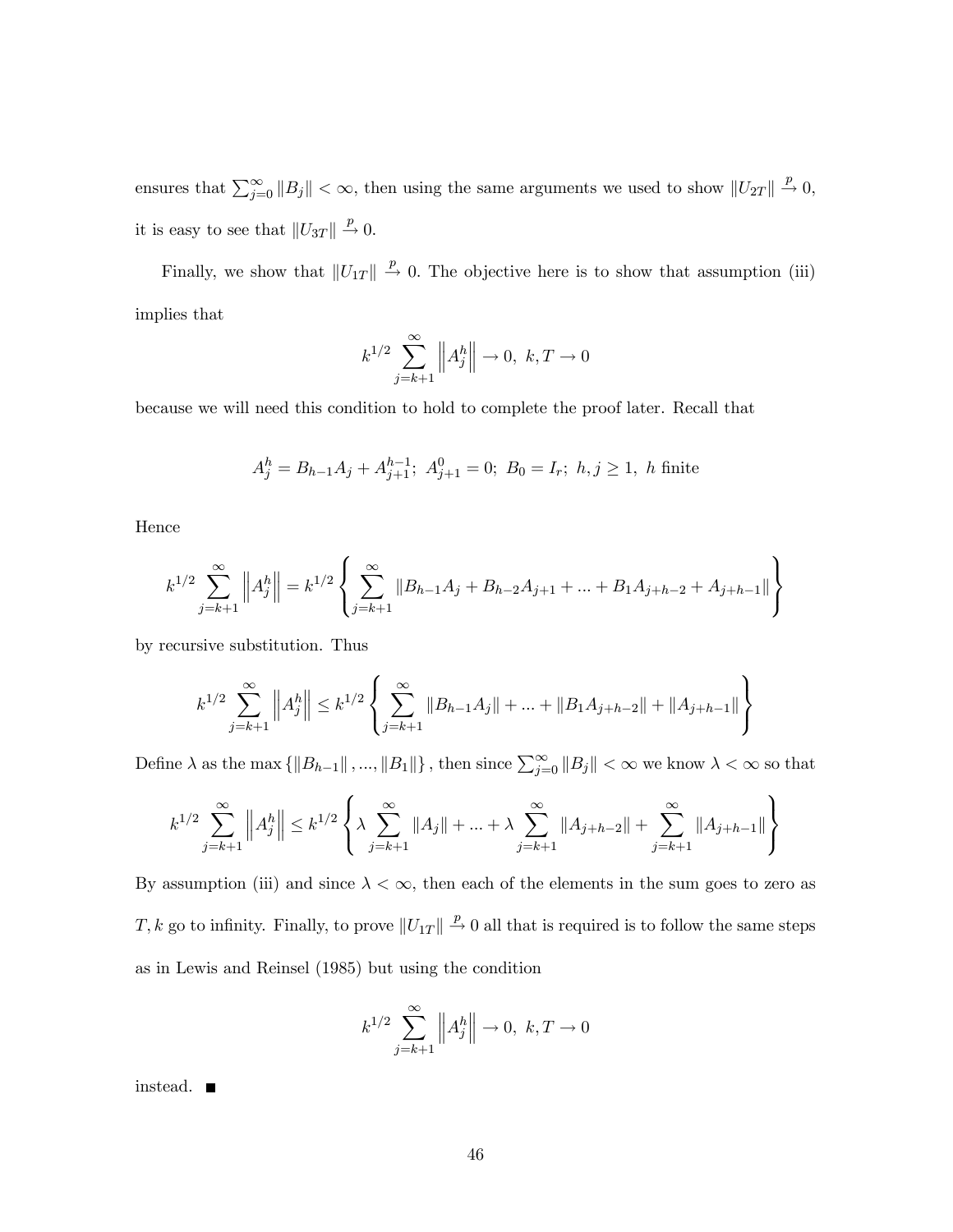Proof. Theorem 2 Define,

$$
U_{1T} = \left\{ (T - k - h)^{-1} \sum_{t=k}^{T-h} \left( \sum_{j=k+1}^{\infty} A_j^h \mathbf{y}_{t-j} \right) X'_{t,k} \right\}
$$
  

$$
U_{2T}^* = \left\{ (T - k - h)^{-1} \sum_{t=k}^{T-h} \left( \varepsilon_{t+h} + \sum_{j=1}^{h-1} B_j \varepsilon_{t+h-j} \right) X'_{t,k} \right\}
$$

then

$$
(T - k - h)^{1/2} \operatorname{vec}\left[\hat{A}(k, h) - A(k, h)\right] =
$$

$$
(T - k - h)^{1/2} \left\{\begin{array}{l}\operatorname{vec}\left[U_{1T}\Gamma_{k}^{-1}\right] + \operatorname{vec}\left[U_{1T}\left(\widehat{\Gamma}_{k}^{-1} - \Gamma_{k}^{-1}\right)\right] \\ + \operatorname{vec}\left[U_{2T}^{*}\Gamma_{k}^{-1}\right] + \operatorname{vec}\left[U_{2T}^{*}\left(\widehat{\Gamma}_{k}^{-1} - \Gamma_{k}^{-1}\right)\right] \end{array}\right\}
$$

hence

$$
(T - k - h)^{1/2} \, vec\left[\hat{A}(k, h) - A(k, h)\right] - (T - k - h)^{1/2} \, vec\left[U_{2T}^* \Gamma_k^{-1}\right] =
$$
\n
$$
(T - k - h)^{1/2} \left\{ \begin{array}{c} vec\left[U_{1T} \Gamma_k^{-1}\right] + vec\left[U_{1T} \left(\hat{\Gamma}_k^{-1} - \Gamma_k^{-1}\right)\right] \\ + vec\left[U_{2T}^* \left(\hat{\Gamma}_k^{-1} - \Gamma_k^{-1}\right)\right] \end{array} \right\} =
$$
\n
$$
\left(\Gamma_k^{-1} \otimes I_r\right) vec\left[(T - k - h)^{1/2} U_{1T}\right] +
$$
\n
$$
\left\{\left(\hat{\Gamma}_k^{-1} - \Gamma_k^{-1}\right) \otimes I_r\right\} vec\left[(T - k - h)^{1/2} U_{1T}\right] +
$$
\n
$$
\left\{\left(\hat{\Gamma}_k^{-1} - \Gamma_k^{-1}\right) \otimes I_r\right\} vec\left[(T - k - h)^{1/2} U_{2T}\right]
$$

Define, with a slight change in the order of the summands,

$$
W_{1T} = \left\{ \left( \widehat{\Gamma}_{k}^{-1} - \Gamma_{k}^{-1} \right) \otimes I_{r} \right\} vec \left[ (T - k - h)^{1/2} U_{1T} \right]
$$
  
\n
$$
W_{2T} = \left\{ \left( \widehat{\Gamma}_{k}^{-1} - \Gamma_{k}^{-1} \right) \otimes I_{r} \right\} vec \left[ (T - k - h)^{1/2} U_{2T}^{*} \right]
$$
  
\n
$$
W_{3T} = \left( \Gamma_{k}^{-1} \otimes I_{r} \right) vec \left[ (T - k - h)^{1/2} U_{1T} \right]
$$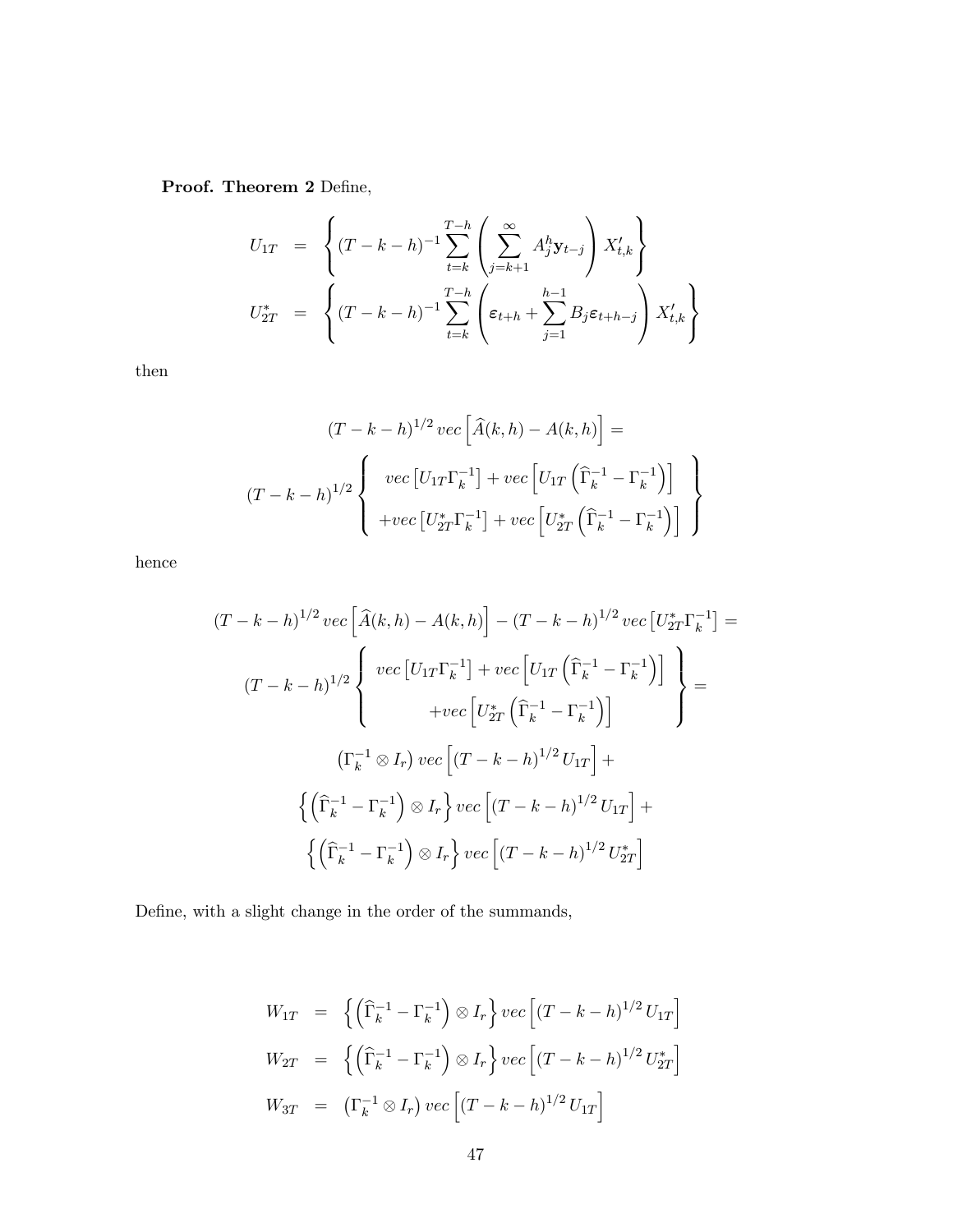The proof proceeds by showing that  $W_{1T} \stackrel{p}{\rightarrow} 0$ ,  $W_{2T} \stackrel{p}{\rightarrow} 0$ ,  $W_{3T} \stackrel{p}{\rightarrow} 0$ .

We begin by showing that  $W_{1T} \stackrel{p}{\rightarrow} 0$ . Lewis and Reinsel (1985) show that under assumption (ii),  $k^{1/2} \|\hat{\Gamma}_k^{-1} - \Gamma_k^{-1}$  $\Big\|_1$  $\stackrel{p}{\rightarrow} 0$  and  $E\left(\left\|k^{-1/2}\left(T-k-h\right)^{1/2}U_{1T}\right\| \right)$  $\Big) \leq s (T - k - h)^{1/2} \sum_{j=k+1}^{\infty}$  $\Big\|A_j^h$  $\begin{array}{|c|c|} \hline \hline \multicolumn{1}{|c|}{3} & \multicolumn{1}{|c|}{5} \\\hline \multicolumn{1}{|c|}{5} & \multicolumn{1}{|c|}{5} & \multicolumn{1}{|c|}{5} \\\hline \multicolumn{1}{|c|}{5} & \multicolumn{1}{|c|}{5} & \multicolumn{1}{|c|}{5} & \multicolumn{1}{|c|}{5} \\\hline \multicolumn{1}{|c|}{5} & \multicolumn{1}{|c|}{5} & \multicolumn{1}{|c|}{5} & \multicolumn{1}{|c|}{5} & \multicolumn{1}{|c|}{5$ p  $\rightarrow$ 0;  $k, T \rightarrow \infty$  from assumption (iii) and using similar derivations as in the proof of consistency with s being a generic constant. Hence  $W_{1T} \stackrel{p}{\rightarrow} 0$ .

Next, we show  $W_{2T} \stackrel{p}{\rightarrow} 0$ . Notice that

$$
|W_{2T}| \le k^{1/2} \left\| \widehat{\Gamma}_k^{-1} - \Gamma_k^{-1} \right\|_1 \left\| k^{-1/2} (T - k - h)^{1/2} U_{2T}^* \right\|
$$

As in the previous step, Lewis and Reinsel (1985) establish that  $k^{1/2} \left\| \widehat{\Gamma}_k^{-1} - \Gamma_k^{-1} \right\|$  $\Big\|_1$  $\stackrel{p}{\rightarrow} 0$  and from the proof of consistency, we know the second term is bounded in probability, which is all we need to establish the result.

Lastly, we need to show  $W_{3T} \stackrel{p}{\rightarrow} 0$ , however, the proof of this result is identical to that in Lewis and Reinsel once one realizes that assumption (iii) implies that

$$
(T - k - h)^{1/2} \sum_{j=k+1}^{\infty} \left\| A_j^h \right\| \stackrel{p}{\to} 0
$$

and substituting this result into their proof.  $\blacksquare$ 

#### Proof. Theorem 3

Follows directly from Lewis and Reinsel (1985) by redefining

$$
A_{T_m} = (T - k - h)^{1/2} \, vec \left[ \left\{ (T - k - h)^{-1} \sum_{t=k}^{T-h} \left( \varepsilon_{t+h} + \sum_{j=1}^{h-1} B_j \varepsilon_{t+h-j} \right) X'_{t,k}(m) \right\} \Gamma_k^{-1} \right]
$$

for  $m = 1, 2, ...$  and  $X_{t,k}(m)$  as defined in Lewis and Reinsel (1985).

#### Proof. Theorem 4

Since  $\widehat{b}_T \stackrel{p}{\rightarrow} b_0$ , then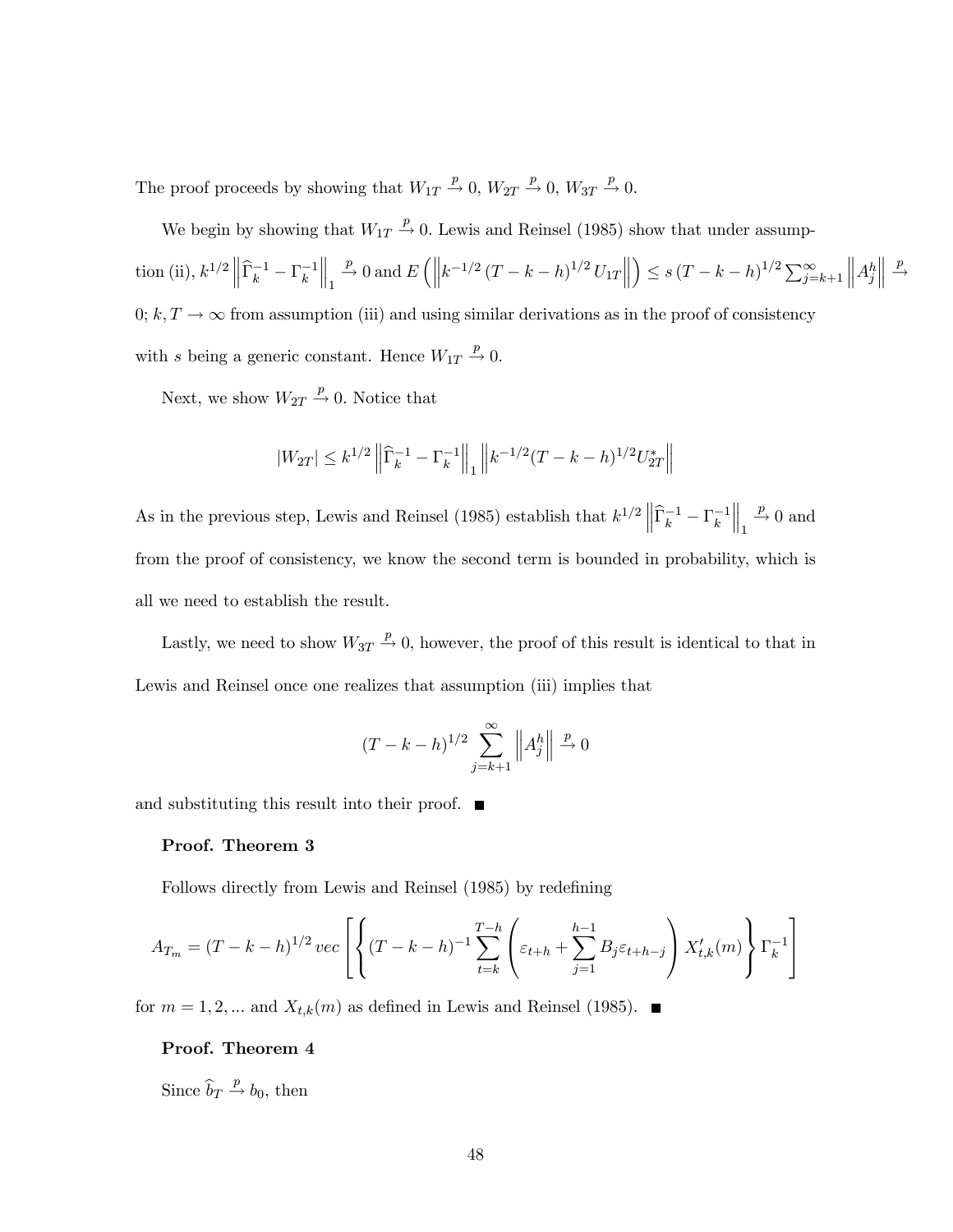$$
\mathbf{f}\left(\widehat{b}_{T};\phi\right)\xrightarrow{p}\mathbf{f}\left(b_{0};\phi\right)
$$

by the continuous mapping theorem since by assumption  $(iv)$ ,  $f(.)$  is continuous. Furthermore and given assumption (i)

$$
\widehat{Q}_T(\phi) = \mathbf{f}\left(\widehat{b}_T;\phi\right)' \widehat{W} \mathbf{f}\left(\widehat{b}_T;\phi\right) \xrightarrow{p} \mathbf{f}\left(b_0;\phi\right)' \widehat{W} \mathbf{f}\left(b_0;\phi\right) \equiv Q_0(\phi)
$$

which is a quadratic expression that is maximized at  $\phi_0$ . Assumption (vi) provides a necessary condition for identification of the parameters (i.e., that there be at least as many matching conditions as parameters) that must be satisfied to establish uniqueness. As a quadratic function,  $Q_0(\phi)$  is obviously a continuous function. The last thing to show is that

$$
\sup_{\phi \in \Theta} \left| \widehat{Q}_T(\phi) - Q_0(\phi) \right| \xrightarrow{p} 0
$$

uniformly.

For compact  $\Theta$  and continuous  $Q_0(\phi)$ , Lemma 2.8 in Newey and McFadden (1994) provides that this condition holds if and only if  $\hat{Q}_T (\phi) \stackrel{p}{\rightarrow} Q_0(\phi)$  for all  $\phi$  in  $\Theta$  and  $\hat{Q}_T (\phi)$  is stochastically equicontinuous. The former has already been established, so it remains to show stochastic equicontinuity of  $\hat{Q}_T (\phi)$ .<sup>6</sup> Whether  $\hat{Q}_T (\phi)$  is stochastically equicontinuous depends on each application and, specifically, on the properties and assumptions made on the specific nature of  $f(.)$ . For this reason, we directly assume here that stochastic continuity holds and we refer the reader to Andrews (1994, 1995) for examples and sets of specific conditions that apply even when b is infinite dimensional.  $\blacksquare$ 

<sup>&</sup>lt;sup>6</sup> Stochastic equicontinuity: For every  $\epsilon, \eta > 0$  there exists a sequence of random variables  $\hat{\Delta}_t$  and a sample size  $t_0$  such that for  $t \geq t_0$ , Prob $(|\hat{\Delta}_T| > \epsilon) < \eta$  and for each  $\phi$  there is an open set N containing  $\phi$  with  $\sup_{\tilde{\phi}\in N} \left| \widehat{Q}_T(\tilde{\phi}) - \widehat{Q}_T(\phi) \right| \leq \hat{\Delta}_T, \text{ for } t \geq t_0.$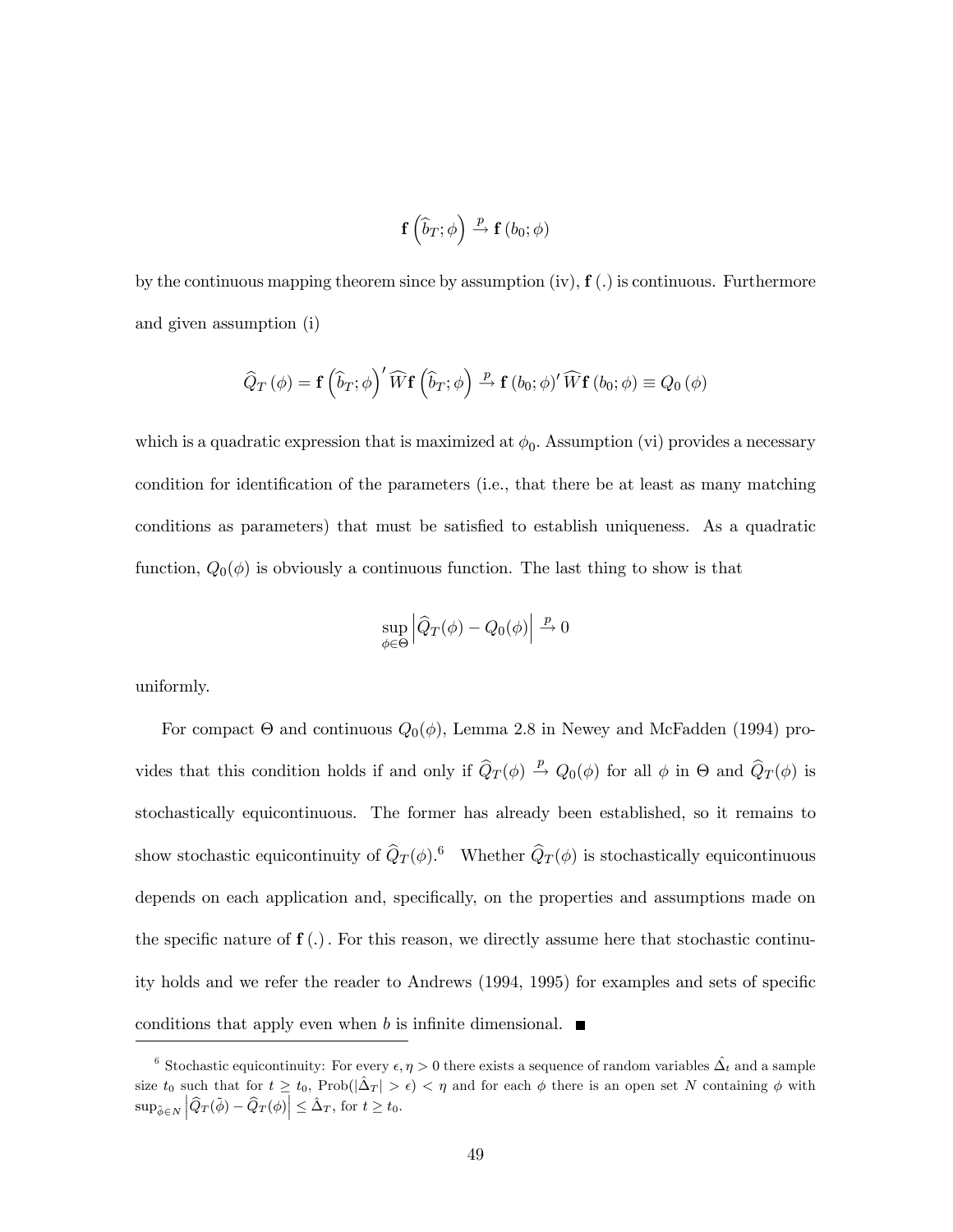#### Proof. Theorem 5

Under assumption (iii)  $b_0$  and  $\phi_0$  are in the interior of their parameter spaces and by assumption (ii)  $\hat{b}_T \stackrel{p}{\rightarrow} b_0$ ,  $\hat{\phi}_T \stackrel{p}{\rightarrow} \phi_0$ . Further, by assumption (iv),  $\mathbf{f}(\hat{b}_T;\phi)$  is continuously differentiable in a neighborhood of  $b_0$  and  $\phi_0$  and hence  $\hat{\phi}_T$  solves the first order conditions of the minimum-distance problem

$$
\min_{\phi} \mathbf{f}(\widehat{b}_{T};\phi)'\widehat{W}\mathbf{f}(\widehat{b}_{T};\phi)
$$

which are

$$
F_{\phi}\left(\widehat{b}_{T};\widehat{\phi}_{T}\right)'\widehat{W}\mathbf{f}(\widehat{b}_{T};\widehat{\phi}_{T})=0
$$

By assumption (iv), these first order conditions can be expanded about  $\phi_0$  in mean value expansion

$$
\mathbf{f}(\widehat{b}_T; \widehat{\phi}_T) = \mathbf{f}(\widehat{b}_T; \phi_0) + F_{\phi}\left(\widehat{b}_T; \overline{\phi}\right)\left(\widehat{\phi}_T - \phi_0\right)
$$

where  $\overline{\phi} \in [\hat{\phi}_T, \phi_0]$ . Similarly, a mean value expansion of  $f(\hat{b}_T; \phi_0)$  around  $b_0$  is

$$
\mathbf{f}(\widehat{b}_T;\phi_0) = \mathbf{f}(b_0;\phi_0) + F_b(\overline{b};\phi_0) (\widehat{b}_T - b_0)
$$

Combining both mean value expansions and multiplying by  $\sqrt{T}$ , we have

$$
\sqrt{T} \mathbf{f}(\hat{b}_T; \hat{\phi}_T) = \sqrt{T} \mathbf{f}(b_0; \phi_0) + F_{\phi}(\hat{b}_T; \overline{\phi}) \sqrt{T} (\hat{\phi}_T - \phi_0) + F_b(\overline{b}; \phi_0) \sqrt{T} (\hat{b}_T - b_0)
$$

Since  $\overline{b} \in [\widehat{b}_T, b_0], \overline{\phi} \in [\widehat{\phi}_T, \phi_0]$  and  $\widehat{b}_T \stackrel{p}{\to} b_0, \widehat{\phi}_T \stackrel{p}{\to} \phi_0$  then, along with assumption (iv), we have

$$
F_{\phi}\left(\widehat{b}_{T}; \overline{\phi}\right) \xrightarrow{p} F_{\phi}\left(b_{0}; \phi_{0}\right) = F_{\phi}
$$

$$
F_{b}\left(\overline{b}; \phi_{0}\right) \xrightarrow{p} F_{b}\left(b_{0}; \phi_{0}\right) = F_{b}
$$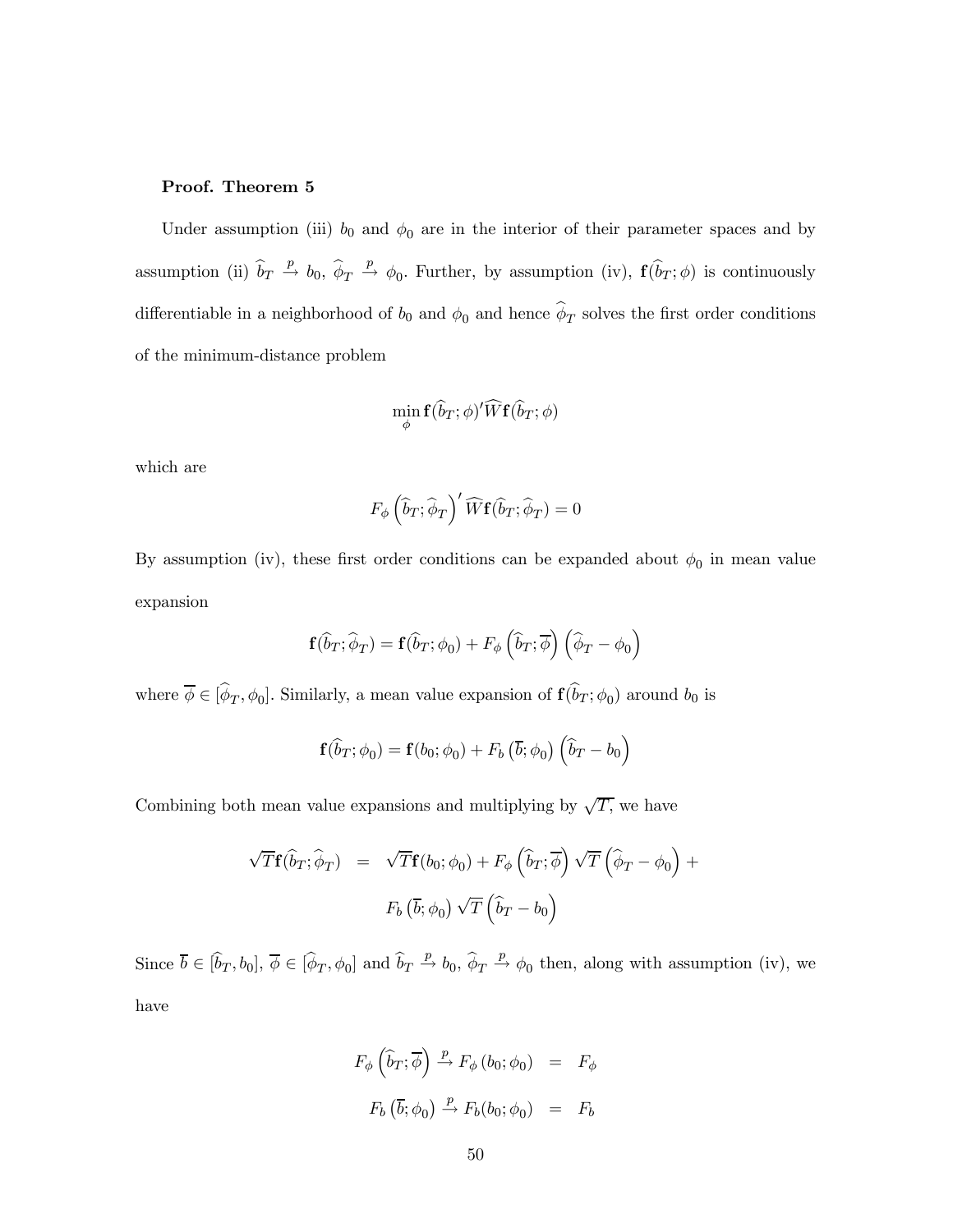and hence

$$
\sqrt{T}\mathbf{f}(\widehat{b}_T;\widehat{\phi}_T) = \sqrt{T}\mathbf{f}(b_0;\phi_0) + F_{\phi}\sqrt{T}\left(\widehat{\phi}_T - \phi_0\right) + F_b\sqrt{T}\left(\widehat{b}_T - b_0\right) + o_p(1)
$$

In addition, by assumption (i)  $\widehat{W} \stackrel{p}{\rightarrow} W$  and notice that  $f(b_0, \phi_0) = 0$ , which combined with the first order conditions and the mean value expansions described above, allow us to write

$$
-F'_{\phi}W\left[F_{\phi}\sqrt{T}\left(\widehat{\phi}_T-\phi_0\right)+F_b\sqrt{T}\left(\widehat{b}_T-b_0\right)\right]=o_p(1)
$$

Since we know that

$$
\sqrt{T}\left(\widehat{b}_T - b_0\right) \xrightarrow{d} N\left(0, \Omega_b\right)
$$

then

 $\blacksquare$ 

$$
\sqrt{T}\left(\widehat{\phi}_T-\phi_0\right)\stackrel{d}{\rightarrow}-\left(F_{\phi}'WF_{\phi}\right)^{-1}\left(F_{\phi}'WF_b\right)\sqrt{T}\left(\widehat{b}_T-b_0\right)
$$

by assumption (vii) which ensures that  $F'_{\phi}WF_{\phi}$  is invertible and assumption (x) ensures identification. Therefore, from the previous expression we arrive at

$$
\sqrt{T} \left( \widehat{\phi}_T - \phi_0 \right) \stackrel{d}{\rightarrow} N(0, \Omega_{\phi})
$$
  

$$
\Omega_{\phi} = \left( F_{\phi}' W F_{\phi} \right)^{-1} \left( F_{\phi}' W F_{b} \Omega_{b} F_{b}' W F_{\phi} \right) \left( F_{\phi}' W F_{\phi} \right)^{-1}
$$

Notice that since we are using the optimal weighting matrix, then  $W = (F_b \Omega_b F'_b)^{-1}$  and hence, the previous expression simplifies considerably to

$$
\Omega_{\phi} = (F'_{\phi}WF_{\phi})^{-1}
$$

$$
W = (F_{b}\Omega_{b}F'_{b})^{-1}
$$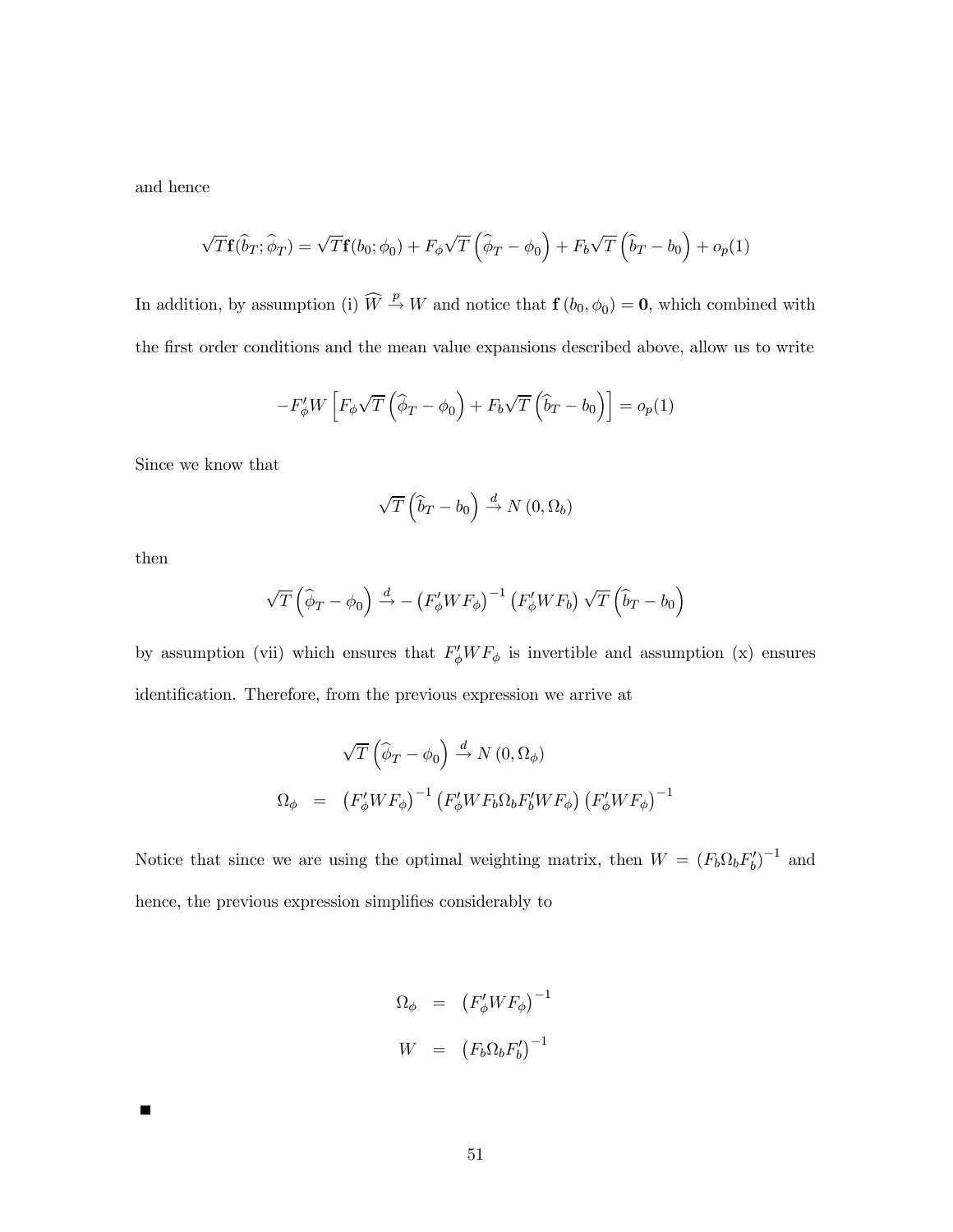## References

Anderson, Theodore W. (1994) The Statistical Analysis of Time Series Data. New York, New York: Wiley Interscience.

Andrews, Donald W. K. (1994) "Asymptotics for Semiparametric Econometric Models via Stochastic Equicontinuity," Econometrica, 62(1): 43-72.

Andrews, Donald W. K. (1995) "Non-parametric Kernel Estimation for Semiparametric Models," Econometric Theory, 11(3): 560-596.

Battini, Nicoletta and A. G. Haldane (1999) "Forward-looking rules for Monetary Policy" in Monetary Policy Rules, John B. Taylor (ed.). Chicago: University of Chicago Press for NBER.

Bekker, Paul A. (1994) "Alternative Approximations to the Distribution of Instrumental Variable Estimators," Econometrica, 62: 657-681.

Cameron, A. Colin and Pravin K. Trivedi (2005) Microeconometrics: Methods and Applications. Cambridge: Cambridge University Press.

Campbell, John Y. and Robert J. Shiller (1987) "Cointegration and Tests of Present Value Models," Journal of Political Economy, 95: 1062-1088.

Campbell, John Y. and Robert J. Shiller (1988) "The Dividend Price Ratio and Expectations of Future Dividends and Discount Factors," Review of Financial Studies I, 195-228.

Christiano, Lawrence J., Martin Eichenbaum, and Charles L. Evans (2005) "Nominal Rigidities and the Dynamic Effects of a Shock to Monetary Policy," Journal of Political Economy,  $113(1)$ : 1-45.

Diebold, Francis X., Lee E. Ohanian and Jeremy Berkowitz (1998) "Dynamic Equilibrium Economies: A Framework for Comparing Models and Data," Review of Economic Studies, 65: 433-451.

Dunsmuir, W. and Edward J. Hannan (1976) "Vector Linear Time Series Models," Advances in Applied Probability, 8(2): 339-364.

Ferguson, Thomas S. (1958) "A Method of Generating Best Asymptotically Normal Estimates with Application to the Estimation of Bacterial Densities," Annals of Mathematical Statistics, 29: 1046-62.

Fernández-Villaverde, Jesús, Juan F. Rubio-Ramírez, and Thomas J. Sargent (2005) "A, B, C's (and D)'s for Understanding VARs," National Bureau of Economic Research, technical working paper 308.

Fox, Robert and Murad S. Taqqu (1986) "Large-Sample Properties of Parameter Estimates for Strongly Dependent Gaussian Time Series," The Annals of Statistics, 14(2): 517-532.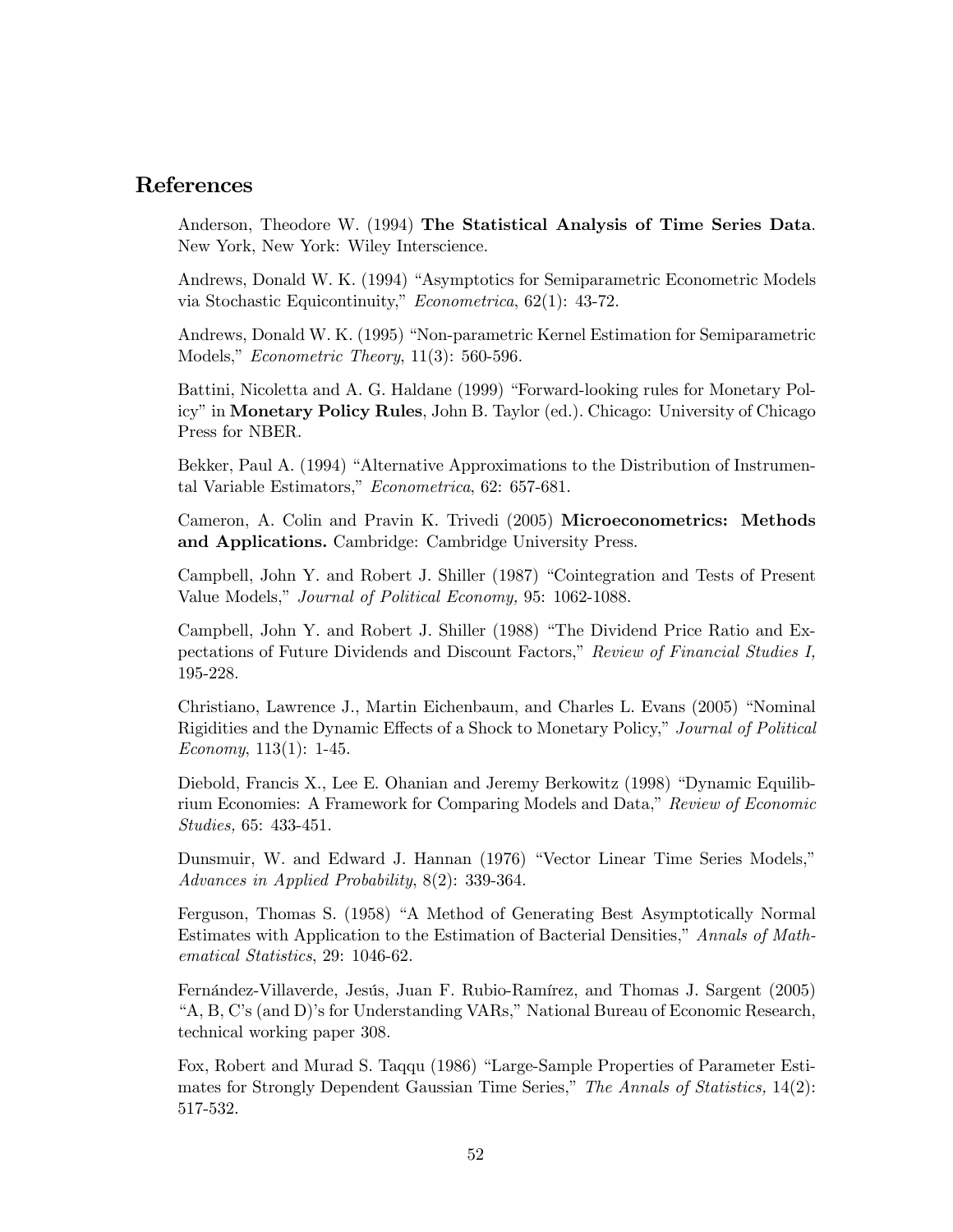Fuhrer, Jeffrey C. and Giovanni P. Olivei (2005) "Estimating Forward-Looking Euler Equations with GMM Estimators: An Optimal Instruments Approach," in Models and Monetary Policy: Research in the Tradition of Dale Henderson, Richard Porter, and Peter Tinsley, Board of Governors of the Federal Reserve System: Washington, DC, 87-104.

Galí, Jordi and Mark Gertler (1999) "Inflation Dynamics: A Structural Econometric Approach," *Journal of Monetary Economics*, 44(2): 195-222.

Galí, Jordi, Mark Gertler and David J. López-Salido (2005) "Robustness of the Estimates of the Hybrid New Keynesian Phillips Curve," Journal of Monetary Economics, 52(6): 1107-1118.

Gonçalves, Silvia and Lutz Kilian (2006) "Asymptotic and Bootstrap Inference for  $AR(\infty)$  Processes with Conditional Heteroskedasticity," *Econometric Reviews, forth*coming.

Gouriéroux, Christian and Alain Monfort (1997) Simulation-Based Econometric Methods. Oxford, U.K.: Oxford University Press.

Hall, Alastair, Atsushi Inoue, James M. Nason, and Barbara Rossi (2007) "Information Criteria for Impulse Response Function Matching Estimation of DSGE Models," Duke University, mimeo.

Hannan, Edward J. (1973) "The Estimation of Frequency," Journal of Applied Probability,  $10(3)$ : 510-519.

Hannan, Edward J. and Jorma Rissanen (1982) "Recursive Estimation of Mixed Autoregressive Moving Average Order," Biometrika, 69(1):81-94.

Hurvich, Clifford M. and Chih-Ling Tsai (1989) "Regression and Time Series Model Selection in Small Samples," Biometrika, 76(2): 297-307.

Jordà, Òscar (2005) "Estimation and Inference of Impulse Responses by Local Projections," American Economic Review, 95(1): 161-182.

Kozicki, Sharon and Peter A. Tinsley (1999) "Vector Rational Error Correction," Journal of Economic Dynamics and Control, 23(9-10): 1299-1327.

Lewis, R. A. and Gregory C. Reinsel (1985) "Prediction of Multivariate Time Series by Autoregressive Model Fitting," Journal of Multivariate Analysis, 16(33): 393-411.

Lubik, Thomas A. and Frank Schorfheide (2004) "Testing for Indeterminacy: An Application to U.S. Monetary Policy," American Economic Review, 94(1): 190-217.

Newey, Whitney K. and Daniel L. McFadden (1994) "Large Sample Estimation and Hypothesis Testing," in Handbook of Econometrics, v. 4, Robert F. Engle and Daniel L. McFadden, (eds.). Amsterdam: North Holland.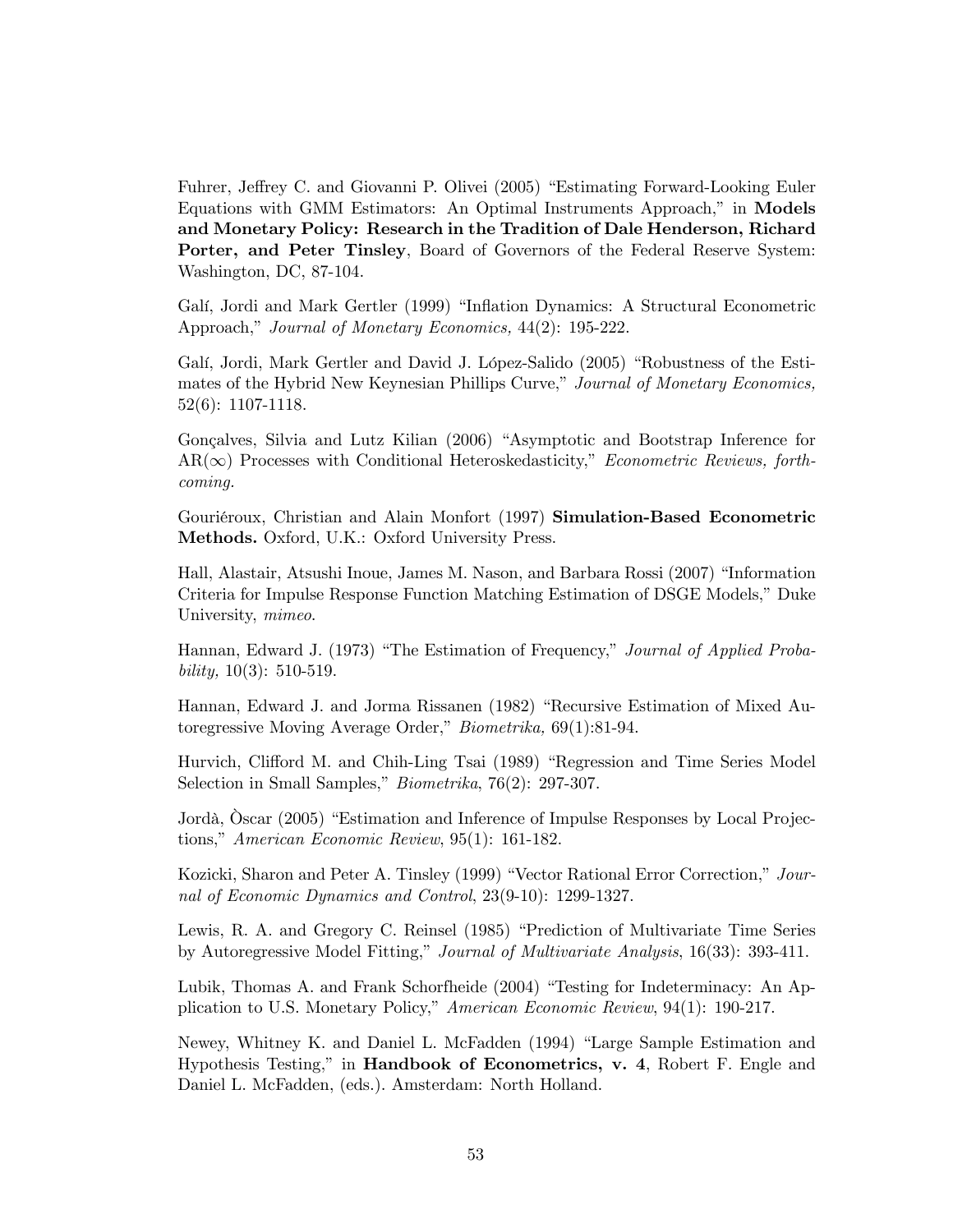Newey, Whitney K. and Kenneth D. West (1987) "A Simple, Positive Semi-Definite, Heteroscedasticity and Autocorrelation Consistent Covariance Matrix," Econometrica, 55:703-708.

Rotemberg, Julio J. and Michael Woodford (1997) "An Optimization-Based Econometric Framework for the Evaluation of Monetary Policy," NBER Macroeconomics Annual, 297-346.

Sbordone, Argia (2002) "Prices and Unit Labor Costs: Testing Models of Pricing Behavior," Journal of Monetary Economics, 49(2): 265-292.

Schorfheide, Frank (2000) "Loss Function-Based Evaluation of DSGE Models," Journal of Applied Econometrics, 15: 645-670.

Smets, Frank and Raf Wouters (2003) "An Estimated Dynamic Stochastic General Equilibrium Model of the Euro Area," Journal of the European Economic Association, 1(5): 1123-1175.

Smith, Anthony A. (1993) "Estimating Non-linear Time-Series Models Using Simulated Vector Autoregressions," Journal of Applied Econometrics, 8(S): S63-S84.

Staiger, Douglas and James H. Stock (1997) "Instrumental Variables Regression with Weak Instruments," Econometrica, 65(3): 557-586.

Stock, James H., Jonathan H. Wright and Motohiro Yogo (2002) "A Survey of Weak Instruments and Weak Identification in Generalized Method of Moments," Journal of Business and Economic Statistics, 20(4): 518-529.

Taylor, John B. (ed.) (1999) Monetary Policy Rules. Chicago, Illinois: University of Chicago Press for NBER.

Walsh, Carl E. (2003) Monetary Theory and Policy, second edition. Cambridge, Massachusetts: The MIT Press.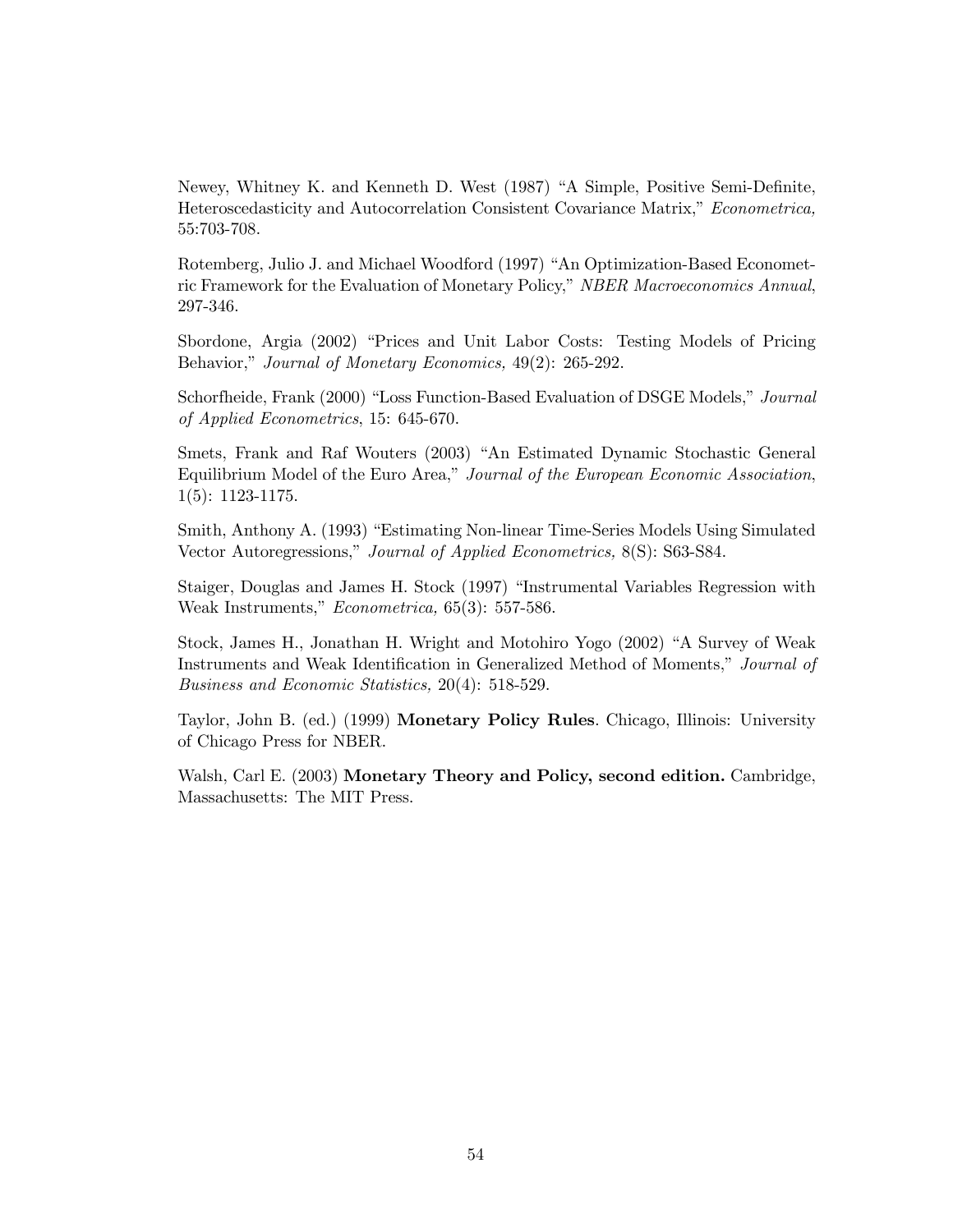| $\pi_l = 0.25$ $\Theta_l = 0.5$ |           |                     |                       |         |                       |                     | $T = 50$  |
|---------------------------------|-----------|---------------------|-----------------------|---------|-----------------------|---------------------|-----------|
|                                 |           | $h = 2$             |                       | $h = 5$ |                       |                     | $h = 10$  |
|                                 |           | $\rho$              | $\theta$              | $\rho$  | $\boldsymbol{\theta}$ | $\rho$              | $\theta$  |
| <b>PMD</b>                      | Est.      | 0.23                | 0.49                  | 0.25    | 0.44                  | 0.31                | 0.28      |
|                                 | <b>SE</b> | 0.22                | 0.20                  | 0.20    | 0.19                  | 0.20                | 0.18      |
|                                 | SE (MC)   | 0.31                | 0.27                  | 0.21    | 0.20                  | 0.22                | 0.28      |
| <b>MLE</b>                      | Est.      | 0.22                | 0.52                  | 0.23    | 0.52                  | 0.22                | 0.53      |
|                                 | <b>SE</b> | 0.21                | 0.18                  | 0.20    | 0.18                  | 0.20                | 0.18      |
|                                 | SE (MC)   | 0.27                | 0.24                  | 0.27    | 0.23                  | 0.27                | 0.23      |
|                                 |           |                     |                       |         |                       |                     | $T = 100$ |
|                                 |           |                     | $h = 2$               | $h = 5$ |                       |                     | $h = 10$  |
|                                 |           | $\rho$              | $\boldsymbol{\theta}$ | $\rho$  | $\boldsymbol{\theta}$ | $\boldsymbol{\rho}$ | $\theta$  |
| <b>PMD</b>                      | Est.      | 0.24                | 0.50                  | 0.25    | 0.47                  | 0.27                | 0.45      |
|                                 | <b>SE</b> | 0.15                | 0.14                  | 0.15    | 0.13                  | 0.14                | 0.13      |
|                                 | SE (MC)   | 0.17                | 0.15                  | 0.15    | 0.13                  | 0.15                | 0.15      |
| <b>MLE</b>                      | Est.      | 0.25                | 0.51                  | 0.24    | 0.51                  | 0.24                | 0.50      |
|                                 | SE        | 0.14                | 0.13                  | 0.14    | 0.13                  | 0.14                | 0.13      |
|                                 | SE (MC)   | 0.15                | 0.13                  | 0.16    | 0.14                  | 0.14                | 0.14      |
|                                 |           |                     |                       |         |                       |                     | $T = 400$ |
|                                 |           |                     | $h = 2$               | $h = 5$ |                       |                     | $h = 10$  |
|                                 |           | $\boldsymbol{\rho}$ | $\theta$              | $\rho$  | $\boldsymbol{\theta}$ | $\boldsymbol{\rho}$ | $\theta$  |
| <b>PMD</b>                      | Est.      | 0.25                | 0.51                  | 0.25    | 0.50                  | 0.25                | 0.50      |
|                                 | SE        | 0.07                | 0.07                  | 0.07    | 0.06                  | 0.07                | 0.06      |
|                                 | SE (MC)   | 0.08                | 0.07                  | 0.07    | 0.07                  | 0.07                | 0.07      |
| <b>MLE</b>                      | Est.      | 0.25                | 0.50                  | 0.25    | 0.50                  | 0.24                | 0.51      |
|                                 | <b>SE</b> | 0.07                | 0.06                  | 0.07    | 0.07                  | 0.07                | 0.06      |
|                                 | SE (MC)   | 0.07                | 0.06                  | 0.07    | 0.07                  | 0.07                | 0.06      |

**TABLE 1 – ARMA(1,1) Monte Carlo Experiments: Case (i)**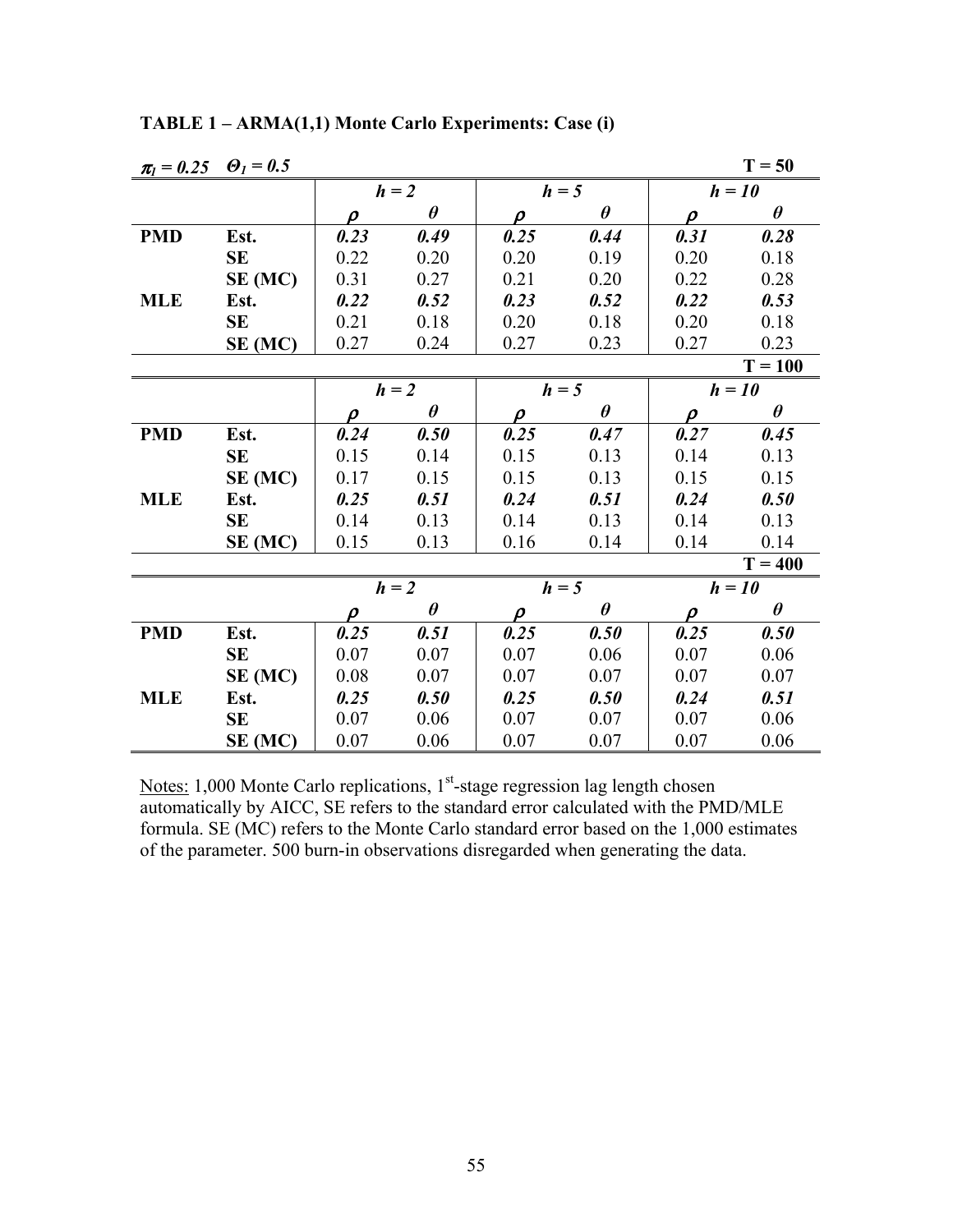| $\pi_l = 0.5$ | $\theta_1 = 0.25$ |                     |                          |         |                       |                     | $T = 50$  |
|---------------|-------------------|---------------------|--------------------------|---------|-----------------------|---------------------|-----------|
|               |                   | $h = 2$             |                          | $h = 5$ |                       |                     | $h = 10$  |
|               |                   | $\rho$              | $\boldsymbol{\theta}$    | $\rho$  | $\theta$              | $\rho$              | $\theta$  |
| <b>PMD</b>    | Est.              | 0.46                | 0.23                     | 0.47    | 0.17                  | 0.49                | 0.15      |
|               | <b>SE</b>         | 0.19                | 0.20                     | 0.18    | 0.19                  | 0.18                | 0.18      |
|               | SE (MC)           | 0.23                | 0.23                     | 0.21    | 0.22                  | 0.20                | 0.28      |
| <b>MLE</b>    | Est.              | 0.45                | 0.29                     | 0.44    | 0.27                  | 0.45                | 0.29      |
|               | <b>SE</b>         | 0.20                | 0.20                     | 0.20    | 0.21                  | 0.20                | 0.20      |
|               | SE (MC)           | 0.21                | 0.23                     | 0.23    | 0.25                  | 0.19                | 0.22      |
|               |                   |                     |                          |         |                       |                     | $T = 100$ |
|               |                   |                     | $h = 2$                  | $h = 5$ |                       |                     | $h = 10$  |
|               |                   | $\rho$              | $\boldsymbol{\varTheta}$ | $\rho$  | $\pmb{\theta}$        | $\boldsymbol{\rho}$ | $\theta$  |
| <b>PMD</b>    | Est.              | 0.48                | 0.23                     | 0.47    | 0.23                  | 0.50                | 0.23      |
|               | <b>SE</b>         | 0.13                | 0.14                     | 0.13    | 0.14                  | 0.12                | 0.13      |
|               | SE (MC)           | 0.15                | 0.16                     | 0.14    | 0.16                  | 0.13                | 0.18      |
| <b>MLE</b>    | Est.              | 0.48                | 0.27                     | 0.47    | 0.25                  | 0.48                | 0.26      |
|               | SE                | 0.14                | 0.14                     | 0.14    | 0.15                  | 0.13                | 0.14      |
|               | SE (MC)           | 0.14                | 0.15                     | 0.13    | 0.15                  | 0.13                | 0.14      |
|               |                   |                     |                          |         |                       |                     | $T = 400$ |
|               |                   |                     | $h = 2$                  | $h = 5$ |                       |                     | $h = 10$  |
|               |                   | $\boldsymbol{\rho}$ | $\boldsymbol{\varTheta}$ | $\rho$  | $\boldsymbol{\theta}$ | $\boldsymbol{\rho}$ | $\theta$  |
| <b>PMD</b>    | Est.              | 0.50                | 0.5                      | 0.49    | 0.26                  | 0.49                | 0.25      |
|               | SE                | 0.07                | 0.07                     | 0.06    | 0.07                  | 0.06                | 0.07      |
|               | SE (MC)           | 0.07                | 0.08                     | 0.07    | 0.08                  | 0.06                | 0.07      |
| <b>MLE</b>    | Est.              | 0.50                | 0.25                     | 0.49    | 0.26                  | 0.49                | 0.26      |
|               | <b>SE</b>         | 0.07                | 0.07                     | 0.07    | 0.07                  | 0.07                | 0.07      |
|               | SE (MC)           | 0.06                | 0.07                     | 0.07    | 0.07                  | 0.06                | 0.07      |

**TABLE 2 – ARMA(1,1) Monte Carlo Experiments: Case (ii)**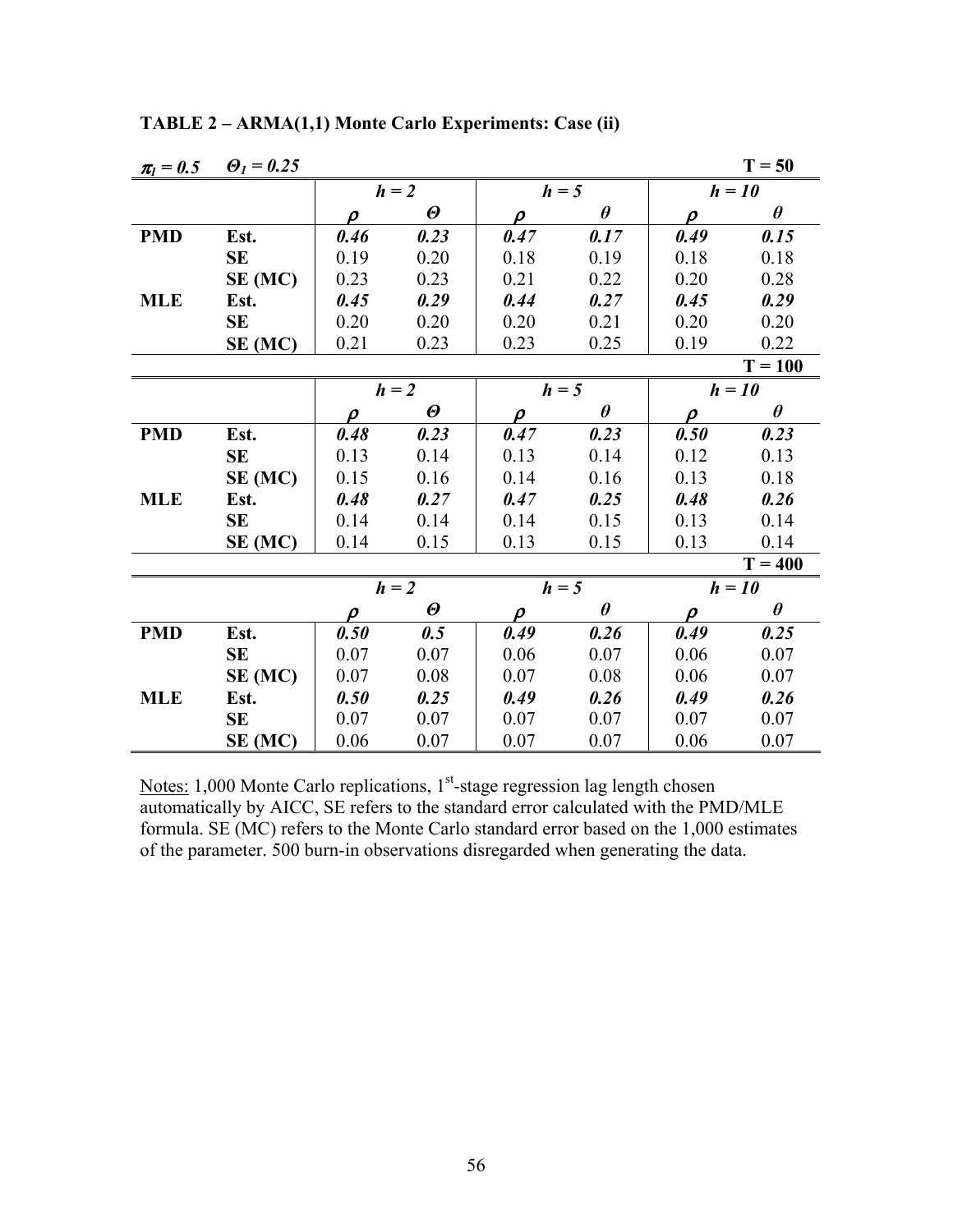| $\pi_l=0$  | $\boldsymbol{\Theta}_l = 0.5$ |                     |                       |                     |                       |                     | $T = 50$              |
|------------|-------------------------------|---------------------|-----------------------|---------------------|-----------------------|---------------------|-----------------------|
|            |                               | $h = 2$             |                       | $h = 5$             |                       | $h = 10$            |                       |
|            |                               | $\rho$              | $\theta$              | $\rho$              | $\boldsymbol{\theta}$ | $\rho$              | $\theta$              |
| <b>PMD</b> | Est.                          | $-0.06$             | 0.56                  | 0.06                | 0.40                  | 0.16                | 0.28                  |
|            | <b>SE</b>                     | 0.36                | 0.32                  | 0.27                | 0.25                  | 0.25                | 0.22                  |
|            | SE (MC)                       | 0.61                | 0.55                  | 0.28                | 0.29                  | 0.31                | 0.37                  |
| <b>MLE</b> | Est.                          |                     |                       |                     |                       |                     |                       |
|            | <b>SE</b>                     |                     |                       |                     |                       |                     |                       |
|            | SE (MC)                       |                     |                       |                     |                       |                     |                       |
|            |                               |                     |                       |                     |                       |                     | $T = 100$             |
|            |                               | $h = 2$             |                       | $h = 5$             |                       |                     | $h = 10$              |
|            |                               | $\boldsymbol{\rho}$ | $\boldsymbol{\theta}$ | $\boldsymbol{\rho}$ | $\theta$              | $\boldsymbol{\rho}$ | $\boldsymbol{\theta}$ |
| <b>PMD</b> | Est.                          | $-0.03$             | 0.54                  | 0.04                | 0.45                  | 0.09                | 0.41                  |
|            | SE                            | 0.24                | 0.21                  | 0.19                | 0.18                  | 0.19                | 0.17                  |
|            | $SE$ (MC)                     | 0.33                | 0.30                  | 0.21                | 0.21                  | 0.22                | 0.23                  |
| <b>MLE</b> | Est.                          |                     |                       |                     |                       |                     |                       |
|            | <b>SE</b>                     |                     |                       |                     |                       |                     |                       |
|            | SE (MC)                       |                     |                       |                     |                       |                     |                       |
|            |                               |                     |                       |                     |                       |                     | $T = 400$             |
|            |                               |                     | $h = 2$               | $h = 5$             |                       |                     | $h = 10$              |
|            |                               | $\boldsymbol{\rho}$ | $\boldsymbol{\theta}$ | $\boldsymbol{\rho}$ | $\boldsymbol{\theta}$ | $\boldsymbol{\rho}$ | $\theta$              |
| <b>PMD</b> | Est.                          | $-0.01$             | 0.51                  | 0.00                | 0.50                  | 0.02                | 0.48                  |
|            | SE                            | 0.11                | 0.10                  | 0.10                | 0.09                  | 0.10                | 0.09                  |
|            | SE (MC)                       | 0.11                | 0.10                  | 0.10                | 0.09                  | 0.09                | 0.09                  |
| <b>MLE</b> | Est.                          | 0.04                | 0.50                  | 0.00                | 0.50                  | 0.00                | 0.50                  |
|            | <b>SE</b>                     | 0.10                | 0.09                  | 0.10                | 0.09                  | 0.10                | 0.08                  |
|            | SE (MC)                       | 0.10                | 0.09                  | 0.10                | 0.09                  | 0.09                | 0.08                  |

**TABLE 3 – ARMA(1,1) Monte Carlo Experiments: Case (iii)**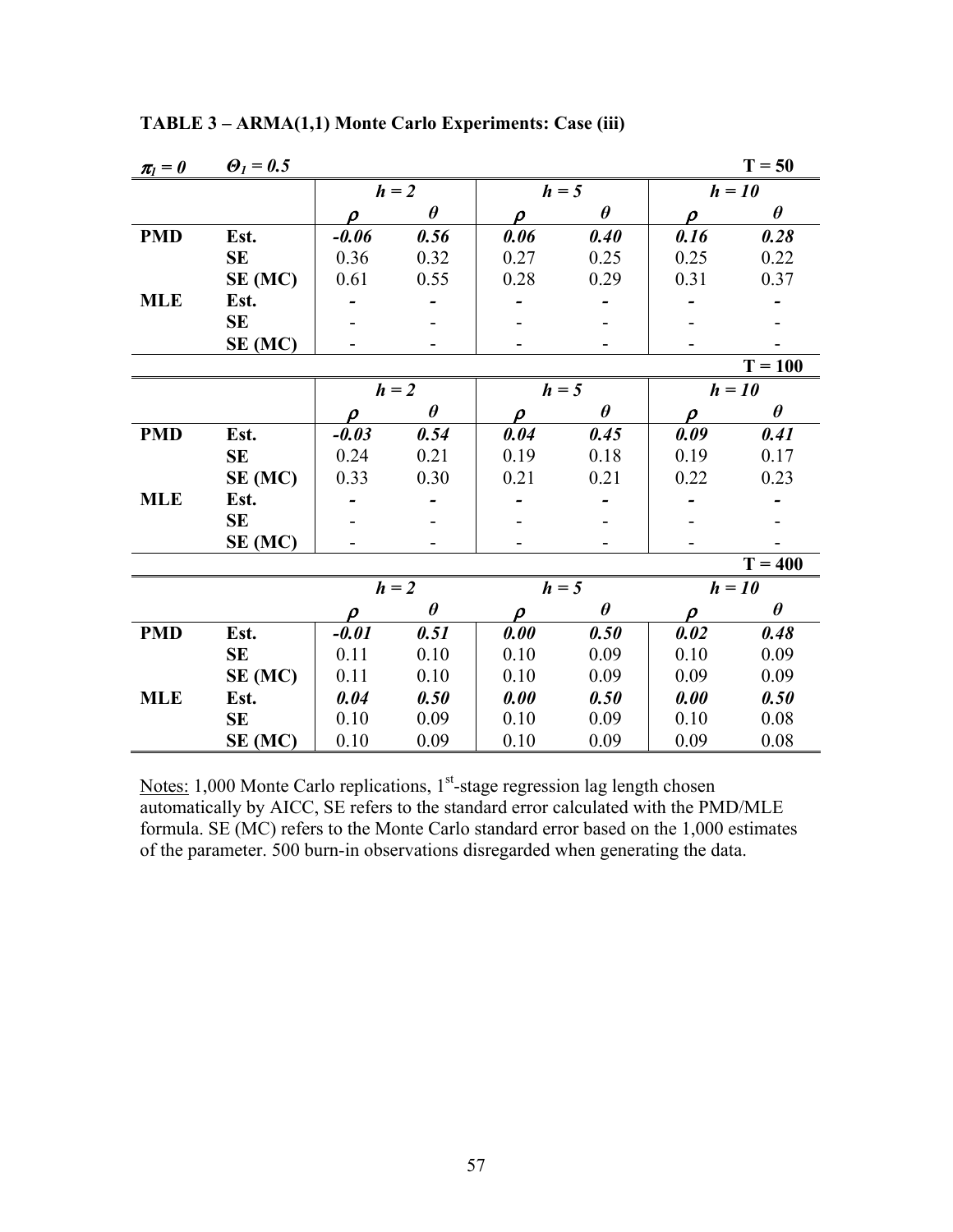| $\pi_l = 0.5$ | $\boldsymbol{\Theta}_l = \boldsymbol{\theta}$ |                     |                       |                     |                       |                     | $T = 50$              |
|---------------|-----------------------------------------------|---------------------|-----------------------|---------------------|-----------------------|---------------------|-----------------------|
|               |                                               | $h = 2$             |                       |                     | $h = 5$               |                     | $h = 10$              |
|               |                                               | $\rho$              | $\theta$              | $\rho$              | $\theta$              | $\boldsymbol{\rho}$ | $\theta$              |
| <b>PMD</b>    | Est.                                          | 0.47                | 0.04                  | 0.43                | 0.03                  | 0.54                | $-0.10$               |
|               | SE                                            | 0.28                | 0.30                  | 0.24                | 0.26                  | 0.21                | 0.23                  |
|               | SE (MC)                                       | 0.40                | 0.40                  | 0.24                | 0.26                  | 0.24                | 0.30                  |
| <b>MLE</b>    | Est.                                          |                     |                       |                     |                       |                     |                       |
|               | <b>SE</b>                                     |                     |                       |                     |                       |                     |                       |
|               | SE (MC)                                       |                     |                       |                     |                       |                     |                       |
|               |                                               |                     |                       |                     |                       |                     | $T = 100$             |
|               |                                               | $h = 2$             |                       | $h = 5$             |                       |                     | $h = 10$              |
|               |                                               | $\rho$              | $\boldsymbol{\theta}$ | $\rho$              | $\boldsymbol{\theta}$ | $\boldsymbol{\rho}$ | $\boldsymbol{\theta}$ |
| <b>PMD</b>    | Est.                                          | 0.49                | 0.01                  | 0.45                | 0.03                  | 0.53                | $-0.04$               |
|               | SE                                            | 0.19                | 0.20                  | 0.17                | 0.18                  | $-15$               | 0.17                  |
|               | SE (MC)                                       | 0.20                | 0.20                  | 0.19                | 0.19                  | 0.18                | 0.21                  |
| <b>MLE</b>    | Est.                                          | 0.49                | $-0.02$               | 0.47                | 0.03                  | 0.47                | 0.03                  |
|               | <b>SE</b>                                     | 0.17                | 0.20                  | 0.18                | 0.20                  | 0.18                | 0.20                  |
|               | SE (MC)                                       | 0.18                | 0.20                  | 0.19                | 0.20                  | 0.18                | 0.20                  |
|               |                                               |                     |                       |                     |                       |                     | $T = 400$             |
|               |                                               |                     | $h = 2$               | $h = 5$             |                       |                     | $h = 10$              |
|               |                                               | $\boldsymbol{\rho}$ | $\theta$              | $\boldsymbol{\rho}$ | $\theta$              | $\boldsymbol{\rho}$ | $\theta$              |
| <b>PMD</b>    | Est.                                          | 0.50                | 0.01                  | 0.50                | 0.00                  | 0.50                | 0.00                  |
|               | SE                                            | 0.09                | 0.10                  | 0.08                | 0.09                  | 0.08                | 0.09                  |
|               | SE (MC)                                       | 0.09                | 0.10                  | 0.10                | 0.10                  | 0.10                | 0.11                  |
| <b>MLE</b>    | Est.                                          | 0.49                | 0.01                  | 0.49                | 0.01                  | 0.48                | 0.02                  |
|               | <b>SE</b>                                     | 0.09                | 0.10                  | 0.09                | 0.10                  | 0.09                | 0.10                  |
|               | SE (MC)                                       | 0.09                | 0.10                  | 0.09                | 0.10                  | 0.09                | 0.10                  |

**TABLE 4 – ARMA(1,1) Monte Carlo Experiments: Case (iv)**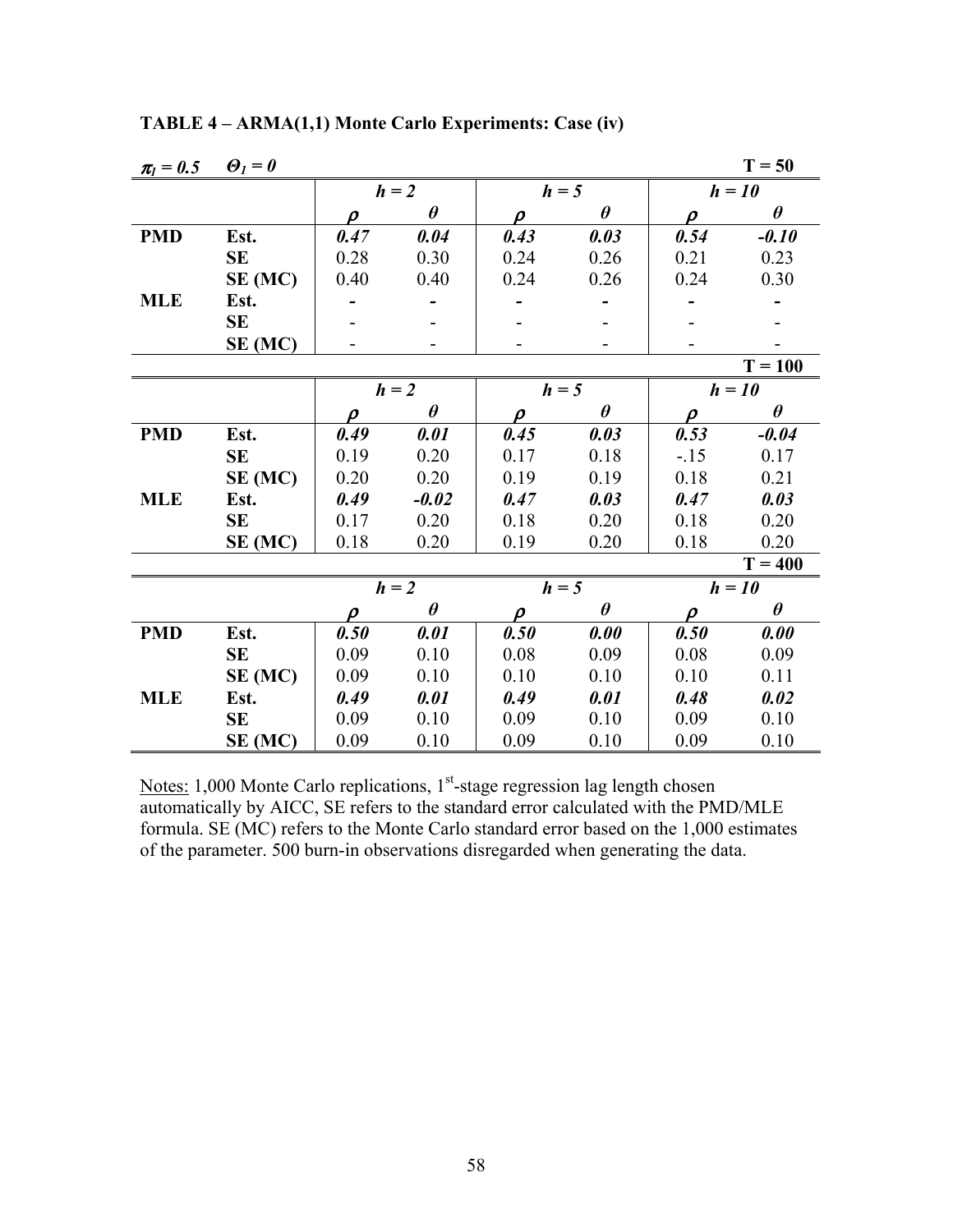|                                       |                   |       | $h = 2$     |            |            |                | $h = 10$   |             |            |            |
|---------------------------------------|-------------------|-------|-------------|------------|------------|----------------|------------|-------------|------------|------------|
|                                       |                   |       | $Bias(\mu)$ |            |            | $Bias(\gamma)$ |            | $Bias(\mu)$ |            | Bias(y)    |
| $a_{33}$                              | $a_{22}$          | $\mu$ | <b>PMD</b>  | <b>GMM</b> | <b>PMD</b> | <b>GMM</b>     | <b>PMD</b> | <b>GMM</b>  | <b>PMD</b> | <b>GMM</b> |
| <i>Instruments</i> $\{z_t, x_t\}$     |                   |       |             |            |            |                |            |             |            |            |
| .95                                   | $\boldsymbol{.8}$ | .99   | $-.34$      | $-.52$     | $-.24$     | $-.38$         | $-48$      | $-48$       | $-.33$     | $-.32$     |
| .95                                   | .5                | .99   | $-.31$      | $-.52$     | $-.31$     | $-.50$         | $-48$      | $-.40$      | $-0.49$    | $-.38$     |
| .80                                   | $\boldsymbol{.8}$ | .99   | $-.13$      | $-.20$     | $-.07$     | $-12$          | $-.27$     | $-27$       | $-12$      | $-16$      |
| .80                                   | $\cdot$ 5         | .99   | $-.13$      | $-.20$     | $-.11$     | $-18$          | $-26$      | $-.23$      | $-15$      | $-17$      |
| .95                                   | $\boldsymbol{.8}$ | .67   | .09         | $-42$      | $-.02$     | $-.23$         | $-13$      | $-.11$      | $-.26$     | $-.01$     |
| .95                                   | .5                | .67   | .09         | $-45$      | .05        | $-46$          | $-14$      | $-.11$      | $-.29$     | $-.04$     |
| .80                                   | $\boldsymbol{.8}$ | .67   | $-.26$      | $-12$      | .26        | .00            | $-12$      | $-.11$      | $-.05$     | .00        |
| .80                                   | .5                | .67   | $-.26$      | $-18$      | $-.13$     | $-14$          | $-16$      | $-16$       | $-.13$     | $-.09$     |
| Instruments { $z_t$ , $x_t$ , $w_t$ } |                   |       |             |            |            |                |            |             |            |            |
| .95                                   | $\boldsymbol{.8}$ | .99   | .04         | $-.33$     | $-.05$     | $-.24$         | $-0.26$    | $-41$       | .06        | $-.25$     |
| .95                                   | .5                | .99   | .03         | $-.34$     | $-.02$     | .33            | $-.24$     | $-41$       | .02        | $-.28$     |
| .80                                   | $\boldsymbol{.8}$ | .99   | .04         | $-12$      | $-.04$     | $-.05$         | $-19$      | $-.25$      | .06        | $-14$      |
| .80                                   | .5                | .99   | .04         | $-.11$     | $-.01$     | $-.10$         | $-.13$     | $-.19$      | .01        | $-14$      |
| .95                                   | $\boldsymbol{.8}$ | .67   | .03         | $-.06$     | $-.05$     | .02            | $-.07$     | $-.10$      | .15        | .02        |
| .95                                   | .5                | .67   | .06         | $-.06$     | .14        | $-.05$         | $-.05$     | $-.10$      | .07        | $-.02$     |
| .80                                   | $\boldsymbol{.8}$ | .67   | .07         | $-.04$     | $-.21$     | .04            | $-.07$     | $-.10$      | .14        | .02        |
| .80                                   | .5                | .67   | .07         | $-.06$     | $-.06$     | $-.03$         | $-.04$     | $-.09$      | .05        | $-.03$     |

**TABLE 5 – Euler Equation Monte Carlo Experiments: Omitted Information** 

Notes: 1,000 Monte Carlo replications. Sample size is T=300 with an additional initial 500 burn-in observations disregarded. Reported results are for  $\gamma = 0.33$ .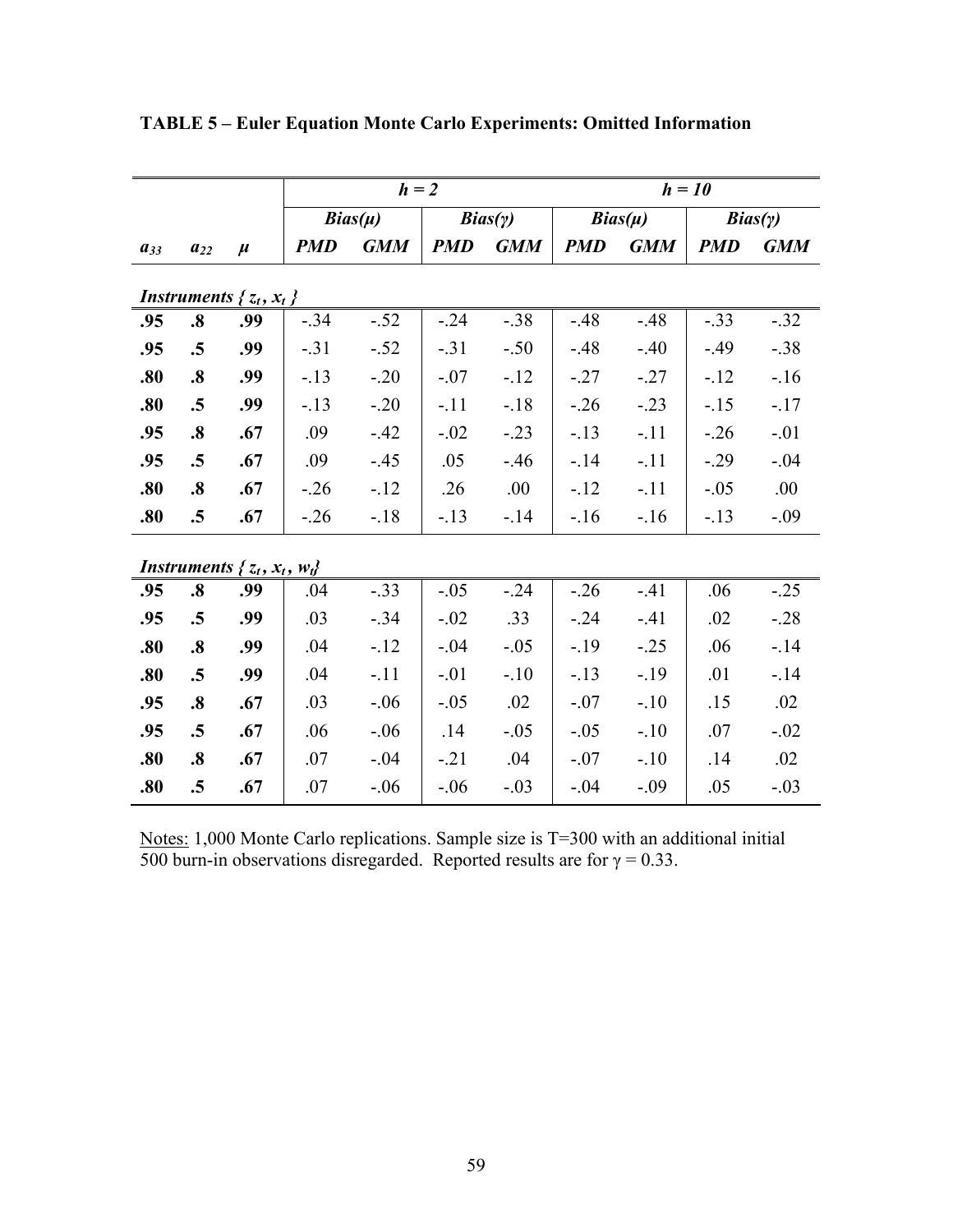#### **Table 6 – PMD, MLE, GMM and Optimal Instruments GMM: A Comparison**

#### **Estimates of Output Euler Equation: 1966:Q1 to 2001:Q4**

| <b>Method</b>                  | <b>Specification</b>   | $\mu$ (S.E.)               | $\gamma$ (S.E.)                        |
|--------------------------------|------------------------|----------------------------|----------------------------------------|
| <b>GMM</b>                     | <b>HP</b>              | 0.52(0.053)                | 0.0024(0.0094)                         |
| <b>GMM</b>                     | <b>ST</b>              | 0.51(0.049)                | 0.0029(0.0093)                         |
|                                | <b>HP</b>              |                            |                                        |
| <b>MLE</b><br><b>MLE</b>       | <b>ST</b>              | 0.47(0.035)<br>0.42(0.052) | $-0.0056(0.0037)$<br>$-0.0084(0.0055)$ |
|                                |                        |                            |                                        |
| <b>OI-GMM</b><br><b>OI-GMM</b> | <b>HP</b><br><b>ST</b> | 0.47(0.062)<br>0.41(0.064) | $-0.0010(0.023)$<br>$-0.0010(0.022)$   |
|                                |                        |                            |                                        |
| <b>PMD</b> $(h^* = 12)$        | HP                     | 0.47(0.025)                | $-0.014(0.008)$                        |
| <b>PMD</b> $(h^* = 12)$        | <b>ST</b>              | 0.47(0.027)                | $-0.016(0.009)$                        |

 $z_t = (1 - \mu) z_{t-1} + \mu E_t z_{t+1} + \gamma E_t x_t + \varepsilon_t$ 

Notes:  $z_t$  is a measure of the output gap,  $x_t$  is a measure of the real interest rate, and hence economic theory would predict  $\gamma$  < 0. GMM, MLE, and OI-GMM estimates correspond to estimates reported in Table 4 in Fuhrer and Olivei (2005). HP refers to Hodrick-Prescott filtered log of real GDP, and ST refers to log of real GDP detrended by a deterministic segmented trend. Optimal value of *h* for PMD determined by Hall et al.'s (2007) information criterion and displayed in parenthesis as *h\* .*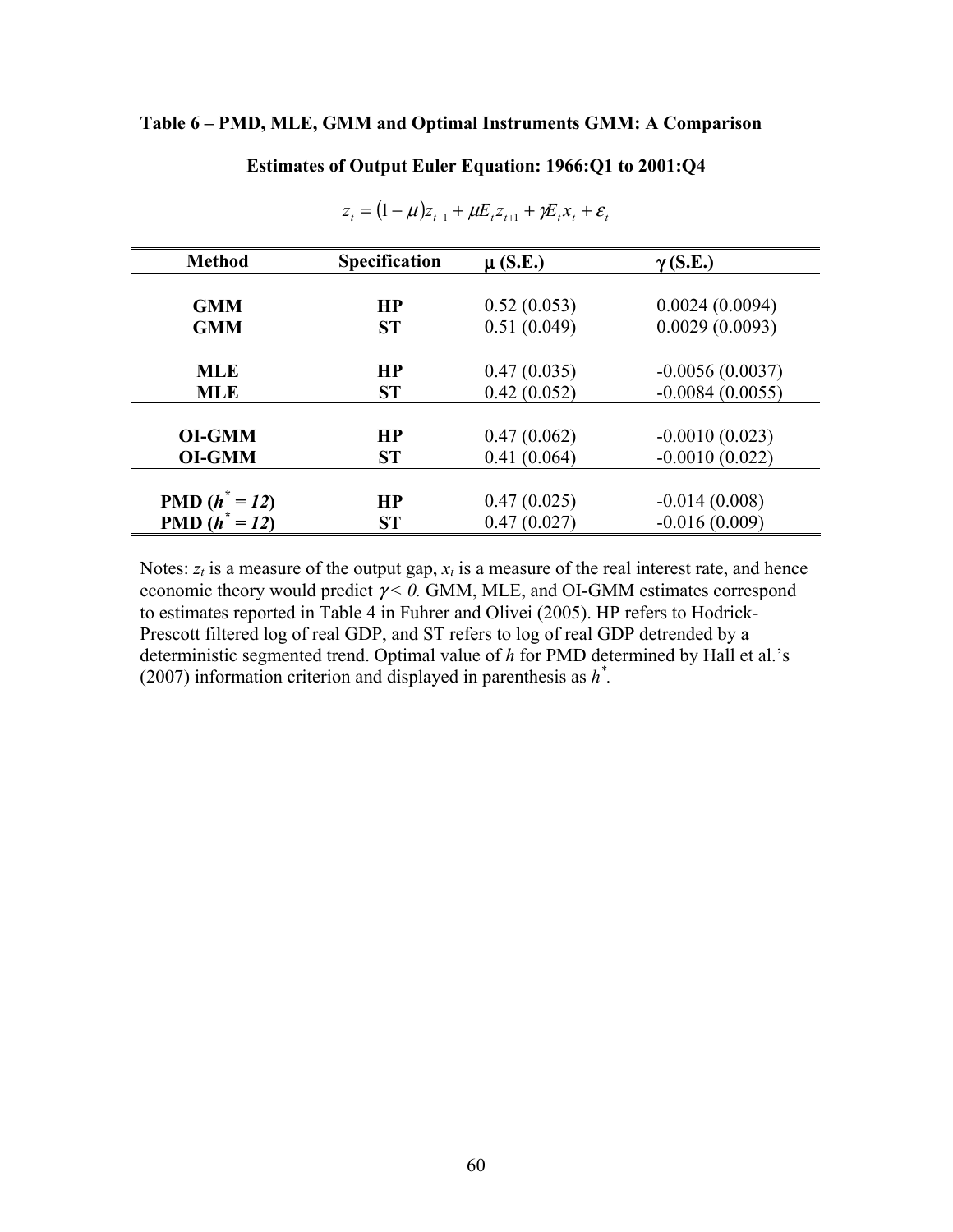#### **Table 7 – PMD, MLE, GMM and Optimal Instruments GMM: A Comparison**

**Estimates of Inflation Euler Equation: 1966:Q1 to 2001:Q4** 

| <b>Method</b>           | <b>Specification</b> | $\mu$ (S.E.) | $\gamma$ (S.E.) |
|-------------------------|----------------------|--------------|-----------------|
|                         |                      |              |                 |
| <b>GMM</b>              | HP                   | 0.66(0.13)   | $-0.055(0.072)$ |
| <b>GMM</b>              | <b>ST</b>            | 0.63(0.13)   | $-0.030(0.050)$ |
| <b>GMM</b>              | <b>RULC</b>          | 0.60(0.086)  | 0.053(0.038)    |
|                         |                      |              |                 |
| <b>MLE</b>              | HP                   | 0.17(0.037)  | 0.10(0.042)     |
| <b>MLE</b>              | <b>ST</b>            | 0.18(0.036)  | 0.074(0.034)    |
| <b>MLE</b>              | <b>RULC</b>          | 0.47(0.024)  | 0.050(0.0081)   |
|                         |                      |              |                 |
| <b>OI-GMM</b>           | HP                   | 0.23(0.093)  | 0.12(0.042)     |
| <b>OI-GMM</b>           | <b>ST</b>            | 0.21(0.11)   | 0.097(0.039)    |
| <b>OI-GMM</b>           | <b>RULC</b>          | 0.45(0.028)  | 0.054(0.0081)   |
|                         |                      |              |                 |
| <b>PMD</b> $(h^* = 16)$ | HP                   | 0.59(0.036)  | $-0.018(0.019)$ |
| <b>PMD</b> $(h^* = 9)$  | <b>ST</b>            | 0.63(0.050)  | $-0.040(0.019)$ |
| <b>PMD</b> $(h^* = 15)$ | <b>RULC</b>          | 0.56(0.027)  | 0.022(0.010)    |

$$
z_{t} = (1 - \mu)z_{t-1} + \mu E_{t} z_{t+1} + \gamma E_{t} x_{t} + \varepsilon_{t}
$$

Notes:  $z_t$  is a measure of inflation,  $x_t$  is a measure of the output gap, and hence economic theory would predict  $\gamma > 0$ . GMM, MLE and OI-GMM estimates correspond to estimates reported in Table 5 in Fuhrer and Olivei (2005). HP refers to Hodrick-Prescott filtered log of real GDP, and ST refers to log of real GDP detrended by a deterministic segmented trend. RULC refers to real unit labor costs. Optimal value of *h* for PMD determined by Hall et al.'s (2007) information criterion and displayed in parenthesis as *h\* .*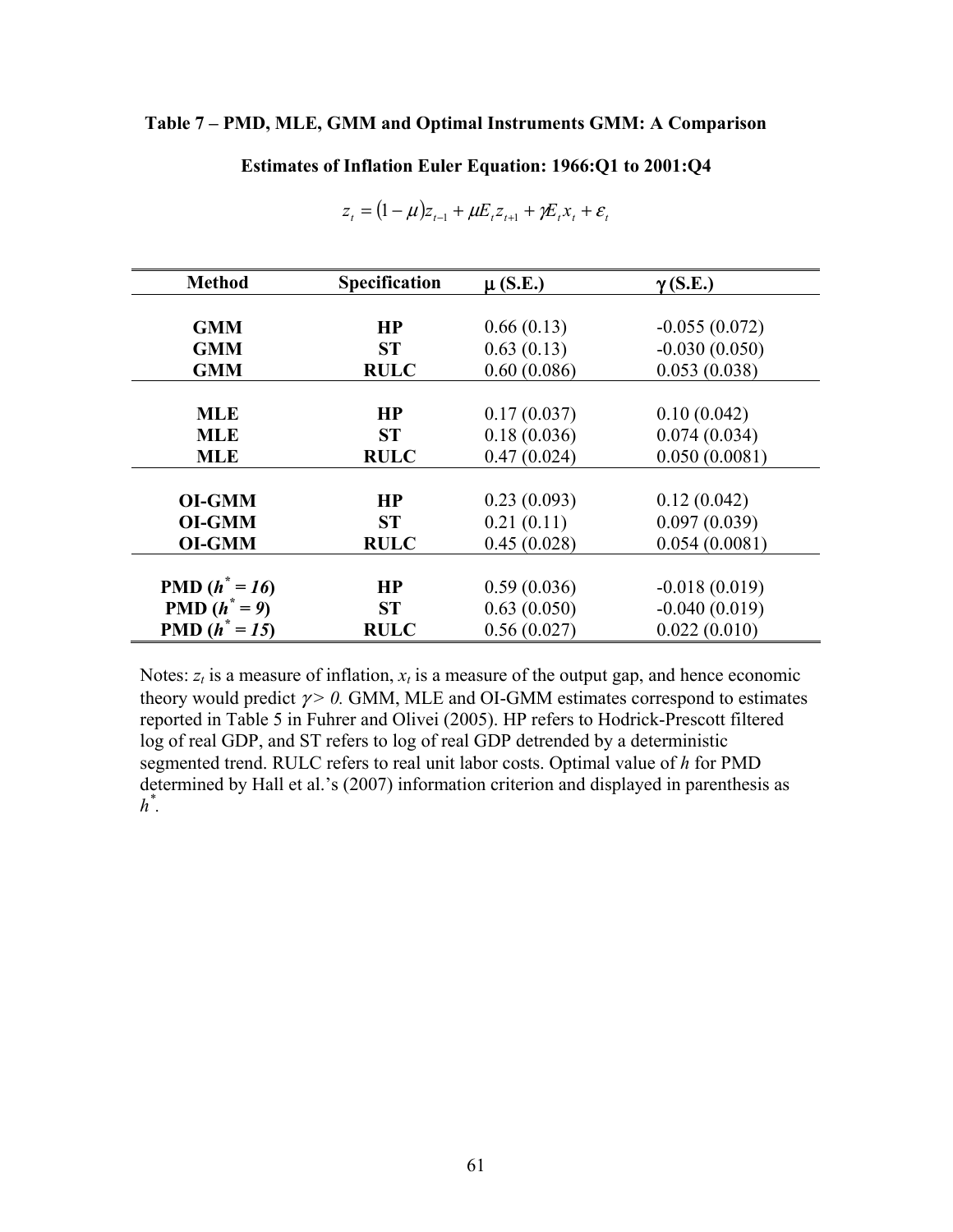

## **Figure 1 - PMD and GMM Comparison when the Euler Equation is Correctly Specified. Sample Size = 100**

Notes: The top two panels display the Monte Carlo averages of the parameter estimates and associated two standard error bands. The bottom left panel reports the average pvalue of the joint significance test on the coefficients of the  $h<sup>th</sup>$  horizon whereas the bottom right panel is the power of the misspecification test at a conventional 95% level. The line with squares are the PMD estimates and the two standard error bands associated with these estimates are given by the short-dashed lines. GMM estimates are reported by the solid line with diamonds and the associated two standard error bands are given by the long-dashed lines. 1,000 Monte Carlo replications. The true parameter values are obtained by choosing :

$$
A = \begin{pmatrix} \frac{1}{2} & \frac{1}{2} \\ 0 & \frac{1}{2} \end{pmatrix};
$$

which implies that  $\mu = \frac{2}{3}$ ;  $\gamma = \frac{1}{3}$ .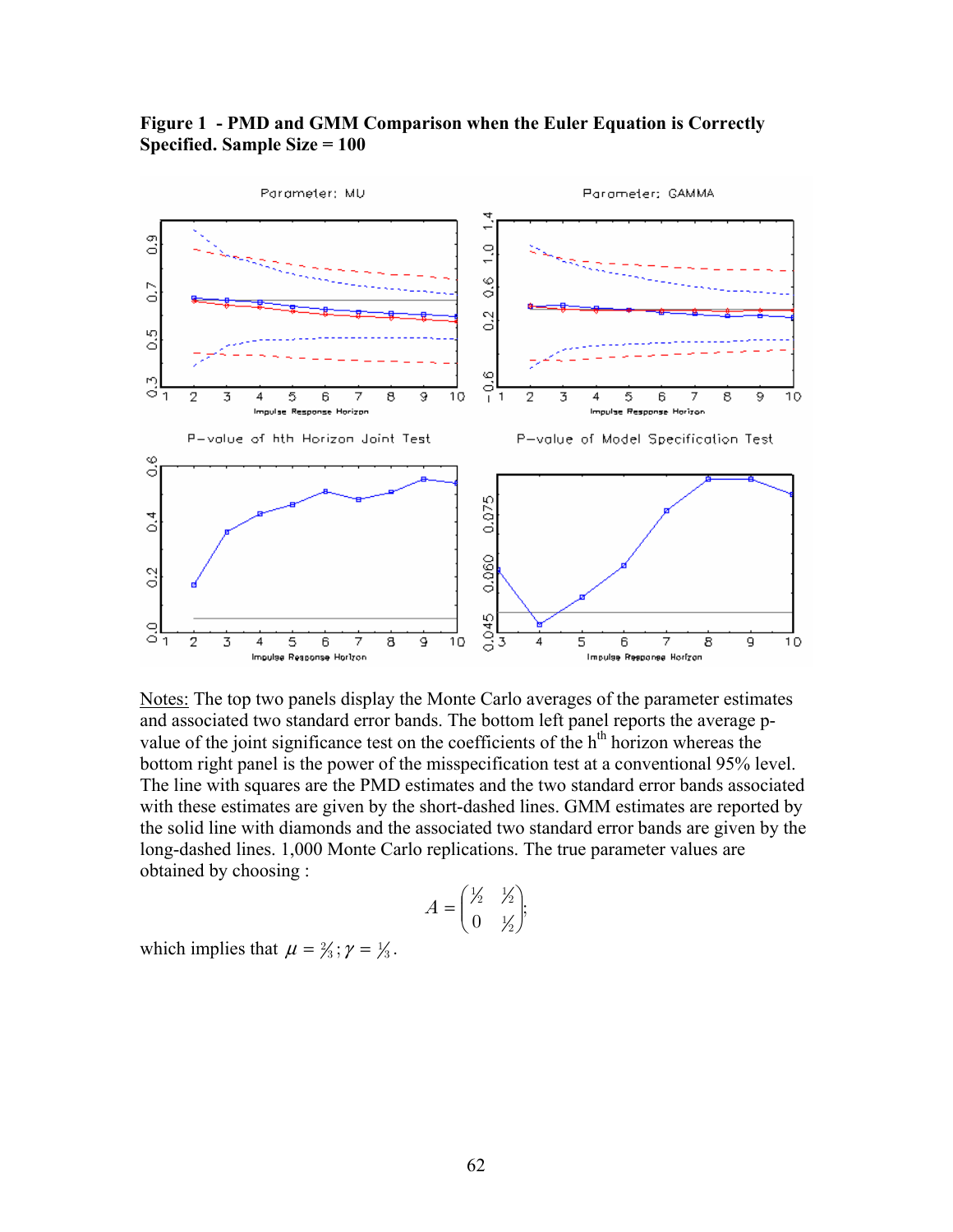

## **Figure 2 – PMD and GMM Comparison when the Euler Equation is Correctly Specified. Sample Size = 400**

Notes: The top two panels display the Monte Carlo averages of the parameter estimates and associated two standard error bands. The bottom left panel reports the average pvalue of the joint significance test on the coefficients of the  $h<sup>th</sup>$  horizon whereas the bottom right panel is the power of the misspecification test at a conventional 95% level. The line with squares are the PMD estimates and the two standard error bands associated with these estimates are given by the short-dashed lines. GMM estimates are reported by the solid line with diamonds and the associated two standard error bands are given by the long-dashed lines. 1,000 Monte Carlo replications. The true parameter values are obtained by choosing :

$$
A = \begin{pmatrix} \frac{1}{2} & \frac{1}{2} \\ 0 & \frac{1}{2} \end{pmatrix};
$$

which implies that  $\mu = \frac{2}{3}$ ;  $\gamma = \frac{1}{3}$ .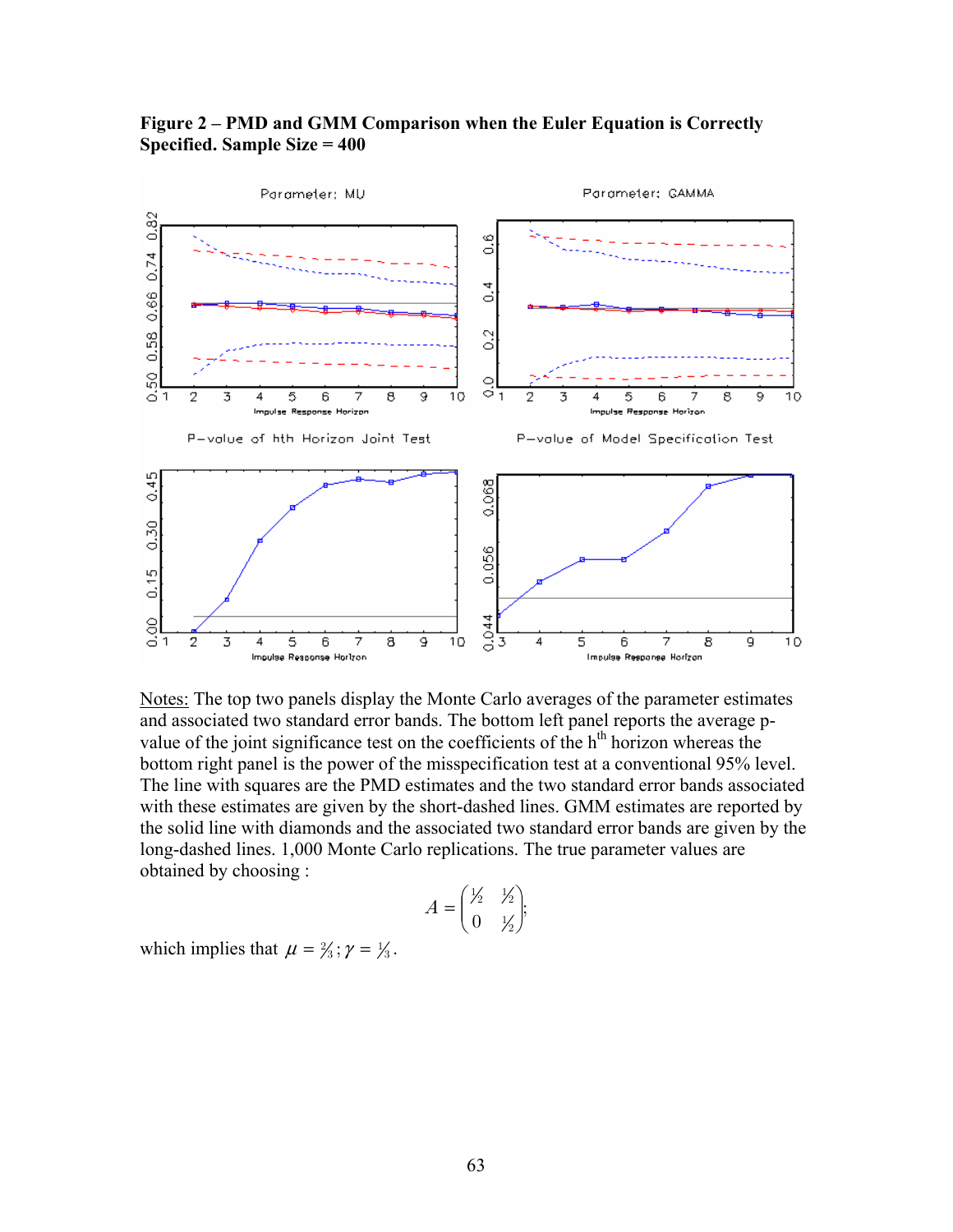## **Figure 3 – PMD vs. GMM: Biases Generated by Neglected Dynamics in the Endogenous Variable**



Notes: Bias generated by neglecting second order dynamics in the endogenous variable. Notice that when  $b_{11} = 0.5$  or -0.5 the system has a unit root. Both PMD and GMM estimated with the first lags of the endogenous and exogenous variables only. 1,000 Monte Carlo replications.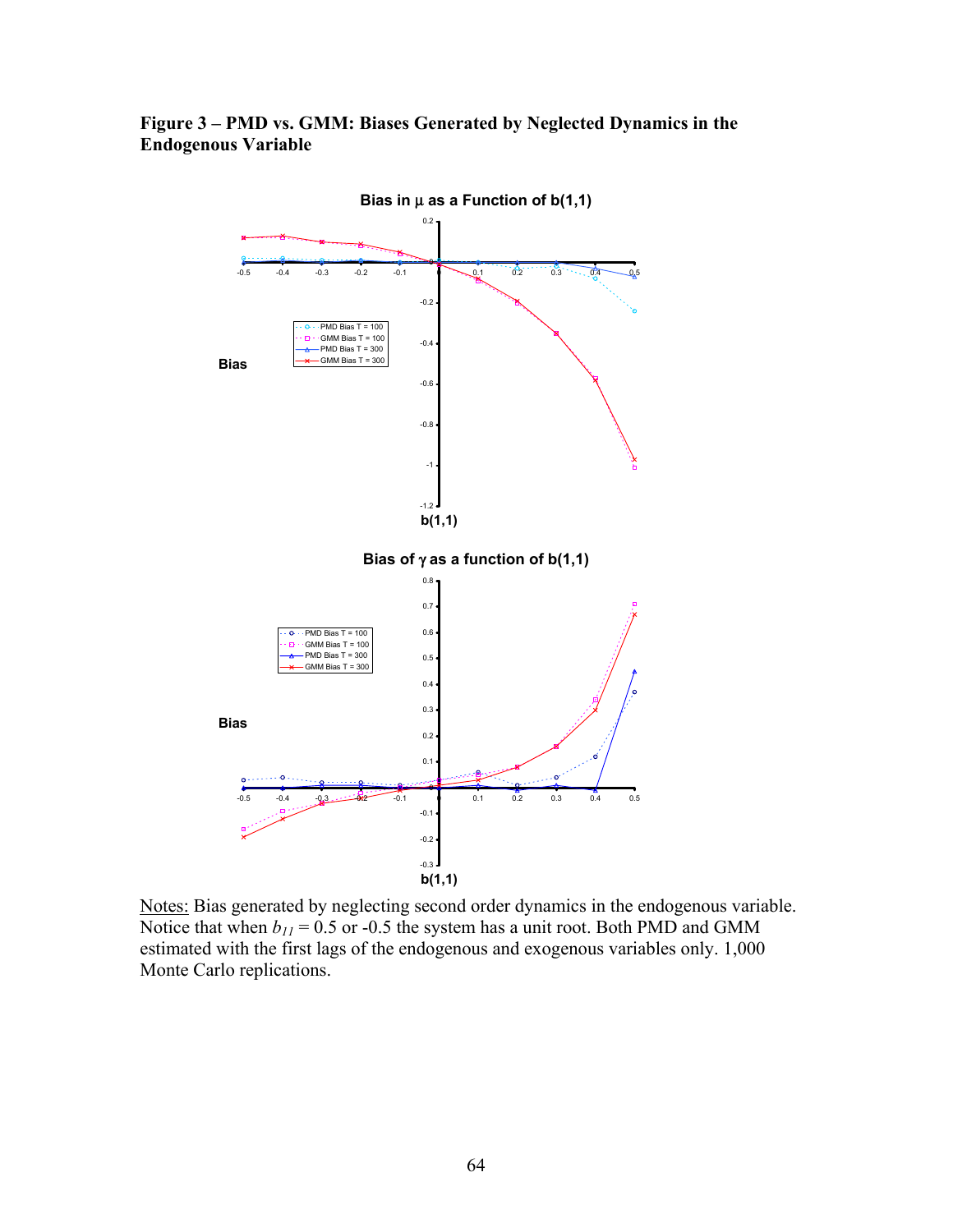## **Figure 4 – PMD vs. GMM: Biases Generated by Neglected Dynamics in the Exogenous Variable**



Notes: Bias generated by neglecting second order dynamics in the endogenous variable. Notice that when  $b_{22} = 0.5$  or -0.5 the system has a unit root. Both PMD and GMM estimated with the first lags of the endogenous and exogenous variables only. 1,000 Monte Carlo replications.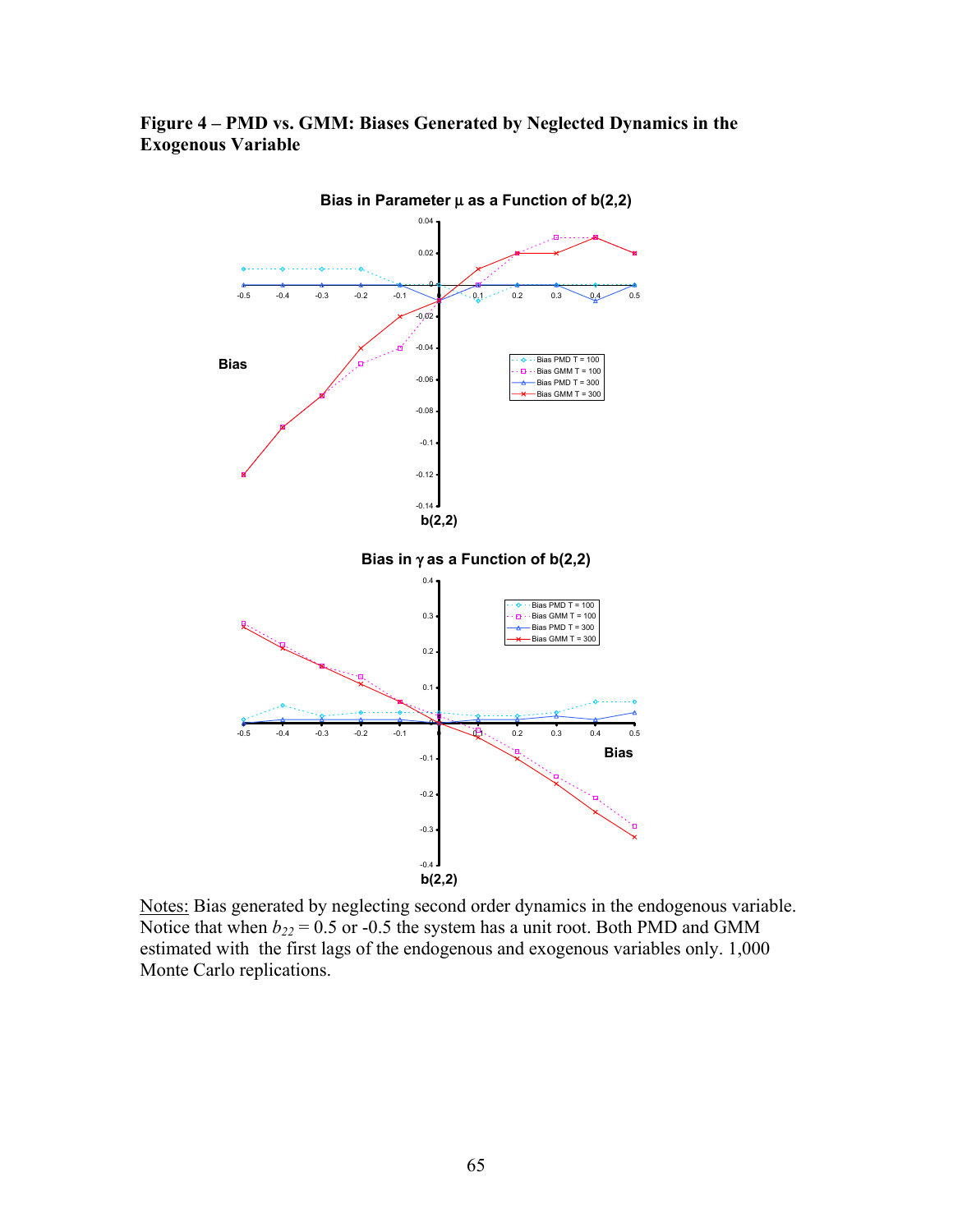



## **HP Detrended Output**